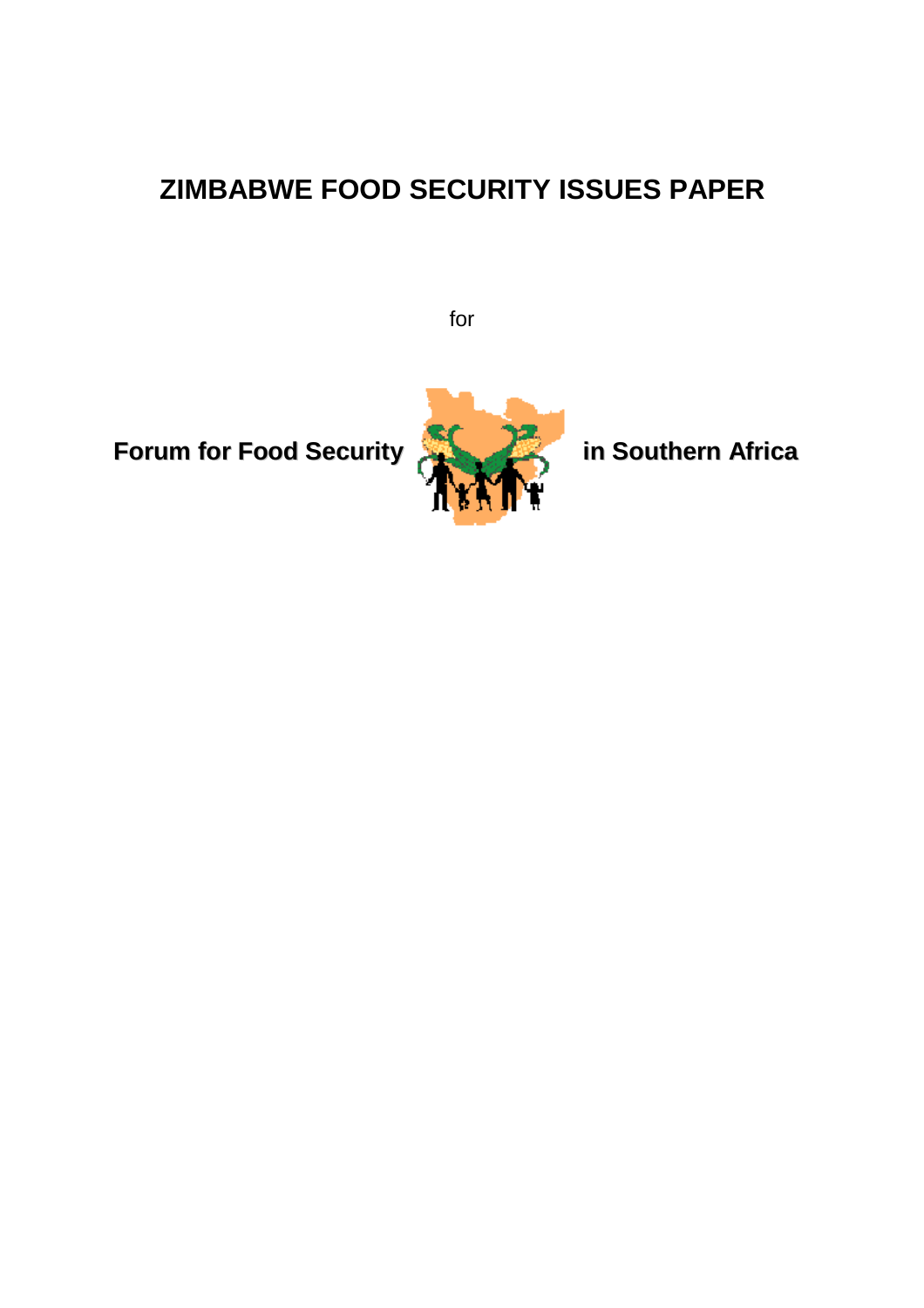#### *Preface*

*This is one of five Country Issues Papers commissioned by the Forum for Food Security in Southern Africa.* 

*The papers describe the food security policy framework in each focus country (Malawi, Mozambique, Lesotho, Zambia and Zimbabwe) and document the current priority food security concerns there, together with the range of stakeholder opinions on them. The papers have been written by residents of each country with knowledge of and expertise in the food security and policy environment.* 

*The purpose of the papers is to identify the specific food security issues that are currently of greatest concern to stakeholders across the region, in order to provide a country-driven focus for the analytical work of the Forum for Food Security in Southern Africa.* 

As such, the papers are not intended to provide comprehensive data or detailed analysis on the food security situation in each focus country, as this is available from other sources. Neither do the Forum for Food Security, its consortium members, and funders necessarily subscribe to the views expressed.

The following people have been involved in the production of this Country Issues Paper:

Godfrey Mudimu, Department of Agricultural Economics, University of Zimbabwe

To access the other Country Issues Papers, or to send comments on them, and to find out more about the work of the Forum for Food Security in Southern Africa, visit www.odi.org.uk/food-security-forum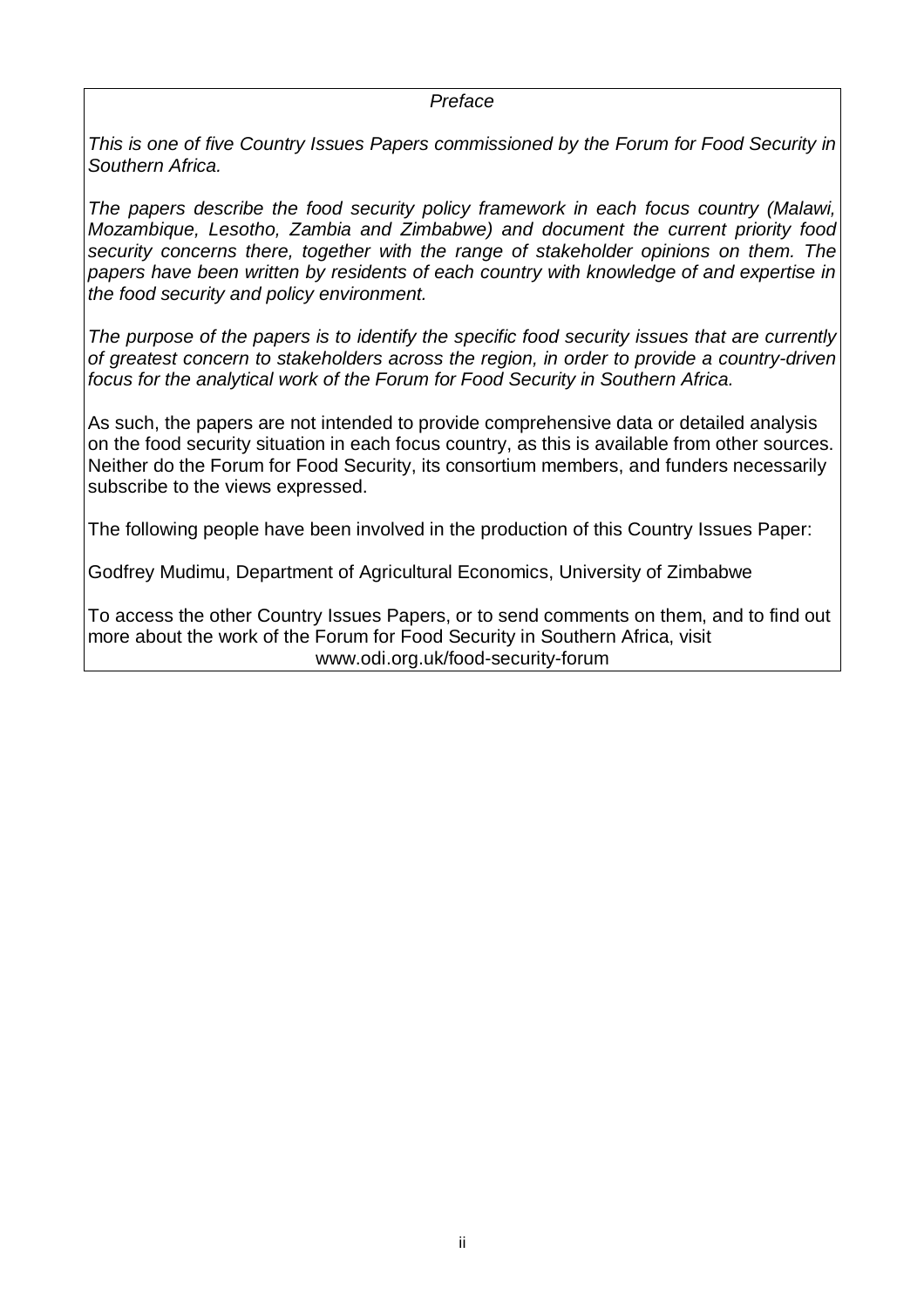# **Contents**

|                               | <b>Introduction</b>                                                                                                                                                                                                                                                                                                                                                                                                                                                 |                                                                                                                                                                                                                                                                                                                                                                     | $\mathbf v$                                                                                                |  |  |  |
|-------------------------------|---------------------------------------------------------------------------------------------------------------------------------------------------------------------------------------------------------------------------------------------------------------------------------------------------------------------------------------------------------------------------------------------------------------------------------------------------------------------|---------------------------------------------------------------------------------------------------------------------------------------------------------------------------------------------------------------------------------------------------------------------------------------------------------------------------------------------------------------------|------------------------------------------------------------------------------------------------------------|--|--|--|
| $\mathbf 1$                   |                                                                                                                                                                                                                                                                                                                                                                                                                                                                     | <b>Policy Process and Policy Learning</b><br>1.1 Stakeholders and interest groups<br>1.2 Institutional environment<br>1.3 How food security policies have been made<br>1.4 Political access and influence by the poor and food vulnerable groups<br>1.5 Policies affecting food production, food trade and marketing<br>1.6 Policy learning<br>1.7 Calls for change | 1<br>$\mathbf{1}$<br>$\begin{array}{c} 5 \\ 6 \end{array}$<br>$\overline{7}$<br>$\overline{7}$<br>12<br>14 |  |  |  |
| $\mathbf{2}$<br>2.1           | <b>Market Development and Economic Growth</b><br>Economic growth<br>2.2 Production trends of major food crops<br>2.3 Agricultural trade, grain reserves and food aid<br>2.4 Rural non-farm activity<br>2.5 Urban-based and industrial activity<br>2.6 Increase in smallholder staple and cash crop production<br>2.7 Environmental change and natural resource management<br>2.8 Constraints to sustaining increased agricultural production by smallholder farmers |                                                                                                                                                                                                                                                                                                                                                                     |                                                                                                            |  |  |  |
| 3                             | <b>Vulnerability to Food Security Crises</b><br>3.1 Vulnerability to food and income security in rural areas<br>3.2 The impact of AIDS on individuals, households, communities and the economy                                                                                                                                                                                                                                                                      |                                                                                                                                                                                                                                                                                                                                                                     |                                                                                                            |  |  |  |
| 4<br>4.1                      | 34<br>36<br><b>Social Protection</b><br>36<br>Drought relief: food-aid and food-for-work<br>36<br>4.2 Child supplementary feeding programmes and community nutrition gardens<br>37<br>4.3 Drought recovery programmes<br>37<br>4.4 Mechanical and ox tillage assistance<br>37<br>4.5 Drought levy<br>4.6 Grain loan scheme<br>38<br>39<br>4.7 Community initiated social protection<br>39<br>4.8 Adequacy of protection                                             |                                                                                                                                                                                                                                                                                                                                                                     |                                                                                                            |  |  |  |
|                               | <b>References</b>                                                                                                                                                                                                                                                                                                                                                                                                                                                   |                                                                                                                                                                                                                                                                                                                                                                     | 41                                                                                                         |  |  |  |
|                               |                                                                                                                                                                                                                                                                                                                                                                                                                                                                     | <b>Appendix 1: Terms of Reference</b>                                                                                                                                                                                                                                                                                                                               | 43                                                                                                         |  |  |  |
|                               |                                                                                                                                                                                                                                                                                                                                                                                                                                                                     | <b>Appendix 2: Documents</b>                                                                                                                                                                                                                                                                                                                                        | 48                                                                                                         |  |  |  |
|                               |                                                                                                                                                                                                                                                                                                                                                                                                                                                                     | <b>Appendix 3: Statistics</b>                                                                                                                                                                                                                                                                                                                                       | 49                                                                                                         |  |  |  |
|                               |                                                                                                                                                                                                                                                                                                                                                                                                                                                                     | <b>Appendix 4: NGOs Active in Food Security and Relief Programmes</b>                                                                                                                                                                                                                                                                                               | 50                                                                                                         |  |  |  |
| Table 1<br>Table 2<br>Table 3 | <b>List of Tables</b>                                                                                                                                                                                                                                                                                                                                                                                                                                               | Stakeholders and interest groups in the food system<br>Number settled under the fast track resettlement programme (as at March<br>2002)<br>Allocation of acquired land to $A_1$ and $A_2$ settlers (as at March 2003)                                                                                                                                               | 2<br>8<br>$9$                                                                                              |  |  |  |
| Table 4<br>Table 5            |                                                                                                                                                                                                                                                                                                                                                                                                                                                                     | Maximum farm size for Zimbabwe's agro-ecological zones<br>Real Gross Domestic Product and Agricultural Product: 1990-2000 (Constant<br>1990 Prices)                                                                                                                                                                                                                 | 9<br>16                                                                                                    |  |  |  |
| Table 6                       |                                                                                                                                                                                                                                                                                                                                                                                                                                                                     | Maize production, 1990/91-2000/01                                                                                                                                                                                                                                                                                                                                   | 18                                                                                                         |  |  |  |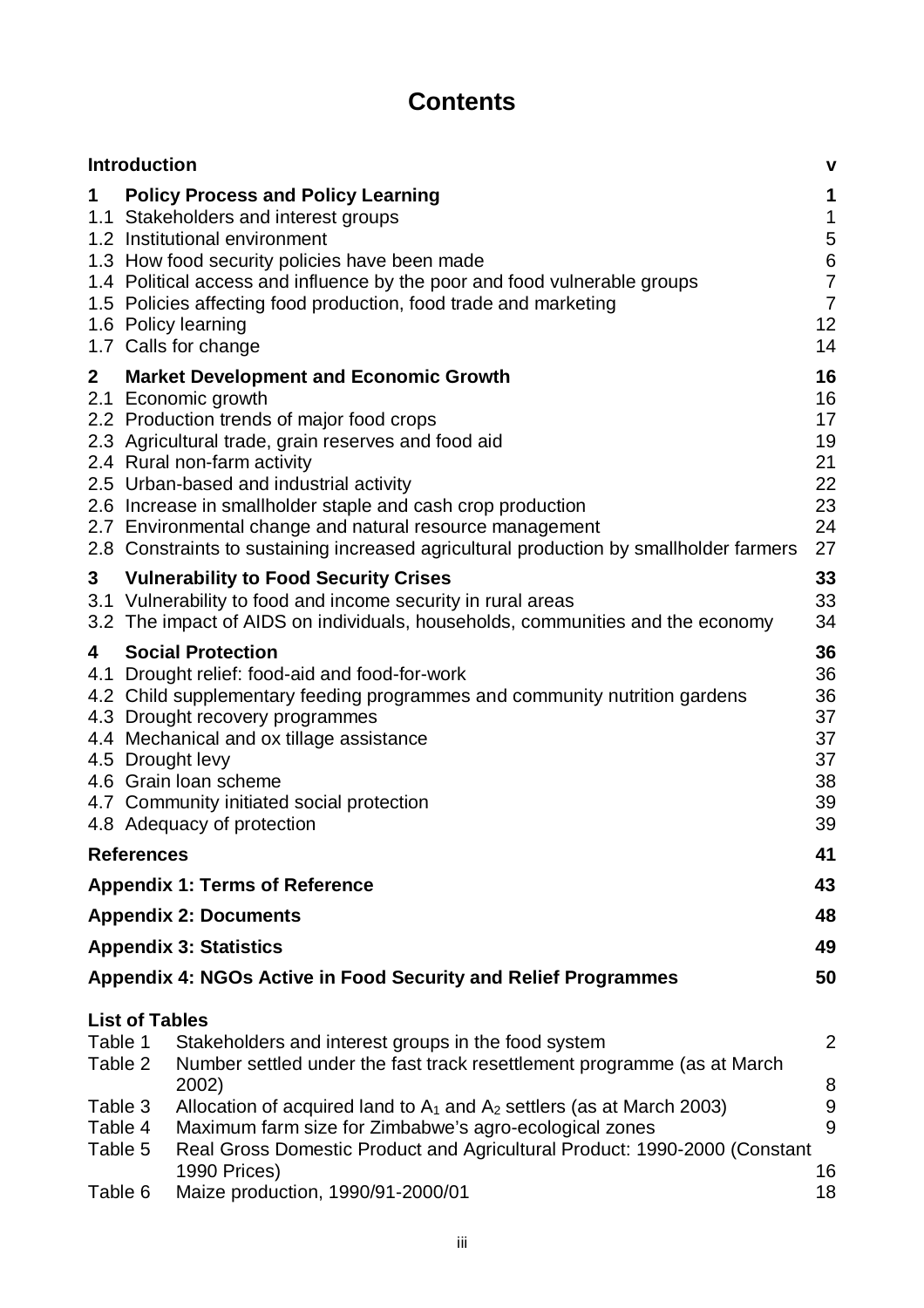| Trends in land under crop production in large-scale farming sub-sector | 19                                                                                                                                                                                                                                                                                                                                                                                                                                                                                          |
|------------------------------------------------------------------------|---------------------------------------------------------------------------------------------------------------------------------------------------------------------------------------------------------------------------------------------------------------------------------------------------------------------------------------------------------------------------------------------------------------------------------------------------------------------------------------------|
| Trend in crop area in communal farming sub-sector                      | 19                                                                                                                                                                                                                                                                                                                                                                                                                                                                                          |
| Principal agricultural exports: 1990-2000 (Z\$ million)                | 19                                                                                                                                                                                                                                                                                                                                                                                                                                                                                          |
| Zimbabwe's maize exports 1990-1994                                     | 21                                                                                                                                                                                                                                                                                                                                                                                                                                                                                          |
| Commercial grain imports and food aid ('000 metric tonnes)             | 21                                                                                                                                                                                                                                                                                                                                                                                                                                                                                          |
|                                                                        | 25                                                                                                                                                                                                                                                                                                                                                                                                                                                                                          |
|                                                                        | 26                                                                                                                                                                                                                                                                                                                                                                                                                                                                                          |
|                                                                        |                                                                                                                                                                                                                                                                                                                                                                                                                                                                                             |
| Crop production recovery programme, 1992/93 to 1995/96                 | 37                                                                                                                                                                                                                                                                                                                                                                                                                                                                                          |
|                                                                        | 38                                                                                                                                                                                                                                                                                                                                                                                                                                                                                          |
|                                                                        | 49                                                                                                                                                                                                                                                                                                                                                                                                                                                                                          |
|                                                                        |                                                                                                                                                                                                                                                                                                                                                                                                                                                                                             |
| programmes                                                             | 50                                                                                                                                                                                                                                                                                                                                                                                                                                                                                          |
|                                                                        |                                                                                                                                                                                                                                                                                                                                                                                                                                                                                             |
| Table 10                                                               | Table 11<br>Table 12 Indicators of environmental degradation in communal lands<br>Table 13 Trends in land use in communal lands, 1961/62 -1991/92<br>Table 14 Sections of the populations currently vulnerable to food insecurity in Zimbabwe33<br>Table 16 Zimbabwe grain loan scheme: number of applicants, beneficiaries and costs<br>Table A2 Wheat and sorghum crop production 1990/91 -2000/02<br>Table A3 NGO contribution to food-aid in response to the 1992 drought food security |

#### **List of Figures**

Figure 1 Aggregate grain production and the state of the state of the 18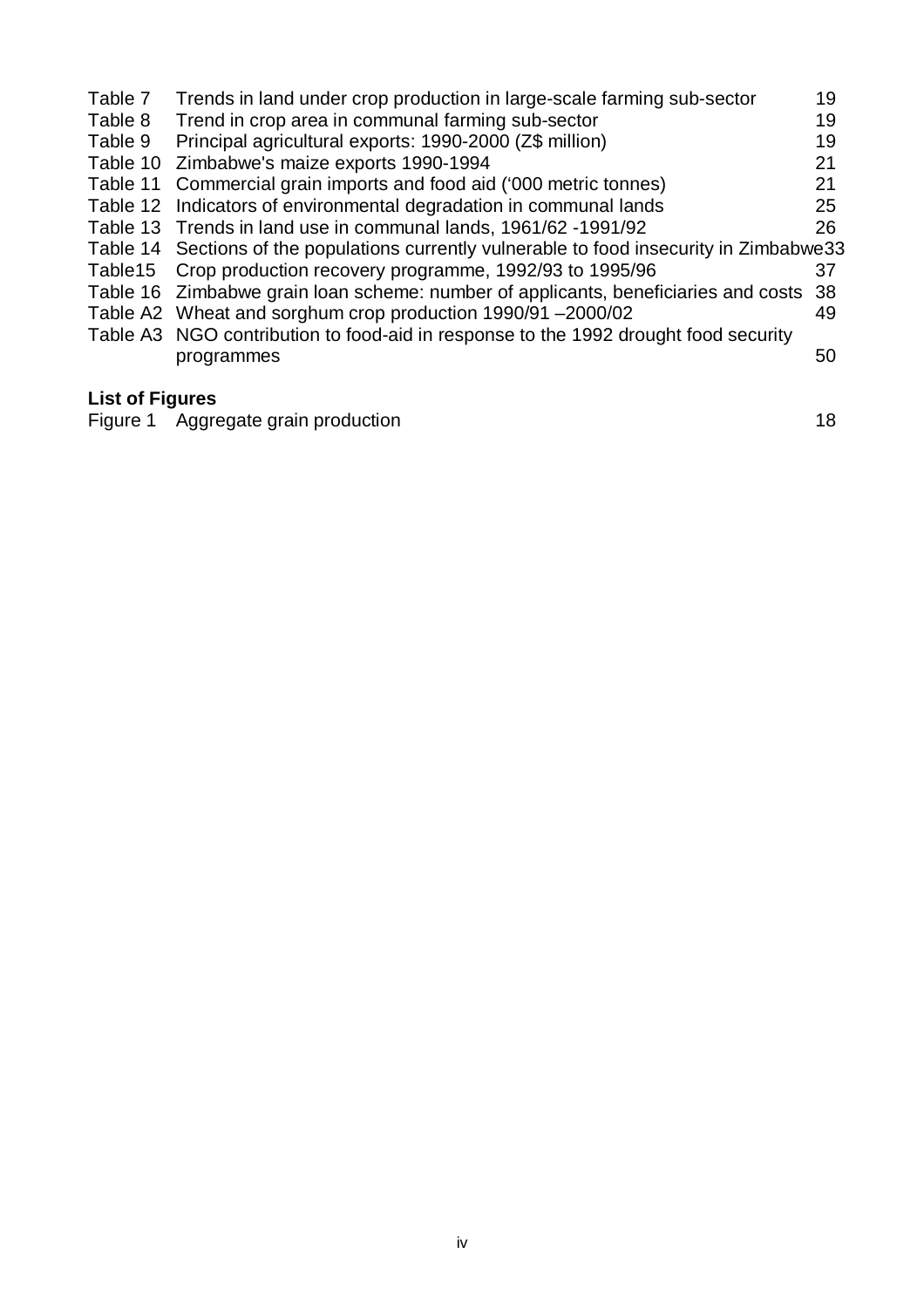# **Introduction**

In 2002, Zimbabwe experienced a severe crop failure due to early termination of the rains in February. The reduction in yield and output at farm level led to a 70% shortfall in production to meet annual food requirements. This was the largest deficit in its food production history since 1980.This created severe food shortage in both urban and rural areas. The food shortages, in turn, deteriorated into a famine and a humanitarian disaster. The cereal deficit in the April 2002 – March 2003 marketing year was estimated at 1.65 million tonnes (Zimbabwe Vulnerability Assessment, 2002). According to the Zimbabwe Emergency Food Security Assessment, 486 000 tonnes of food aid was needed to meet food security requirements of 6 700 000 people (49% of the population) over the period September 2002 to March 2003. Of the 6 700 000 requiring food aid, 5 900 000 were in rural areas and 850 000 in urban areas. Seventy percent of the rural population was at risk of famine-induced starvation (WFP, 2002). It was projected that the rural population at risk would increase to 80% and 100% by end of 2002 as households ran out of stocks. The scale of the food aid was unprecedented in the history of Zimbabwe.

Despite the food security achievements and experiences of the past twenty years and early warnings of a pending crisis, the country was ill prepared and not able to cope unlike in earlier droughts. The country had exhausted its strategic grain reserve. Due to foreign currency shortage, the country did not have the capacity for commercial imports needed to meet 70% of its annual maize requirements. World food aid became a major source of relief to avert national food security disaster.

Yet, in the past, Zimbabwe has been food self-sufficient and even exported surpluses to fellow SADC countries and others (such as Ethiopia). The country coped well with the droughts of 1987, 1982 and 1992. Several inter-related factors that can be attributed to the situation the country found in. The country had not recovered from the effects of the Cyclone Eline in the1999/2000 season as well as the effects of a mild dry spell season in 2000/2001. Before 1999, the country had produced surplus and maintained a strategic grain reserve that covered six-nine months. Years of economic decline and balance of payment problems reduced the capacity to produce outputs such as food crops and exportable commodities to earn foreign currency. The prevailing political and economic factors constrained the government's ability to respond promptly and effectively to the unfolding food security crisis. On responding, the measured adopted to some extent exacerbated the food insecurity situation.

In examining food insecurity and vulnerability in Zimbabwe, one needs to understand the basic causes of the problem. This paper outlines the food insecurity issues and underlying factors that could have led to the food insecurity crisis of 2001-2002. The paper is based on various stakeholders' perspectives and views of the historical and current factors that turned a food surplus country into a deficit country requiring the intervention of the World Food Programme to feed close to 9 million people. The views and perspectives were collated through interviews of selected stakeholders and a review of both published and "grey" literature and official documents.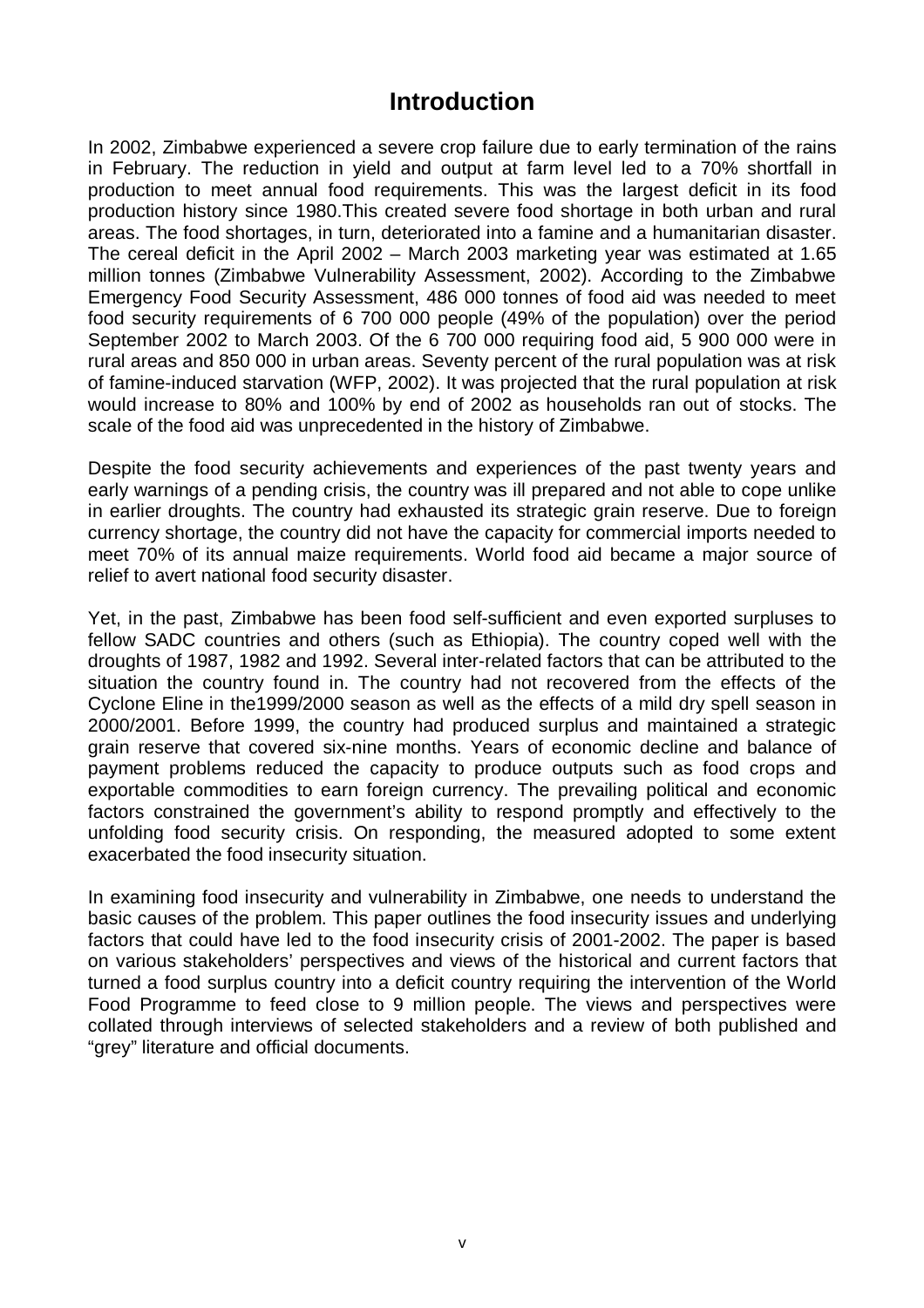# **1 Policy Process and Policy Learning**

#### **1.1 Stakeholders and interest groups**

Table 1 gives key stakeholders in the food system, their interest, relative power, and advantage point. The relative power and leverage point of each is assessed on how effective each stakeholder has been in influencing policies.

Up to 2000, both large and smallholder farmers were the main key stakeholders for agricultural production and food security in Zimbabwe. The large-scale farmers had a comparative advantage over the smallholder farmers since they have better access to technology, finance, more productive land, and good management. They were better placed to exploit the opportunities presented without difficulties. As their farms produced a substantial proportion of the food and cash crops, they had direct influence on the agribusiness, the marketing and to some extent the pricing of their commodities. They occasionally set aside some of their land or delayed marketing to influence pricing and also to challenge government policy

Large-scale farms had substantial information advantage over the communal area farms. They had little difficulty in keeping informed about government programmes and options available to them as well as relating specifically to one's farming operation. When farm policies were introduced that require significant changes in farming operations, large-scale commercial farmers easily adapted their production strategies.

Up to 2000, the large-scale commercial farmers had economic power and political influence derived from their production base and outputs. They produced the bulk of the export commodities, tobacco, horticulture, and beef that were the mainstay of the Zimbabwe economy. The private agriculture service sector (financial consults, irrigation specialist, agronomist and other technical experts) was heavily dependent on the largescale farm business and contributed significantly to the GDP. The farmers' resources and expertise played significant role in the economic performance of the economy.

As the economic performance of the economy had direct influence on large-scale farming businesses, these farmers had interest in influencing the government's economic management. The farmers made direct appeals and contacts to the officials of the Ministry of Lands, Agriculture, and Rural Resettlement. This is evidenced by the number of interest groups or organizations that represent the interests of the large-scale farmers apart from the Commercial Farmers' Union (CFU). These are:

- Zimbabwe Tobacco Association
- The Commercial Grain Growers' Association (for maize, sorghum)
- The Commercial Cereal Growers' Association (for barley and wheat)
- The Oilseed Growers" Association (groundnuts, sunflower, soyabean)
- The Commercial Cotton Growers' Association
- The Cattle Producers' Association
- The Dairy Producers' Association
- The Horticultural Promotion Council
- The Wildlife Producers' Association.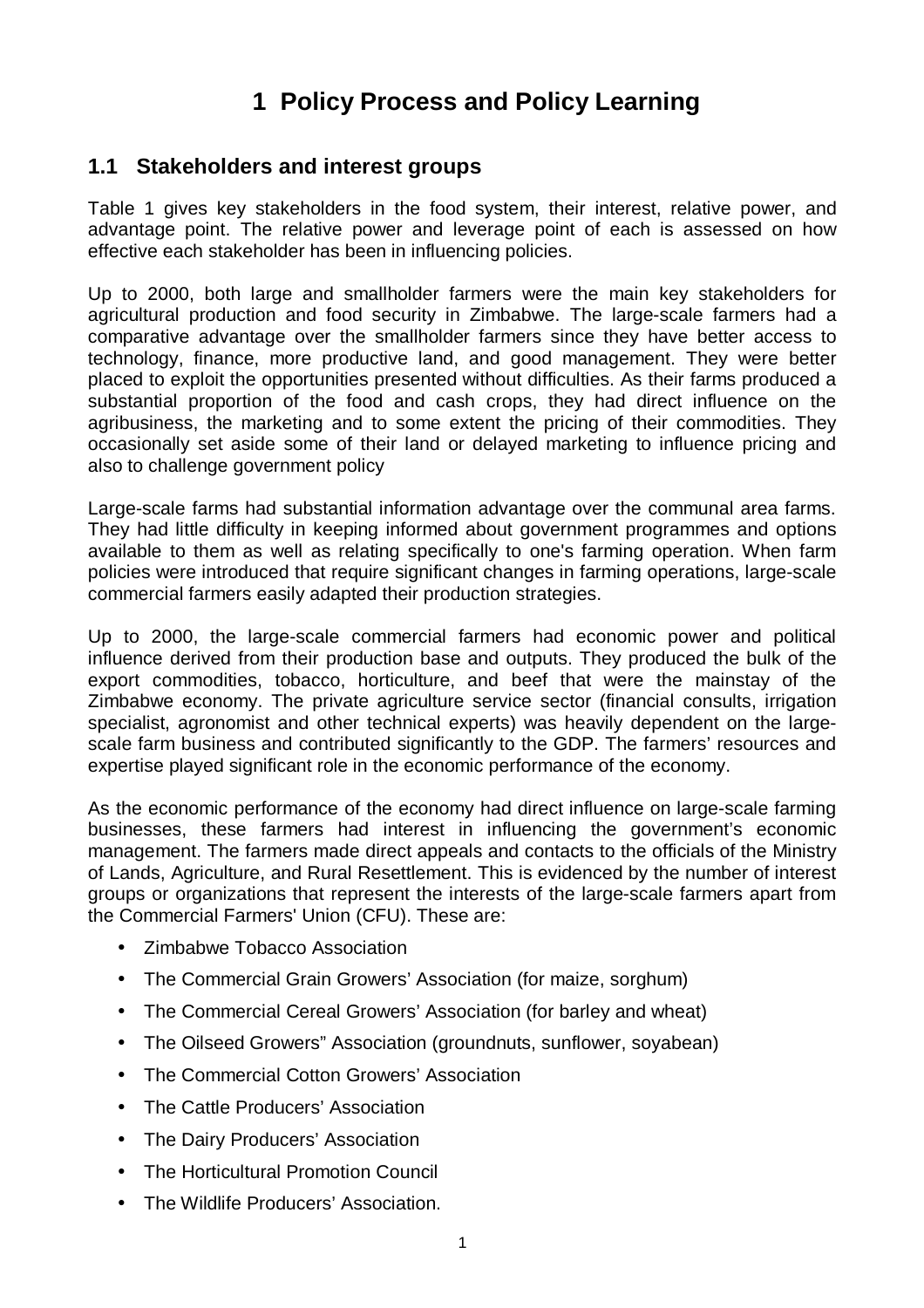| <b>Stakeholders and Interest</b>                                                                                                | <b>Particular Interest</b>                                                                                                                                                                    | <b>Relative Power</b>                                                                                                                                                                                                                                         | <b>Leverage Point</b>                                                                                                                                           |  |  |  |  |  |  |
|---------------------------------------------------------------------------------------------------------------------------------|-----------------------------------------------------------------------------------------------------------------------------------------------------------------------------------------------|---------------------------------------------------------------------------------------------------------------------------------------------------------------------------------------------------------------------------------------------------------------|-----------------------------------------------------------------------------------------------------------------------------------------------------------------|--|--|--|--|--|--|
| <b>Groups</b>                                                                                                                   |                                                                                                                                                                                               |                                                                                                                                                                                                                                                               |                                                                                                                                                                 |  |  |  |  |  |  |
| <b>Government Ministries</b>                                                                                                    |                                                                                                                                                                                               |                                                                                                                                                                                                                                                               |                                                                                                                                                                 |  |  |  |  |  |  |
| Lands, Agriculture & Rural<br>Resettlement                                                                                      | Custody of agricultural policy                                                                                                                                                                | Currently not clear                                                                                                                                                                                                                                           | Maybe final say on agriculture policy                                                                                                                           |  |  |  |  |  |  |
| Finance and Economic<br>Development                                                                                             | Macro-economic growth and stability                                                                                                                                                           | Power derives from total control of<br>treasury allocations                                                                                                                                                                                                   | Pull Budgetary and treasury strings that<br>determine allocation of expenditure                                                                                 |  |  |  |  |  |  |
| <b>Rural Resources</b>                                                                                                          | Sharing of resources for rural<br>infrastructure development                                                                                                                                  | Have resources for development of rural<br>infrastructure. Irrigation schemes, roads                                                                                                                                                                          | Conduit for distribution of resources with<br>political mileage for government<br>Conduit for distribution of rent to well-<br>connected people.                |  |  |  |  |  |  |
| Local Government and<br>National Housing                                                                                        | Civil protection, coordinates government<br>social protection programmes, drought<br>relief and emergencies<br>Coordinates and oversees all local<br>government administration and leadership | Controls the distribution of social<br>protection and relief resources<br>Has direct control and influence over local<br>government administration through<br>District Administrators and local traditional<br>leadership                                     | Has direct influence on local government<br>and traditional leadership<br>Use of social protection and relief<br>resources for buying patronage and<br>support. |  |  |  |  |  |  |
| Public Service, Labour &<br>Social Welfare                                                                                      | Maintaining welfare and implementation of<br>social safety nets and welfare<br>programmes                                                                                                     | Access and distribution of social<br>protection programmes                                                                                                                                                                                                    | Has influence in determining social<br>welfare goods                                                                                                            |  |  |  |  |  |  |
| <b>Cabinet Committee for</b><br><b>Incomes and Prices</b>                                                                       | Monitors the impact of incomes and prices<br>and implementation of social-economic<br>programmes on economic performance,<br>employment and social well-being of the<br>population            | Coordination, monitoring, and decision-<br>making with respect to prices and wages.                                                                                                                                                                           | Has influence or final decision on setting<br>or control of prices and incomes                                                                                  |  |  |  |  |  |  |
| <b>Food and Nutrition Council</b>                                                                                               | Development and monitoring of policies,<br>strategies and programmes for<br>addressing food and nutrition security                                                                            | An inter-ministerial policy making body.<br>However, influence currently limited due<br>to institutional arrangement problems,<br>limited independent technical capacities,<br>and inadequate resources. It depends on<br>goodwill of the constituent members | Its role is fairly respected                                                                                                                                    |  |  |  |  |  |  |
| Parliamentary Portfolio<br>Committee on Lands,<br>Agriculture, Water<br>Development, Rural<br><b>Resources and Resettlement</b> | The Committee monitors the general<br>performance of the executive<br>(government) and undertakes specific<br>investigations for information of<br>Parliament.                                | Currently not yet effective in influencing<br>policy and conduct of government.                                                                                                                                                                               | The potential derives from the powers of<br>the Parliamentary Committee to summon,<br>investigate and make public                                               |  |  |  |  |  |  |
| Farmers:                                                                                                                        |                                                                                                                                                                                               |                                                                                                                                                                                                                                                               |                                                                                                                                                                 |  |  |  |  |  |  |
| Large-scale commercial<br>farmers                                                                                               | Long-term viability of farm enterprises                                                                                                                                                       | Well organized, small in number,<br>significant producers of export crops                                                                                                                                                                                     | Currently none due to land reform                                                                                                                               |  |  |  |  |  |  |

# **Table 1 Stakeholders and interest groups in the food system**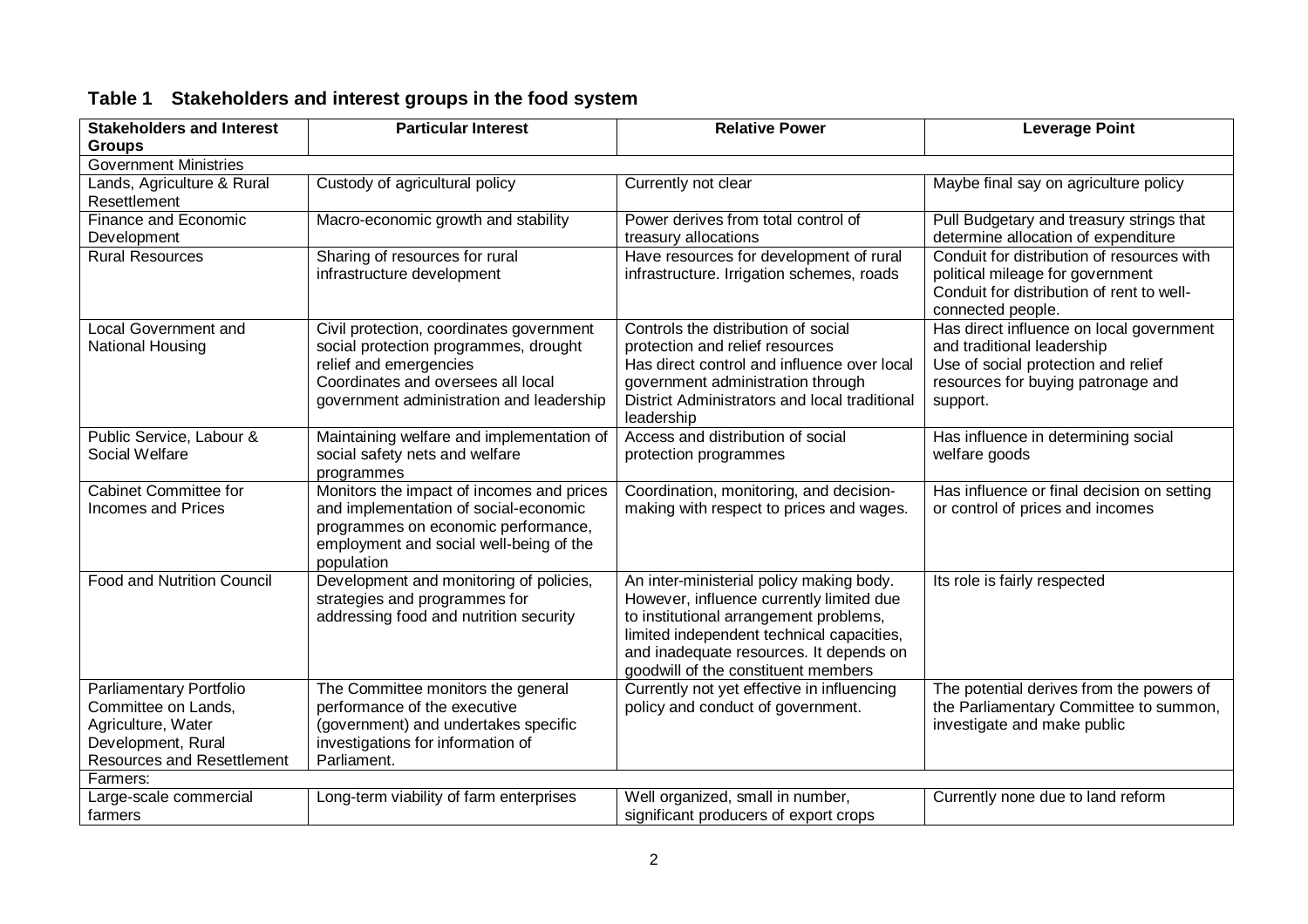|                                  |                                             | (tobacco, horticulture)                       |                                             |
|----------------------------------|---------------------------------------------|-----------------------------------------------|---------------------------------------------|
| Small-scale commercial           | Immediate, short-term and long-term         | None                                          | None                                        |
| farmers                          | sustainability of household livelihood      |                                               |                                             |
| <b>Communal Lands Farmers</b>    | Immediate, short-term and long-term         | Large numbers                                 | Political constituents and base for         |
|                                  | sustainability of household livelihood      | Significant producers of major crops          | ZANUPF                                      |
| <b>Resettled Farmers</b>         | As for communal farmers                     | None                                          | Progressive farmers?                        |
| New Farmers (from land reform)   |                                             |                                               |                                             |
| A1 farmers                       | To enhance their livelihood through         | Highly politicized and responsive to          | Political astute                            |
|                                  | agriculture                                 | political manipulation                        | Potential political constituent             |
|                                  | To make move to new lands a success for     |                                               |                                             |
|                                  | themselves and the government               |                                               |                                             |
| A2 farmers                       | Creation and amassing of wealth for own     | Most influential individuals, civil servants, | Direct influence on policy direction        |
|                                  | benefit                                     | army officers; highly articulate              | through direct contact with political       |
|                                  |                                             |                                               | leaders                                     |
| Local rural leaders:             |                                             |                                               |                                             |
| <b>Traditional leaders</b>       | Self preservation and extracting rent from  | Custodian of common resources and             | Point of access to rural folk               |
|                                  | government                                  | customary law                                 |                                             |
|                                  |                                             | Opinion giving to political leadership        |                                             |
| <b>Elected Rural Council</b>     | Political power, influence used to          | Determining resource allocation and           | Entry and contact point for local political |
|                                  | extracting rent/benefits                    | development programmes                        | influence                                   |
| Agribusiness                     |                                             |                                               |                                             |
| <b>GMB</b>                       | Acquisition (from local and external        | Derives from statutory powers that            | Monopoly power derived from legal           |
|                                  | sources), storage and distribution of grain | establishes the GMB and governs its role      | instruments                                 |
|                                  | to ensure national food security            | and functions; has power to distribute        |                                             |
|                                  |                                             | grain to millers, consumers, politicians      |                                             |
| <b>AGRIBANK</b>                  | Long-term viability and maximizing          | Quasi-government                              | Conduit for transfer of financial resources |
|                                  | dividends                                   |                                               | to influential people                       |
| <b>Milling Companies</b>         | Profit, viability and maximising            | Oligopoly power.                              | Market power                                |
|                                  | shareholder value                           | Without government control, they collude      |                                             |
|                                  |                                             |                                               |                                             |
| <b>Livestock Feed Processors</b> |                                             | to decide on product supply and prices.       |                                             |
|                                  | Profit, viability and maximising share      | Monopoly                                      | Market control                              |
|                                  | holder viability                            |                                               |                                             |
| Livestock farmers:               |                                             |                                               |                                             |
| Pig producers                    | Profit, long-term viability                 | Independent commercial activities             | Market control                              |
| Poultry producers                | Profit, long-term viability                 | Independent commercial activities             | Market control                              |
| Cattle producers                 | Profit, long-term viability                 | Independent commercial activities             | Market control                              |
| Input suppliers                  |                                             |                                               |                                             |
| Seed producers                   | Profitability                               | Monopoly                                      | Market control                              |
| Fertiliser manufactures          | Profitability<br>Profitability              | Oligopoly<br>Oligopoly                        | Market control                              |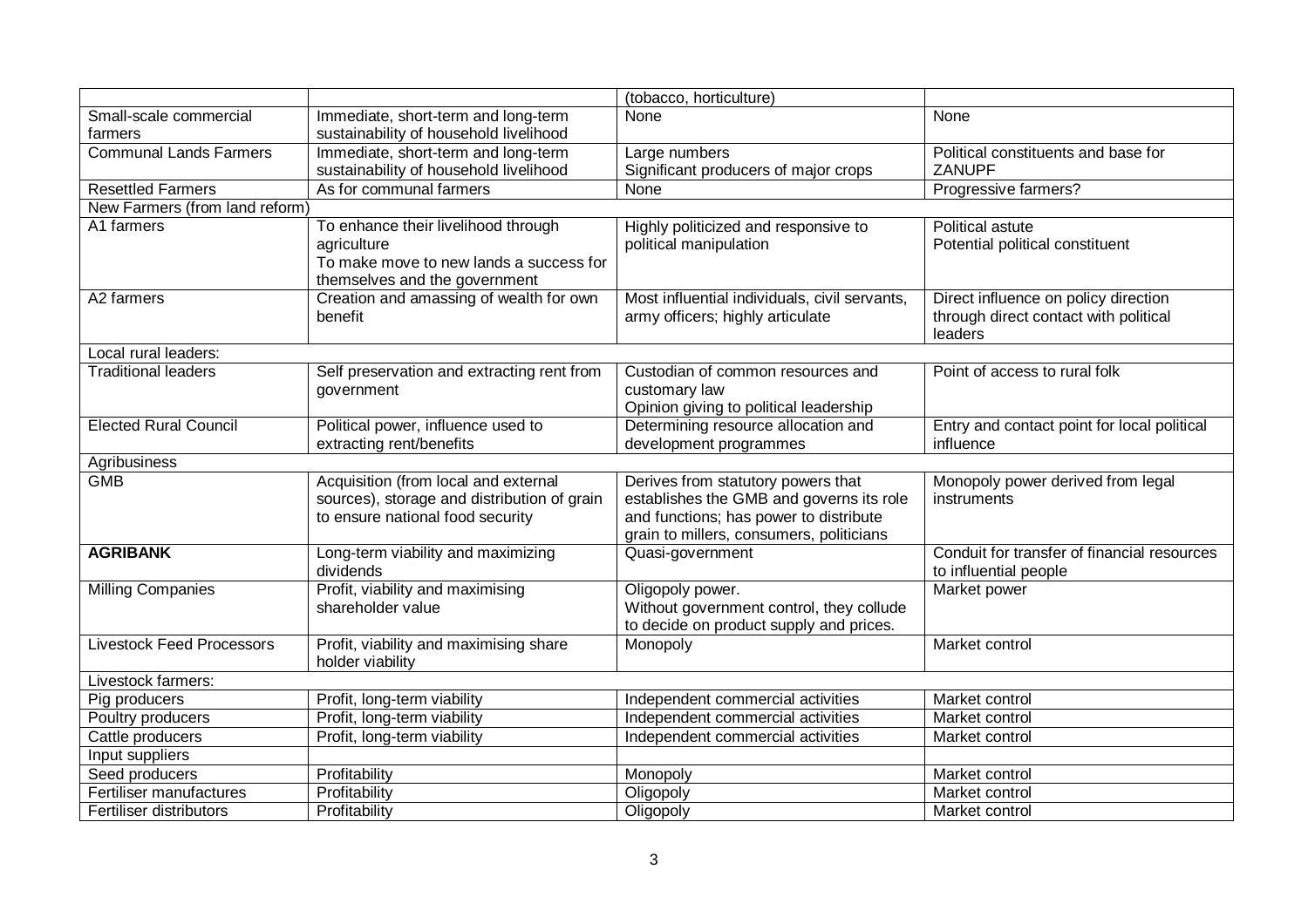| Profitability<br>Oligopoly<br>Farm machinery<br>Market control<br>manufacturers and supplies<br>Agribusiness services firms<br><b>Accounting businesses</b><br>Profitability through service<br>Knowledge and expertise<br>Expertise and international connections<br>Commercial bank<br>Profitability through service<br>Knowledge and expertise<br>Expertise and international connections<br>agribusiness units<br>Profitability through services<br>Knowledge and expertise<br><b>Expertise and Market control</b><br>Specialist services (e.g.<br>irrigation, machinery hire<br>services, repair services,<br>transporters, freight, etc)<br>Consumers<br>Urban working class<br>Access to affordable food and income<br>While relative population size is important,<br>Could be organized to articulate their<br>their influence is limited by political<br>needs<br>security<br>situation that makes them opposition<br>Potential political power base and<br>constituency for political parties<br>stronghold.<br>While relative population size is important,<br>Potential political power base and<br>Urban unemployed<br>Access to and affordability of food<br>their influence is limited by political<br>constituency for political parties<br>situation that makes them opposition<br>stronghold.<br>Non-farming rural inhabitants<br>Access to and affordability of food<br>Very limited due to lack of economic<br>Potential political power base and<br>constituency for political parties<br>powers and resources<br>NGO: (Local and International)<br><b>Christian Care</b><br>Advancing food security and social well-<br>Access to financial resources<br>Access and distribution of resources<br>being of communities<br><b>World Vision</b><br>Influencing and mobilizing local<br>Well connected internationally |                       |               |           |                |  |  |  |  |  |
|-------------------------------------------------------------------------------------------------------------------------------------------------------------------------------------------------------------------------------------------------------------------------------------------------------------------------------------------------------------------------------------------------------------------------------------------------------------------------------------------------------------------------------------------------------------------------------------------------------------------------------------------------------------------------------------------------------------------------------------------------------------------------------------------------------------------------------------------------------------------------------------------------------------------------------------------------------------------------------------------------------------------------------------------------------------------------------------------------------------------------------------------------------------------------------------------------------------------------------------------------------------------------------------------------------------------------------------------------------------------------------------------------------------------------------------------------------------------------------------------------------------------------------------------------------------------------------------------------------------------------------------------------------------------------------------------------------------------------------------------------------------------------------------------------------------------------------------------|-----------------------|---------------|-----------|----------------|--|--|--|--|--|
|                                                                                                                                                                                                                                                                                                                                                                                                                                                                                                                                                                                                                                                                                                                                                                                                                                                                                                                                                                                                                                                                                                                                                                                                                                                                                                                                                                                                                                                                                                                                                                                                                                                                                                                                                                                                                                           | Agricultural chemical | Profitability | Oligopoly | Market control |  |  |  |  |  |
|                                                                                                                                                                                                                                                                                                                                                                                                                                                                                                                                                                                                                                                                                                                                                                                                                                                                                                                                                                                                                                                                                                                                                                                                                                                                                                                                                                                                                                                                                                                                                                                                                                                                                                                                                                                                                                           |                       |               |           |                |  |  |  |  |  |
|                                                                                                                                                                                                                                                                                                                                                                                                                                                                                                                                                                                                                                                                                                                                                                                                                                                                                                                                                                                                                                                                                                                                                                                                                                                                                                                                                                                                                                                                                                                                                                                                                                                                                                                                                                                                                                           |                       |               |           |                |  |  |  |  |  |
|                                                                                                                                                                                                                                                                                                                                                                                                                                                                                                                                                                                                                                                                                                                                                                                                                                                                                                                                                                                                                                                                                                                                                                                                                                                                                                                                                                                                                                                                                                                                                                                                                                                                                                                                                                                                                                           |                       |               |           |                |  |  |  |  |  |
|                                                                                                                                                                                                                                                                                                                                                                                                                                                                                                                                                                                                                                                                                                                                                                                                                                                                                                                                                                                                                                                                                                                                                                                                                                                                                                                                                                                                                                                                                                                                                                                                                                                                                                                                                                                                                                           |                       |               |           |                |  |  |  |  |  |
|                                                                                                                                                                                                                                                                                                                                                                                                                                                                                                                                                                                                                                                                                                                                                                                                                                                                                                                                                                                                                                                                                                                                                                                                                                                                                                                                                                                                                                                                                                                                                                                                                                                                                                                                                                                                                                           |                       |               |           |                |  |  |  |  |  |
|                                                                                                                                                                                                                                                                                                                                                                                                                                                                                                                                                                                                                                                                                                                                                                                                                                                                                                                                                                                                                                                                                                                                                                                                                                                                                                                                                                                                                                                                                                                                                                                                                                                                                                                                                                                                                                           |                       |               |           |                |  |  |  |  |  |
|                                                                                                                                                                                                                                                                                                                                                                                                                                                                                                                                                                                                                                                                                                                                                                                                                                                                                                                                                                                                                                                                                                                                                                                                                                                                                                                                                                                                                                                                                                                                                                                                                                                                                                                                                                                                                                           |                       |               |           |                |  |  |  |  |  |
|                                                                                                                                                                                                                                                                                                                                                                                                                                                                                                                                                                                                                                                                                                                                                                                                                                                                                                                                                                                                                                                                                                                                                                                                                                                                                                                                                                                                                                                                                                                                                                                                                                                                                                                                                                                                                                           |                       |               |           |                |  |  |  |  |  |
|                                                                                                                                                                                                                                                                                                                                                                                                                                                                                                                                                                                                                                                                                                                                                                                                                                                                                                                                                                                                                                                                                                                                                                                                                                                                                                                                                                                                                                                                                                                                                                                                                                                                                                                                                                                                                                           |                       |               |           |                |  |  |  |  |  |
|                                                                                                                                                                                                                                                                                                                                                                                                                                                                                                                                                                                                                                                                                                                                                                                                                                                                                                                                                                                                                                                                                                                                                                                                                                                                                                                                                                                                                                                                                                                                                                                                                                                                                                                                                                                                                                           |                       |               |           |                |  |  |  |  |  |
|                                                                                                                                                                                                                                                                                                                                                                                                                                                                                                                                                                                                                                                                                                                                                                                                                                                                                                                                                                                                                                                                                                                                                                                                                                                                                                                                                                                                                                                                                                                                                                                                                                                                                                                                                                                                                                           |                       |               |           |                |  |  |  |  |  |
|                                                                                                                                                                                                                                                                                                                                                                                                                                                                                                                                                                                                                                                                                                                                                                                                                                                                                                                                                                                                                                                                                                                                                                                                                                                                                                                                                                                                                                                                                                                                                                                                                                                                                                                                                                                                                                           |                       |               |           |                |  |  |  |  |  |
|                                                                                                                                                                                                                                                                                                                                                                                                                                                                                                                                                                                                                                                                                                                                                                                                                                                                                                                                                                                                                                                                                                                                                                                                                                                                                                                                                                                                                                                                                                                                                                                                                                                                                                                                                                                                                                           |                       |               |           |                |  |  |  |  |  |
|                                                                                                                                                                                                                                                                                                                                                                                                                                                                                                                                                                                                                                                                                                                                                                                                                                                                                                                                                                                                                                                                                                                                                                                                                                                                                                                                                                                                                                                                                                                                                                                                                                                                                                                                                                                                                                           |                       |               |           |                |  |  |  |  |  |
|                                                                                                                                                                                                                                                                                                                                                                                                                                                                                                                                                                                                                                                                                                                                                                                                                                                                                                                                                                                                                                                                                                                                                                                                                                                                                                                                                                                                                                                                                                                                                                                                                                                                                                                                                                                                                                           |                       |               |           |                |  |  |  |  |  |
|                                                                                                                                                                                                                                                                                                                                                                                                                                                                                                                                                                                                                                                                                                                                                                                                                                                                                                                                                                                                                                                                                                                                                                                                                                                                                                                                                                                                                                                                                                                                                                                                                                                                                                                                                                                                                                           |                       |               |           |                |  |  |  |  |  |
|                                                                                                                                                                                                                                                                                                                                                                                                                                                                                                                                                                                                                                                                                                                                                                                                                                                                                                                                                                                                                                                                                                                                                                                                                                                                                                                                                                                                                                                                                                                                                                                                                                                                                                                                                                                                                                           |                       |               |           |                |  |  |  |  |  |
|                                                                                                                                                                                                                                                                                                                                                                                                                                                                                                                                                                                                                                                                                                                                                                                                                                                                                                                                                                                                                                                                                                                                                                                                                                                                                                                                                                                                                                                                                                                                                                                                                                                                                                                                                                                                                                           |                       |               |           |                |  |  |  |  |  |
|                                                                                                                                                                                                                                                                                                                                                                                                                                                                                                                                                                                                                                                                                                                                                                                                                                                                                                                                                                                                                                                                                                                                                                                                                                                                                                                                                                                                                                                                                                                                                                                                                                                                                                                                                                                                                                           |                       |               |           |                |  |  |  |  |  |
|                                                                                                                                                                                                                                                                                                                                                                                                                                                                                                                                                                                                                                                                                                                                                                                                                                                                                                                                                                                                                                                                                                                                                                                                                                                                                                                                                                                                                                                                                                                                                                                                                                                                                                                                                                                                                                           |                       |               |           |                |  |  |  |  |  |
|                                                                                                                                                                                                                                                                                                                                                                                                                                                                                                                                                                                                                                                                                                                                                                                                                                                                                                                                                                                                                                                                                                                                                                                                                                                                                                                                                                                                                                                                                                                                                                                                                                                                                                                                                                                                                                           |                       |               |           |                |  |  |  |  |  |
|                                                                                                                                                                                                                                                                                                                                                                                                                                                                                                                                                                                                                                                                                                                                                                                                                                                                                                                                                                                                                                                                                                                                                                                                                                                                                                                                                                                                                                                                                                                                                                                                                                                                                                                                                                                                                                           |                       |               |           |                |  |  |  |  |  |
|                                                                                                                                                                                                                                                                                                                                                                                                                                                                                                                                                                                                                                                                                                                                                                                                                                                                                                                                                                                                                                                                                                                                                                                                                                                                                                                                                                                                                                                                                                                                                                                                                                                                                                                                                                                                                                           |                       |               |           |                |  |  |  |  |  |
|                                                                                                                                                                                                                                                                                                                                                                                                                                                                                                                                                                                                                                                                                                                                                                                                                                                                                                                                                                                                                                                                                                                                                                                                                                                                                                                                                                                                                                                                                                                                                                                                                                                                                                                                                                                                                                           |                       |               |           |                |  |  |  |  |  |
| Economically empowering local<br>communities for their own development<br>Well informed and respected for their<br>Care International<br>Africare<br>communities<br>work                                                                                                                                                                                                                                                                                                                                                                                                                                                                                                                                                                                                                                                                                                                                                                                                                                                                                                                                                                                                                                                                                                                                                                                                                                                                                                                                                                                                                                                                                                                                                                                                                                                                  |                       |               |           |                |  |  |  |  |  |
| Influencing international community on<br>local development and governance issues<br>Ability to influence resource flow and<br>World Lutheran Federation                                                                                                                                                                                                                                                                                                                                                                                                                                                                                                                                                                                                                                                                                                                                                                                                                                                                                                                                                                                                                                                                                                                                                                                                                                                                                                                                                                                                                                                                                                                                                                                                                                                                                  |                       |               |           |                |  |  |  |  |  |
| Securing and maintaining funding from<br>thus determining flow of resources<br><b>ORAP</b><br>international opinion                                                                                                                                                                                                                                                                                                                                                                                                                                                                                                                                                                                                                                                                                                                                                                                                                                                                                                                                                                                                                                                                                                                                                                                                                                                                                                                                                                                                                                                                                                                                                                                                                                                                                                                       |                       |               |           |                |  |  |  |  |  |
| sponsors<br>Relative power is however currently<br>Plan International                                                                                                                                                                                                                                                                                                                                                                                                                                                                                                                                                                                                                                                                                                                                                                                                                                                                                                                                                                                                                                                                                                                                                                                                                                                                                                                                                                                                                                                                                                                                                                                                                                                                                                                                                                     |                       |               |           |                |  |  |  |  |  |
| limited because of government mistrust<br><b>Catholic Relief</b>                                                                                                                                                                                                                                                                                                                                                                                                                                                                                                                                                                                                                                                                                                                                                                                                                                                                                                                                                                                                                                                                                                                                                                                                                                                                                                                                                                                                                                                                                                                                                                                                                                                                                                                                                                          |                       |               |           |                |  |  |  |  |  |
| Save Children UK<br>and obstacles                                                                                                                                                                                                                                                                                                                                                                                                                                                                                                                                                                                                                                                                                                                                                                                                                                                                                                                                                                                                                                                                                                                                                                                                                                                                                                                                                                                                                                                                                                                                                                                                                                                                                                                                                                                                         |                       |               |           |                |  |  |  |  |  |
| Save Children USA                                                                                                                                                                                                                                                                                                                                                                                                                                                                                                                                                                                                                                                                                                                                                                                                                                                                                                                                                                                                                                                                                                                                                                                                                                                                                                                                                                                                                                                                                                                                                                                                                                                                                                                                                                                                                         |                       |               |           |                |  |  |  |  |  |
| <b>International Donors</b>                                                                                                                                                                                                                                                                                                                                                                                                                                                                                                                                                                                                                                                                                                                                                                                                                                                                                                                                                                                                                                                                                                                                                                                                                                                                                                                                                                                                                                                                                                                                                                                                                                                                                                                                                                                                               |                       |               |           |                |  |  |  |  |  |
| Promoting poverty reduction at community<br>Derived from having resources to finance<br>Ability to influence resource flow and<br>levels through efficient and effective use<br>development programmes which is seen<br>international opinion.                                                                                                                                                                                                                                                                                                                                                                                                                                                                                                                                                                                                                                                                                                                                                                                                                                                                                                                                                                                                                                                                                                                                                                                                                                                                                                                                                                                                                                                                                                                                                                                            |                       |               |           |                |  |  |  |  |  |
| (Development partners):<br>as being in support of government efforts<br><b>USAID</b><br>of donor resources                                                                                                                                                                                                                                                                                                                                                                                                                                                                                                                                                                                                                                                                                                                                                                                                                                                                                                                                                                                                                                                                                                                                                                                                                                                                                                                                                                                                                                                                                                                                                                                                                                                                                                                                |                       |               |           |                |  |  |  |  |  |
| <b>DFID</b><br>Relative power is however currently                                                                                                                                                                                                                                                                                                                                                                                                                                                                                                                                                                                                                                                                                                                                                                                                                                                                                                                                                                                                                                                                                                                                                                                                                                                                                                                                                                                                                                                                                                                                                                                                                                                                                                                                                                                        |                       |               |           |                |  |  |  |  |  |
| <b>GTZ</b><br>limited because of government mistrust. A                                                                                                                                                                                                                                                                                                                                                                                                                                                                                                                                                                                                                                                                                                                                                                                                                                                                                                                                                                                                                                                                                                                                                                                                                                                                                                                                                                                                                                                                                                                                                                                                                                                                                                                                                                                   |                       |               |           |                |  |  |  |  |  |
| <b>NORAD</b><br>number of the donors have                                                                                                                                                                                                                                                                                                                                                                                                                                                                                                                                                                                                                                                                                                                                                                                                                                                                                                                                                                                                                                                                                                                                                                                                                                                                                                                                                                                                                                                                                                                                                                                                                                                                                                                                                                                                 |                       |               |           |                |  |  |  |  |  |
| <b>AUSAID</b>                                                                                                                                                                                                                                                                                                                                                                                                                                                                                                                                                                                                                                                                                                                                                                                                                                                                                                                                                                                                                                                                                                                                                                                                                                                                                                                                                                                                                                                                                                                                                                                                                                                                                                                                                                                                                             |                       |               |           |                |  |  |  |  |  |
| Canada CIDA                                                                                                                                                                                                                                                                                                                                                                                                                                                                                                                                                                                                                                                                                                                                                                                                                                                                                                                                                                                                                                                                                                                                                                                                                                                                                                                                                                                                                                                                                                                                                                                                                                                                                                                                                                                                                               |                       |               |           |                |  |  |  |  |  |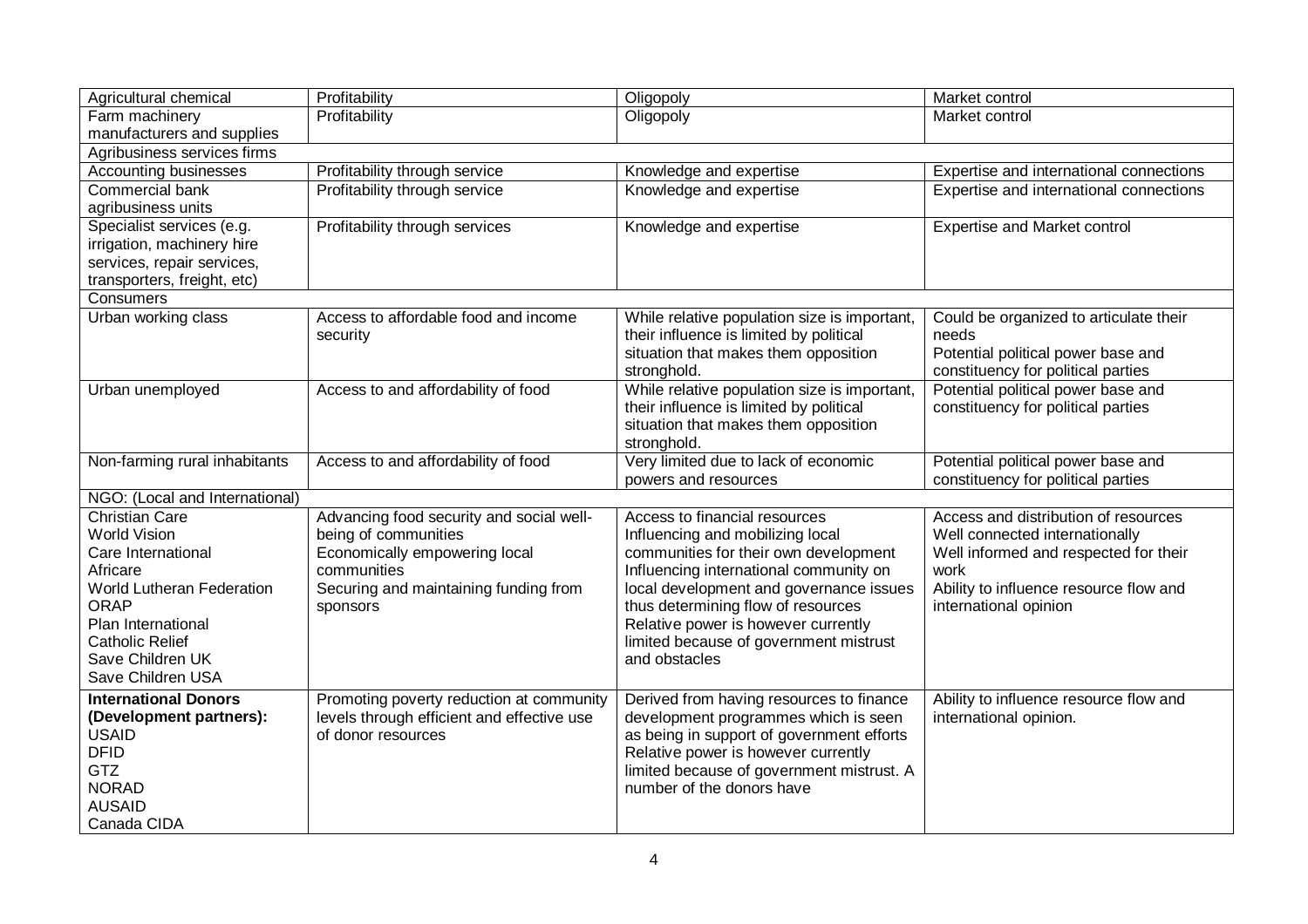These commodity interest groups represented the same farmers as these farmers grew or were capable of producing nearly all the commodities on their farms. The commodity interest groups exerted additional pressure on the policy formulation process. The smallholder farmers were/are represented by Zimbabwe Farmers Union (ZFU) that is vocal but considerably weak organizationally. In terms of influencing the policy formulation process, the ZFU does not have political influence or the respect formerly commanded by the CFU.

The above changed following the land redistribution and reform programme that dismantled white commercial farming. The process is still unfolding. However, the initial indications are that, in terms of influence, the A2 farmers could replace the former white commercial farmers.

Some individuals farmers are exerting their own influence on the policy decisions for their own advantage, i.e. acquiring farm and resources formerly owned by the displaced farmers, extracting benefits from government programmes (such as the input support scheme). These new farmers include influential army personal, senior government officials (permanent secretaries, local government officers and agricultural service officers). Agricultural and Local government officers were responsible for planning and allocating the re-distributed, respective. They used the information and their influence to obtain land for themselves or influential or prominent persons. They are also using their access to information to disproportionately benefit from government support schemes for the new farmers (such input schemes, loans, etc).

## **1.2 Institutional environment**

The Ministry of Lands, Agriculture and Rural Resettlement has the mandate to make policy pertaining to production, marketing and pricing of agricultural inputs and produce. The Ministry of Public Service, Labour and Social Welfare deals with social protection aspects such as drought relief and food distribution. The Cabinet Committee on Incomes and Prices scrutinizes proposed strategies that have a bearing on food affordability and access (such as prices of basic commodities).

The Food and Nutrition Council, attached to the Ministry of Finance, acts as an interministerial policy coordinating body for issues on nutrition. Its major role is to influence budgetary allocation for the development and oversight on implementation of food security and nutrition programmes.

The Parliamentary Portfolio Committee on Land and Agriculture is a recent development. Its role is investing issues and concerns pertaining to food, agriculture, and natural resources. It scrutinizes the Ministry of Lands, Agriculture and Rural Resettlement's functions, policy development and implementation. However, it has very limited powers outside Parliament to influence and effect policy changes.

Individuals have recourse to the law courts should they feel that the rights have been infringed upon. A recent case is the challenge by a firm that sought the removal of the monopoly marketing and trading accorded to Graining Marketing Board. The Supreme Court decided in favour of the GMB.

A variety of newspapers report freely on the agriculture and food security issues. The dailies are the Daily News, the Herald, and the Daily Mirror. The Sunday papers are the Sunday Mail and the Sunday Mirror. The weekly papers include the Financial Gazette, the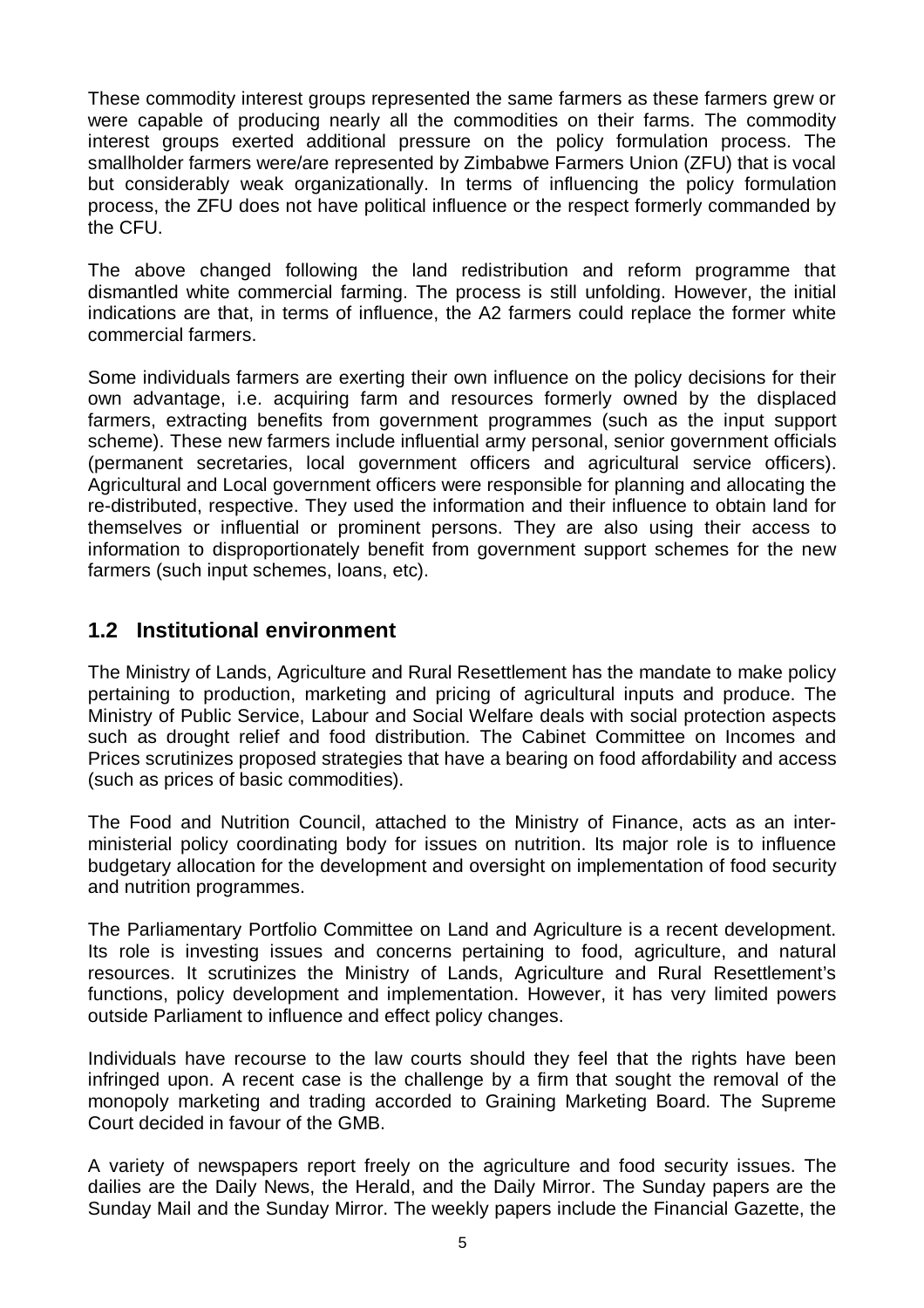Independent, and the Business Tribune. Although all the papers report without constraint on agriculture and food issues, they tended to reflect political perspectives on the issues and score political points for the side they are sympathetic to. The media sympathetic to government tend to be non-critical.

In last two years, (2000-2002) the institutional environment has been heavily interfered with by political considerations. The government used the media to promote its land/agrarian reform programme.

## **1.3 How food security policies have been made**

Since independence, professional civil servants in the Ministry of Lands, Agriculture and Rural Resettlement have been responsible for developing agricultural strategies related to food security. Most of the strategies were developed in response to concerns expressed by the politicians or actions called for by the cabinet. Although the Ministry consulted key stakeholders (farmers' organizations) or in some cases called for their positions, the domain of policymaking was dearly held to be one for the civil servants. Typically, the civil servants adhered to the principle of secrecy to prevent information leakage. Some pronouncement took farmers by surprise. This was done to forestall any speculation.

In the late 1980's, the UZ/MSU Food Security Research in Africa Project working in partnership with the Ministry and other stakeholders (Nutrition Unit in the Health Ministry, official in the Ministry of Finance, SADC Food Security) undertook a series of research to unveil the issues of food security at household, national and regionally levels. The results were presented and debated on at an annual food security conference. These efforts are attributed to changes in food security based on household self-sufficiency to one that incorporated market based strategies.

Up until 1990, the Ministry had adequate organizational capacity to develop and implement strategies on food security. The influence of donors became more visible in the 1991-1995 period with the development and launch of the Structural Adjustment document. Donors were involved in providing funding for consultative meetings that led to the drafting of the Zimbabwe Agricultural Policy Framework (1995-2000) and the defining of the aborted Agricultural Sector Management Programme.

Political interference is a major problem for policy implementation. The politicians interfered to draw political benefits from the policy implementation. For example, politicians wanted food aid to be distributed on a political platform to win votes. Another problem has been inadequate budgetary support for implementation in cases where funding was not provided by donors. It has also been noted that some programmes and strategies were enthusiastically implemented as the officials involved stood to benefit financially. For example, meetings were well attended because participants received allowances.

In Zimbabwe, public agencies are generally not accountable to the public. The Minister of Lands, Agriculture, and Rural Resettlement Minister is accountable to the Party and Parliament, in that order. In last two years (2000-2002), the Minister appears to have been heavily influencing the policy process. He questioned crop-forecasting statistics indicating that they would be production shortfall. He publicly denounced his official on this. He only publicly acknowledged the drought impact when it was too late. He appears to have had no regarded for the technical information and advice of his officials.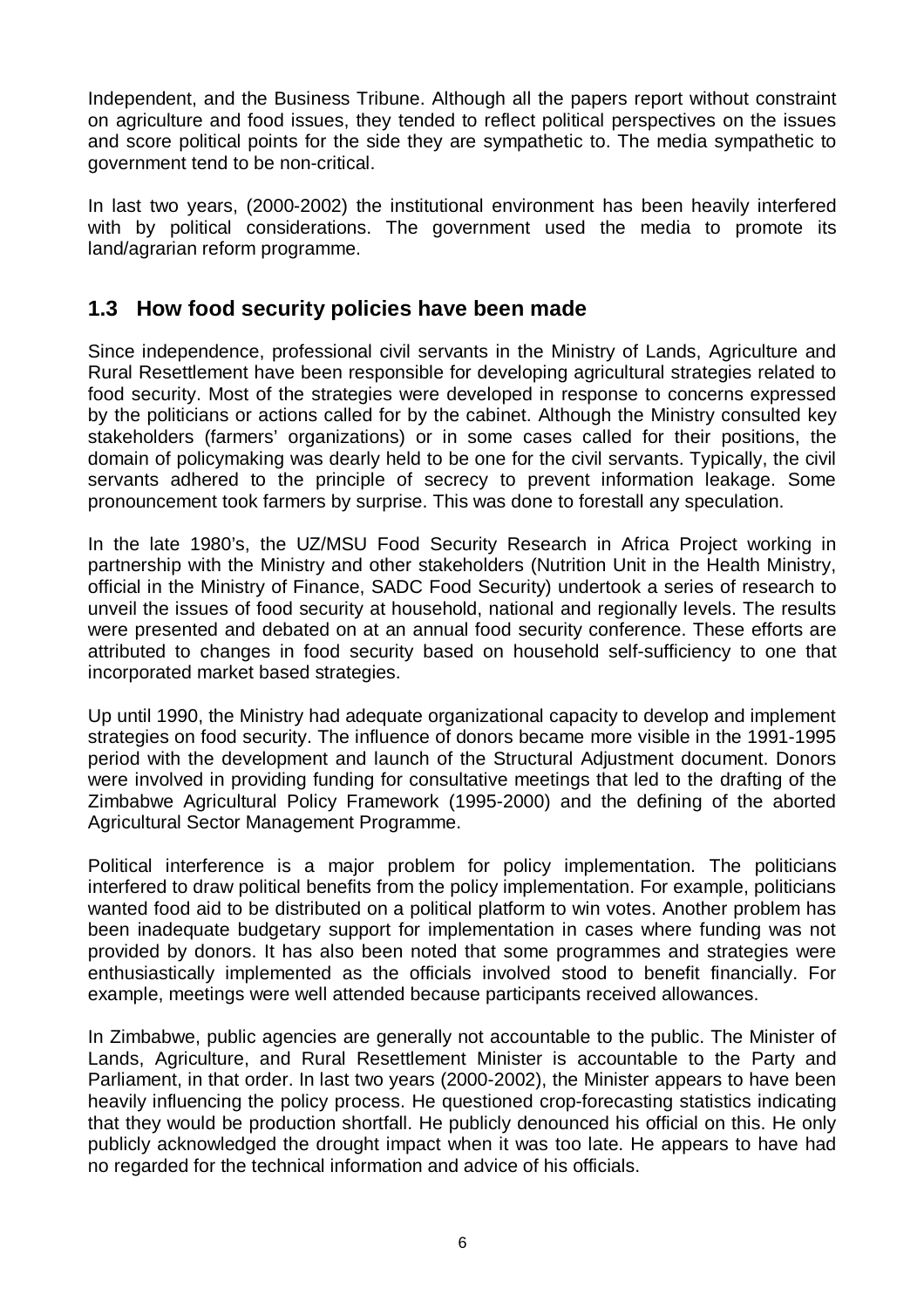## **1.4 Political access and influence by the poor and food vulnerable groups**

The poor and food vulnerable groups are supposed to present their interests to policymakers through political party structures represented by elected councilors. Traditional leaders are also supposed to act as conduits for communicating local concerns and interest as well as for accessing publicly distributed resources. It is not clear whether these obtain. What is apparent is that the more organized and influential the officials and chiefs are able to extract more benefits for their local communities.

# **1.5 Policies affecting food production, food trade and marketing**

## *1.5.1 Lack of a clear and well-articulated agricultural and food security policy*

Zimbabwe has never had neither a clearly articulated agricultural policy nor one on food security until 2002. The country came up with the Zimbabwe Food Security and Strategy for presentation at the FAO World Food Summit, 2002. Past strategies were based on political reactions to unfolding situations. As a result, there were inconsistencies whereby one strategy contradicted another with respect to food security. Due to lack of a food policy, the strategies adopted did not follow or develop into a consistent framework for addressing food insecurity in the country. The sub-sections below outline some of the observations on how the lack of a comprehensive food and agricultural policy would have influenced food security at household and national levels.

## *1.5.2 Treating smallholder farmers as a homogenous group*

In spite of past measures to stimulate rural food production and incomes, food insecurity remains highly appears prevalent in the low rainfall communal areas (Stanning, 1987; Rohrbach, 1987; Jackson and Collier, 1988). Evidence suggests past increases in food grain production and marketing had been both concentrated in high rainfall regions and within these regions, most of the marketed surplus is produced by a small proportion of the households (Stanning, 1987; Rohrbach, 1987; Jackson and Collier, 1988; Chigume, forthcoming). Yet, strategies adopted had tended to treat the smallholder farmers as a homogenous group. The government's approaches of incentives did not deal with the unique technological and socio-economic needs of the farmers of different resource endowment.

## *1.5.3 Lack of diversification of source of food security*

There has not been much diversification from maize as the dominant source of food security. Small grains (sorghum, millets) play very little role in household food security in the urban areas and rural areas outside the two Matebeleland provinces. Even in the latter, maize is the mainstay of household food security. In the urban areas, bread is the second source of food security. Tubers (sweet potatoes, cassava and yams) play very little role as regular sources of household food security even in areas where they are produced. They become important when there is a shortfall in maize production.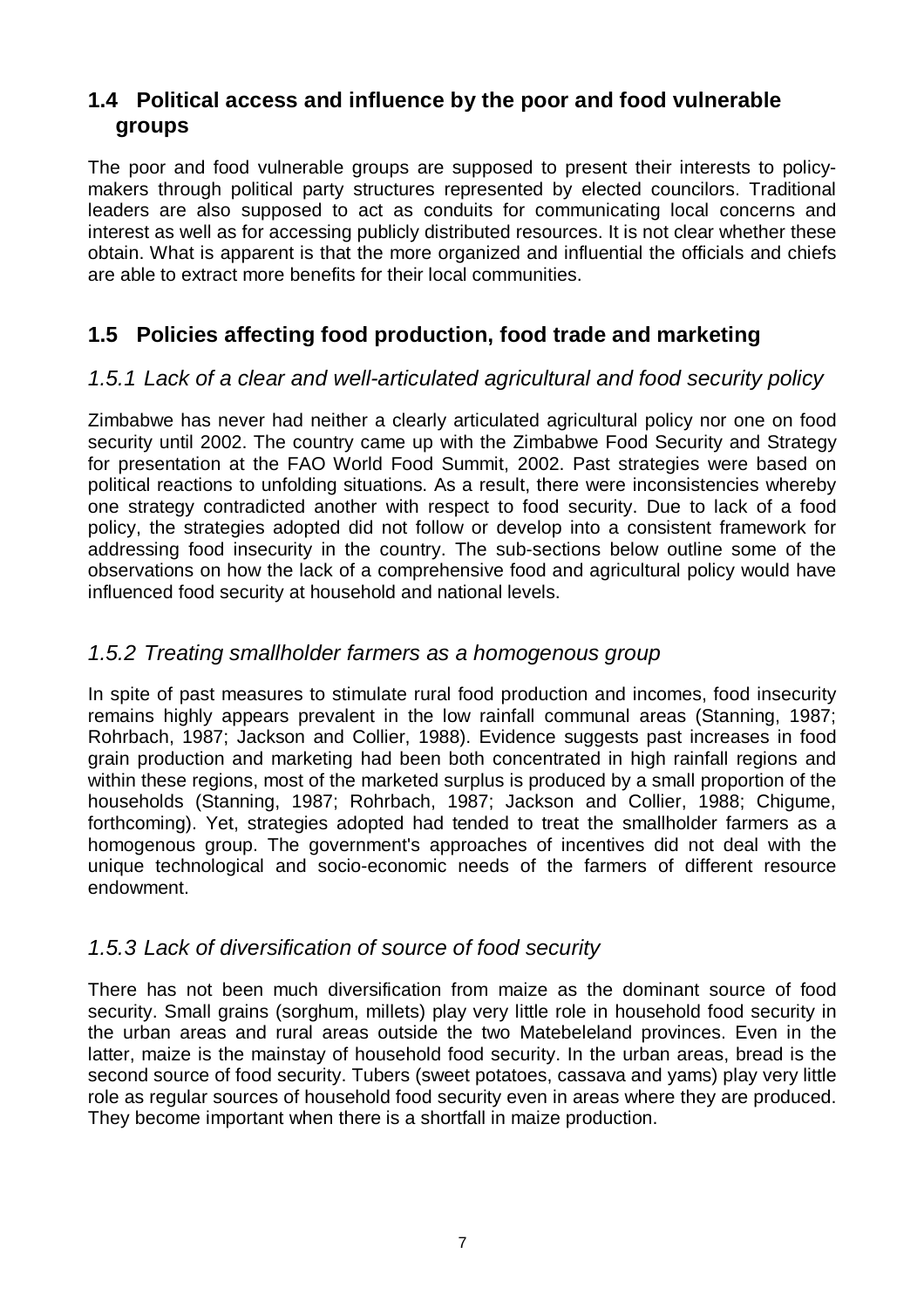### *1.5.4 Land/agrarian reform*

Access to adequate and suitable land are major determinants of agricultural production, national and household food security. Since most smallholder farmers have inadequate landholdings of generally poor quality, there has always been need to examine ways of allocating prime land to some of them.

In September 1998, the government launched what it termed the Second Phase of the Land Reform and Resettlement Programme with the following broad arguments:

- The pace of land acquisition needed to be enhanced for the sake of social stability, poverty alleviation, peace and justice
- Land redistribution had better and higher financial and economic returns (citing A study entitled Land Reform And Poverty Alleviation in Zimbabwe: Farm Level Effects and Cost Benefit Analysis)

**Table 2 Number settled under the fast track resettlement programme (as at March 2002)** 

|                 |        | <b>Formal Settlement</b> |                 | <b>Informal Settlement</b> |        |                 | <b>Overall Total</b> |           |
|-----------------|--------|--------------------------|-----------------|----------------------------|--------|-----------------|----------------------|-----------|
|                 | No. of | Area (ha)                | No. of          | No. of                     | Area   | No. of          | No. of               | Area (ha) |
|                 | Farms  |                          | <b>Settlers</b> | Farms                      | (ha)   | <b>Settlers</b> | <b>Settlers</b>      |           |
| <b>Province</b> |        |                          |                 |                            |        |                 |                      |           |
| Manicaland      | 178    | 157363                   | 9874            | 9                          | 21934  | 1842            | 11716                | 179297    |
| Mashonaland     | 298    | 321552                   | 17549           | 43                         | 28790  | 2038            | 19587                | 350342    |
| East            |        |                          |                 |                            |        |                 |                      |           |
| Mashonaland     | 264    | 324726                   | 10649           | 4                          | 4936   | 203             | 10852                | 329662    |
| Central         |        |                          |                 |                            |        |                 |                      |           |
| Mashonaland     | 406    | 565570                   | 18741           | 53                         | 67880  | 1805            | 20546                | 633450    |
| East            |        |                          |                 |                            |        |                 |                      |           |
| <b>Midlands</b> | 217    | 463820                   | 16708           | 19                         | 37043  | 1382            | 18090                | 500863    |
| Masvingo        | 226    | 1139108                  | 25933           | 9                          | 129396 | 4377            | 30310                | 1268504   |
| Matebeland      | 253    | 890507                   | 8080            | 16                         | 118914 | 2474            | 10554                | 1009421   |
| South           |        |                          |                 |                            |        |                 |                      |           |
| Matebeland      | 186    | 524444                   | 7367            | 3                          | 7915   | 165             | 7532                 | 532359    |
| <b>North</b>    |        |                          |                 |                            |        |                 |                      |           |
| Total           | 2028   | 4387090                  | 114901          | 156                        | 416808 | 14286           | 129187               | 4803898   |

*Source*: Government of Zimbabwe, 2002.

In April 2000, Parliament approved change in the Zimbabwe Constitution to establish the Legal Framework for land acquisition and compensation. This placed the financial obligations for land reform and compensation on the British government. The government of Zimbabwe was to be responsible for compensation of physical developments on the acquired farms. The Land Acquisition Act was amended to streamline the procedural aspect of the acquisition process. This was intended to speed up the process of acquiring and distributing the farms.

The government intended to acquire 11 million hectares from the 16 million hectares in large-scale commercial agriculture. As indicated in Table 2, by March 2002, 129187 households were settled under the "Fast Track Resettlement Programme" on 4 803898 hectares acquired from 2184 large-scale commercial farms. These were settled under Model  $A_1$  (this consisted of households settled in demarcated villages on the acquired farms). Some 19 677 farming units were demarcated from acquired large-scale farms and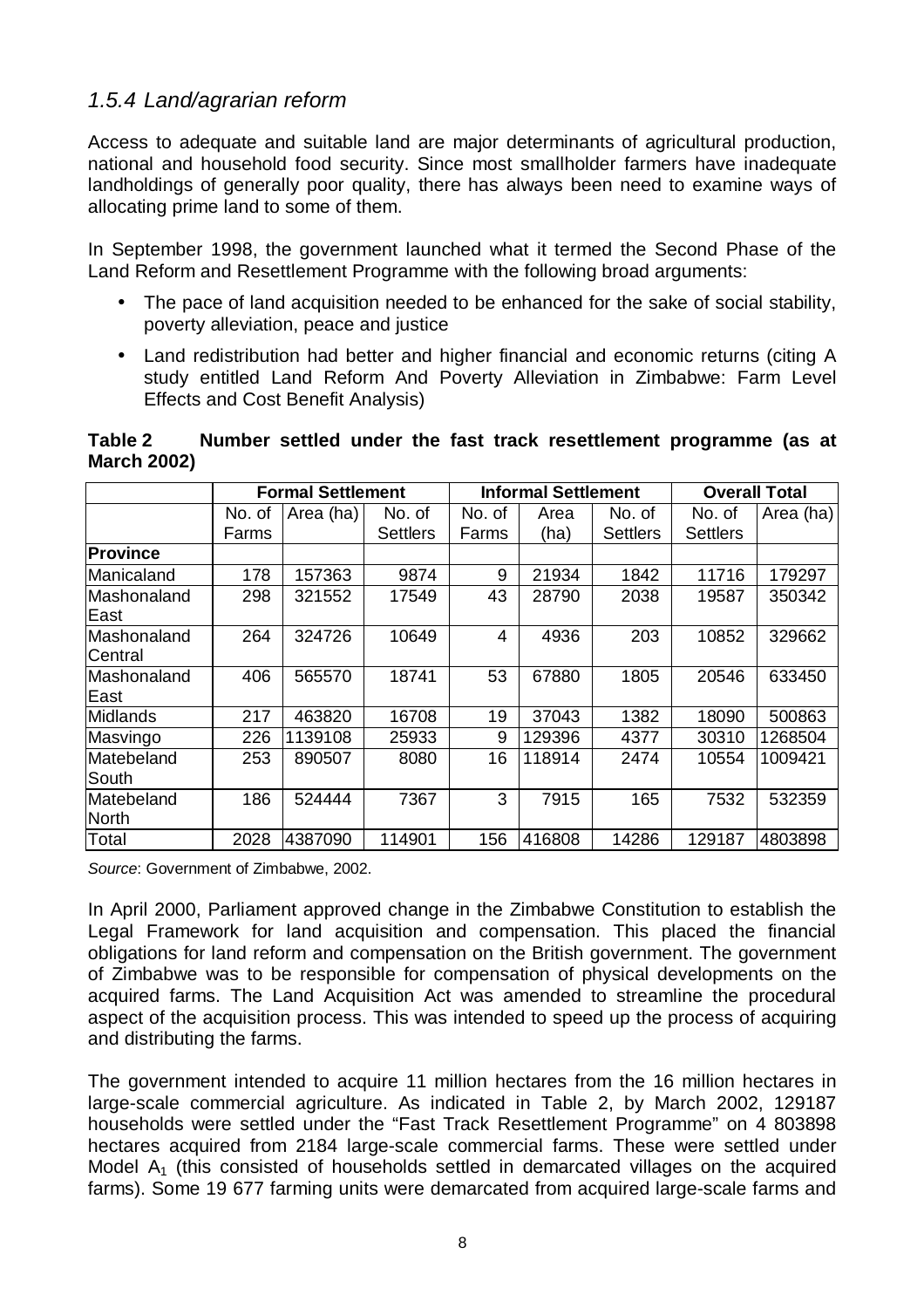settled under the model  $A<sub>2</sub>$  (self-contained farming units). The policy was to distribute 60 percent of the acquired land for  $A_1$  settlement and 40 percent for  $A_2$  settlement. The actual distribution in five provinces as at March 2003 is shown in Table 3

| <b>Province</b>            | A <sub>1</sub> |           | A <sub>2</sub> | A <sub>1</sub> | A <sub>2</sub> |       |
|----------------------------|----------------|-----------|----------------|----------------|----------------|-------|
|                            | No. of farms   | Area (ha) | No. of Farms   | Area (ha)      | %              | %     |
| <b>Mashonaland Central</b> | 344            | 382 320   | 295            | 200 319        | 65.62          | 34.38 |
| Mashonaland East           | 358            | 291 239   | 350            | 251 338        | 60.90          | 39.10 |
| <b>Mashonaland West</b>    | 573            | 683 760   | 424            | 451 656        | 56.25          | 43.75 |
| Manicaland                 | 227            | 181 179   | 140            | 75 996         | 70.45          | 29.55 |
| <b>Matebeland South</b>    | 246            | 638 400   | 65             | 187 188        | 81.90          | 18.10 |

Table 3 Allocation of acquired land to  $A_1$  and  $A_2$  settlers (as at March 2003)

*Source*: Government of Zimbabwe, 2003

#### **Maximum farm size regulations**

In December 2000, Government gazetted Structural Instrument Number 288 of 2000 in which maximum farm sizes were prescribed for all the agro-ecological regions of our country. This was following the Government decision not to introduce Agricultural Land Tax that would have allowed farmers to maintain their existing farm sizes. The maximum farm sizes were detailed as follows:

**Table 4 Maximum farm size for Zimbabwe's agro-ecological zones** 

| <b>Agro-Ecological Zone</b> | Maximum Farm Size (ha) |
|-----------------------------|------------------------|
|                             | 250                    |
| lla                         | 350                    |
| IIIb                        | 400                    |
| Ш                           | 500                    |
| ΙV                          | 1500                   |
|                             | 2000                   |

By the maximum farm size instrument, every farm that had not been gazetted for compulsory acquisition was to be immediately sub-divided to comply with the maximum farm size regulations. The regulation affected the following properties

- All un-gazetted large-scale commercial farms
- Plantation farms
- Agro-industrial properties
- Properties with Export Processing Zone (EPZ) permits
- Properties with Zimbabwe Investment Centre (ZIC) permits
- Properties belonging to foreign nationals and
- Approved conservancies.

The government's intention is that all farming units are to conform to the maximum farm sizes. However, there is increasing evidence that some of the indigenous farmers are resisting this policy directive and prefer to own or operate the undivided farm.

#### **Potential effects of the agrarian/land reform on food security**

It is the government's contention that small farms and related enterprises would be more productive than the exiting large farms. Secondly, it expected that the implementation of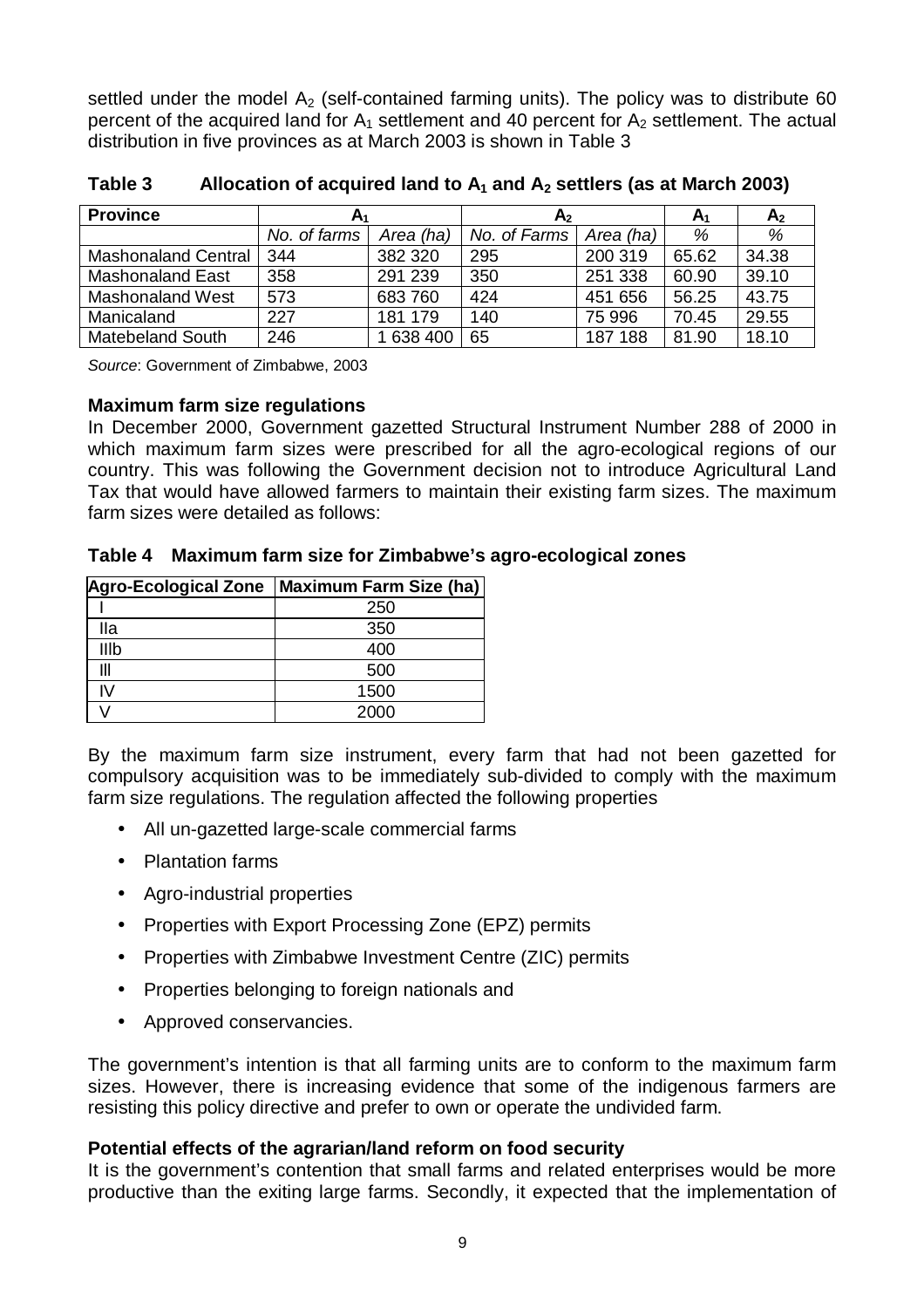the Maximum Farm Size regulations would release more land for the Land and Agrarian Reform exercise. But the overall policy goal is to ensure that agricultural production would not be influenced by few farmers who would choose to (a) either under-utilize the land or (b) hold the country to ransom the country with detrimental effect on food security, employment creation and economic growth.

The food security implications of the land and agrarian reforms have yet to be measured. However, it is clear that the agrarian reform have both short-term and long-term implication on food security. In the short-term, the programme disrupted food and cash crop production. The land that could have been put to maize, wheat, sunflower, and cotton in the large-scale farming areas was taken out of production during the process of redistribution. The historical situation has been that large-scale food crop production was more stable than Communal Land food crop production due to the more favourable agroecological environment (in Mashonaland Central, Mashonaland East, and Mashonaland West) and investment in supplementary irrigation. With the land not in production, the country was more vulnerable to the 2001/2002 drought.

The agrarian reform displaced farm workers. This increased the population vulnerable to food insecurity because the displaced workers have no access to own land for food production. Other short- and medium term effects could be:

- The remaining farmers may feel insecure and stop farming operations leading to reduction in food output.
- It will take time and special support efforts for the new farmers to master their environments. In the meantime, there will be a shortfall in food and cash crop output. This is the rationale behind the Government's Z\$1,4 billion Crop and Livestock Input Scheme, a support programmes targeted at communal, indigenous and resettled farmers. Experience from similar schemes in the past makes one question whether these schemes would not be misused and diverted by the influential individuals.

## *1.5.5 Grain marketing policy*

As the food deficit reached precarious levels in the period 2000-2003, in July 2001 the Government promulgated a new grain marketing policy, the *Statutory Instrument No 235A of July 16, 2001.* This intended to address the maize shortage and build up official stock levels The instrument stipulated that maize, wheat and their milled products were controlled commodities, and that the GMB was the sole buyer and seller of maize and wheat. This meant that farmers could not sell to any party other than the GMB. The immediate impacts were:

- a) The Zimbabwe Agricultural Commodity Exchange (ZIMACE) suspended all trade in agricultural commodities in August 2001.
- b) Private sector firms that had been purchasing grain directly from farmers stopped buying. This had the effect of reducing the flow of cash incomes to the maize surplus households. This, subsequently, created cash-flow problems for input purchases for the next agricultural production.
- c) Traders who had been buying maize in surplus areas to sell in food deficit communal areas and urban areas were rendered illegal. This had the effect of de-stabilizing the flow of grain to deficit areas. As a result, shortages were created. The shortage so created led to rise in local prices of maize. As the grain trade went "underground", the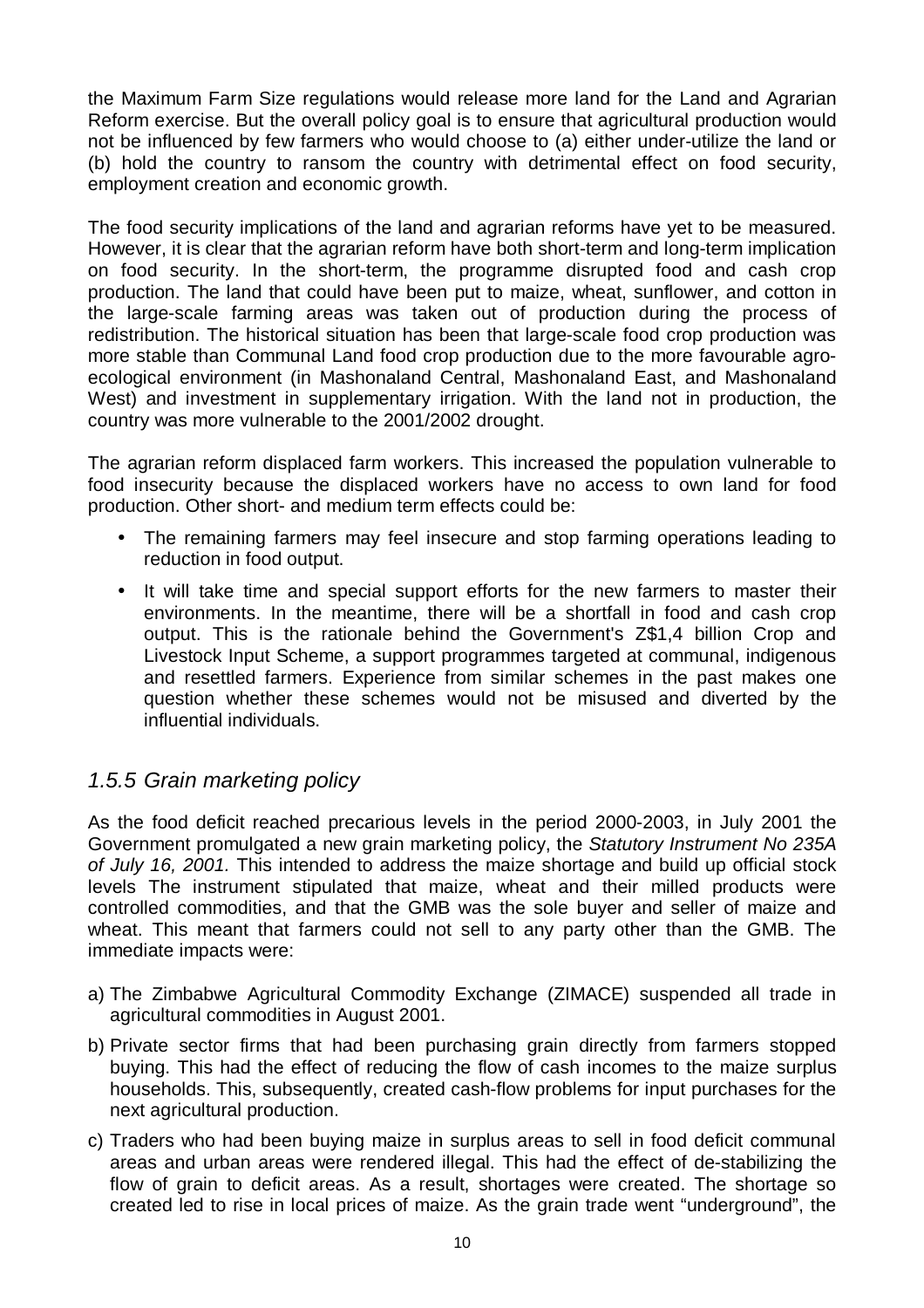traders put a risk premium on the grain price thereby increasing the local maize prices. The overall effect was to exacerbate food shortages and raise the maize price, in both rural and urban areas. Households in food deficit areas and those with low income were affected negatively.

d) Despite GMB's new monopoly, the maize deliveries to GMB did not increase significantly compared to those of previous years. This was due to (i) the low maize price offered by the GMB, (ii) the low volumes available for sale in the market and (iii) high demand for maize at prices in local markets in the producing areas that were higher than GMB prices, and (iv) farmers withholding their grain for sell later. In addition, the GMB infrastructure, which had been abandoned during the commercialization period, was not ready to offer the farmers an easy to reach market to sell their grain. This did not encourage farmers who had limited quantities from selling. As the GMB did not have sufficient grain to sell to the millers, the overall effect was shortages of maize meal in urban areas.

Farmers were also reluctant to sell to GMB because of their experience in 1999 and 2000 marketing year when the GMB failed to pay for over nine months for maize purchased from farmers.

In response to low deliveries, the GMB adjusted the maize producer price per metric tonne from Z\$7 500 (US\$136.36) to Z\$8 500 (US\$154.55) and latter to Z\$9 200 (US\$163.63). These prices translated to US\$136.36, US\$154.55 and US\$163.63 per tonne, respectively, at the official exchange rate of Z\$55 to US\$1. However, the price remained too low relative to the per kilogram cost of production inputs that had increased by more than 50 percent. Local markets remained more attractive.

The government reaction and response to the food deficit through the statutory instrument did not help the food security situation.

### *1.5.6 The macro-economic management strategies and implication on food security*

In the period 2000-2003, Zimbabwe's economy has been characterized by (i) severe shortage of foreign exchange, (ii) high and rapid increase in the inflation rates, (iii) shortage of basic commodities (fuel, transport, maize meal, bread, etc) in the market. As result, the prices of basic commodities and services rose sharply. This affected greatly on low-income households (small-scale vendors, casual labourers and low wage workers, the unemployed). As a coping strategy, the affected households reduced the quality and quality of purchased food commodities.

The government responded to shortages and inflationary prices for basic commodities by controlling prices of all basic commodities. The aim was to maintain affordable prices. The effect was massive shortages as manufactures seized production. Consequently, the price went up affecting negatively on affordability of basic food.

### *1.5.7 Food security areas not addressed*

The high and persistent malnutrition levels suggest that improvement in the dietary needs of the population should be one of the objectives of the agricultural and food security policies. The issue of nutrition should be addressed directly in a country's agricultural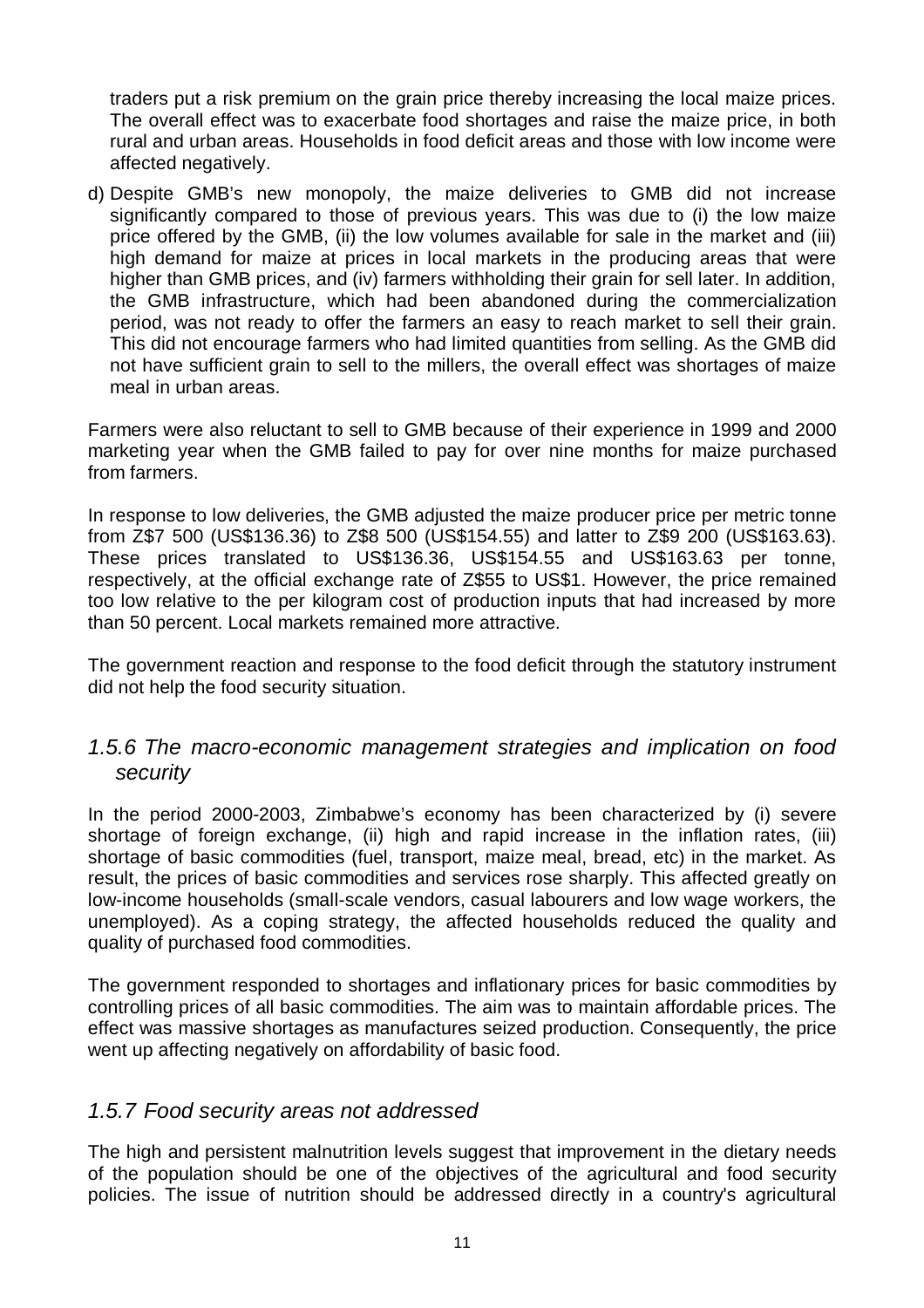policies beyond the need to produce adequate food. An explicit food and nutrition policy should take into account the following (a) the determinants and levels of nutritional status for the various social economic groups to identify the most vulnerable sections of the population, and (b) the most effective and cost-efficient instruments for meeting the nutritional needs of the affected sections of the population.

There little nutrition education being generally offered to household except to those who participate in nutrition programmes. The majority is therefore left out. Such education is imperative.

Food security is exclusively based on maize and wheat (for bread). There is need to come up with strategies to develop or promote other foods to diversify food security sources. Zimbabwe can grow yams and sorghum. Potatoes are an alternative to maize. But these alternatives are expensive to grow making them unaffordable for the consumers. There are no strategies in place to developed alternative foods especially improving technologies to reduce production costs.

The levels of poverty and food insecurity in urban areas are not addressed directly by any policy. It is assumed that the urban poor will benefit from controlled prices. However, when the government controls prices, parallel food markets emerge. These would have even been higher prices than the controlled prices making it worse for the urban poor. Therefore, there is need to explore the idea of establishing low cost food stores at the local council level. Government would subsidize these. The low cost food stores would ensure that those households with low incomes have access to food in cases when markets are unaffordable.

## **1.6 Policy learning**

Since the 1980's, food insecurity due to falling per capita output of food production and recurrent droughts has been a major challenge for Zimbabwe. A number of strategies were adopted to address both chronic and transitory food insecurity and to lessen the impacts of droughts. The strategies can be put into two categories. The first were strategies adopted to stimulate increased production to improve national food security. The second type were strategies adopted to counter the impacts of droughts and to address household food and nutrition insecurity.

The analysis can be divided into three periods. In the period 1980 - 1985, strategies adopted were geared to stimulate increased food production to meet the national food security needs. This was in response to a general shortfall in national food stocks because of reduced output due to the intensification of the war of liberation during the years 1970- 1980. Thus in the early 1980, the government food security strategy was for the country to be self-sufficient. This was achieved through central storage and marketing and by maintaining a strategic maize reserve in case of drought.

The thrust of the 1980-1985 agricultural strategies while well intended may not have achieved desired effects on national and household food security. This can be attributed to the agricultural policy formulation process:

a) The emphasis of the agricultural pricing policies has been upon the individual commodity and not based on a comprehensive nor cohesive food and agricultural policy. There was also no compatibility between rural development strategies and the commodity pricing strategies. The prices were administrative and politically set because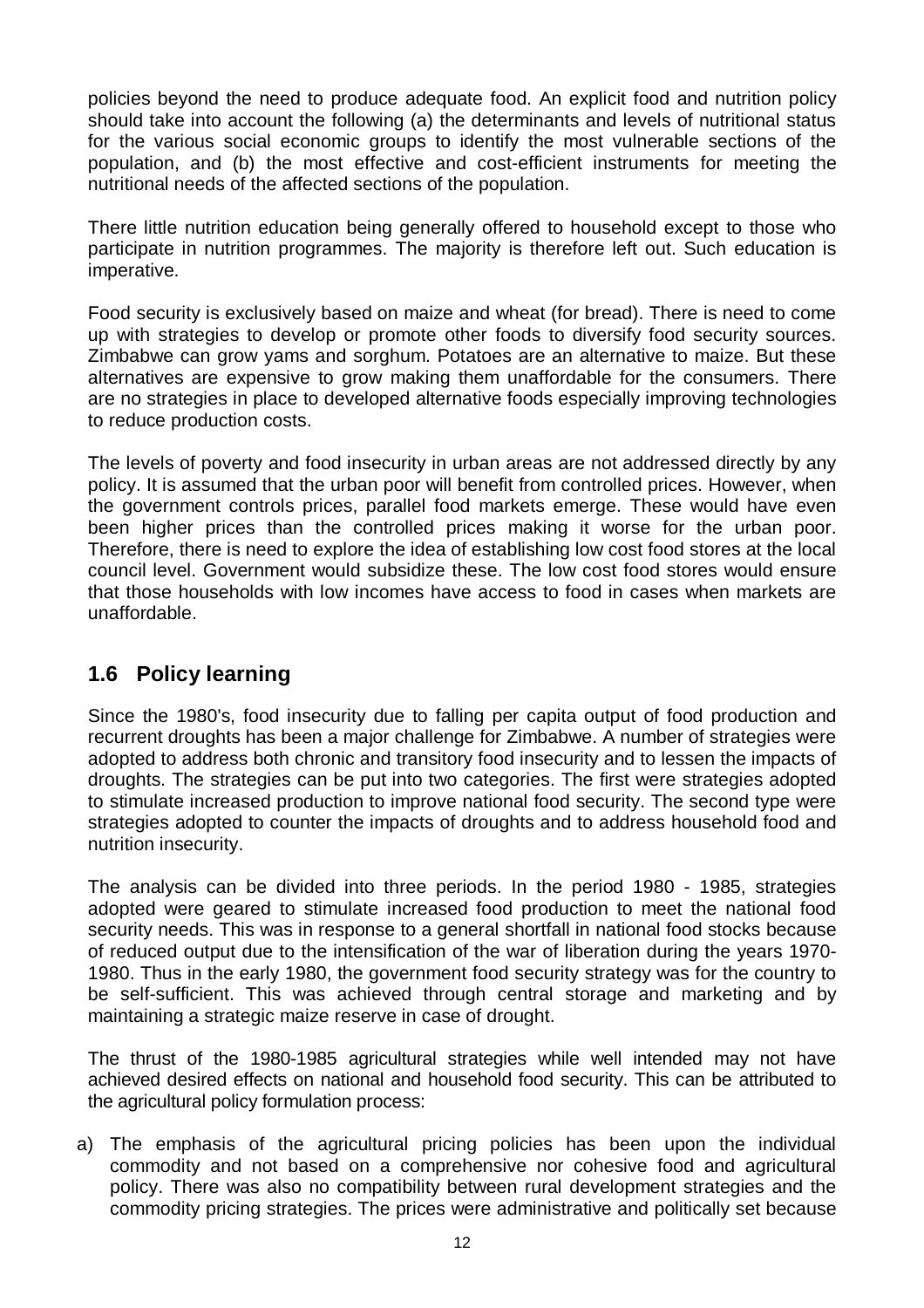of a "knee-jerk" reaction to political pressure brought to bear by the farming community, particularly the large-scale commercial farmers.

- b) The establishment of commodity prices made little reference to target or desired farm income levels. It was implicitly held that increase in crop prices would contribute to raising farm incomes and rural welfare for the communal area sub-sector.
- c) Lack of a strategy focusing on rural and agricultural development based on improving agricultural productivity.
- d) Subsidies and large stocks of certain commodities led to rise in the fiscal deficit that in turn led to reduction in resource allocation to agriculture services.
- e) That increased crop prices have been detrimental to those households who are net buyers of food.

The 1986-90 period can be characterized, as the period of re-adjustment to focus at the household food security needs as opposed to national food security needs. This was in response to the impacts of recurrent droughts at the household level and the realization that a number of farming households were not able to meet their own food needs. Due to mounting levels of national stocks, the government encouraged farmers to diversify from food grains to non-food cash crop production to generate household income and foreign exchange earnings.

The period 1991-1995 is influenced by the economic reform or structural adjustment programme that ushered new grain marketing arrangements and the decontrol of food price controls, and reduction in food subsidies. This brought about new marketing arrangements for food flows into urban areas. The government, through the GMB, maintained control of maize marketing and pricing. The maize producer price was kept at lower than export parity. The intention was twofold, namely (a) reduce government expenditure on GMB stored maize, and (b) to reduce the cost of grain for urban households. The outcome was that farmers were heavily taxed. Consequently, farmers started to shift from maize production as discussed earlier.

During the 1990-1995 period the approach to agricultural policy changed considerably. For the first time the country articulated a framework for agricultural policy with a focus on commercialization of the smallholder sub-sector. The framework was built upon the premises that the agricultural environment needed to be improved to perform better through reduction of government subsidies, commercializing operations of agricultural parastatals, placing more reliance on market forces and the private sector, and cutting back the size of the civil service.

The consequences of the reform of macro-economic policy on the development of the agricultural sector of the economy and food security have been mixed. On the positive side, the liberalization of the foreign exchange market involving the end of foreign currency allocations and the free availability of foreign exchange for current import requirements, has facilitated much greater availability of imported farm inputs and generated a considerably greater degree of competition among the farm input suppliers. This has had a significant benefit both in terms of the prices and availability of imported farm production requirements, both capital and current items. This led to the expansion of tobacco production following the much-improved prices of 1991 led to a high level of investment in tobacco curing barns and other facilities for tobacco production. This was enhanced by the provision of a large special foreign exchange facility for tobacco growers, which encouraged a substantial volume of investment in the range of specific capital equipment items for which this facility could be used. There has also been a steady and significant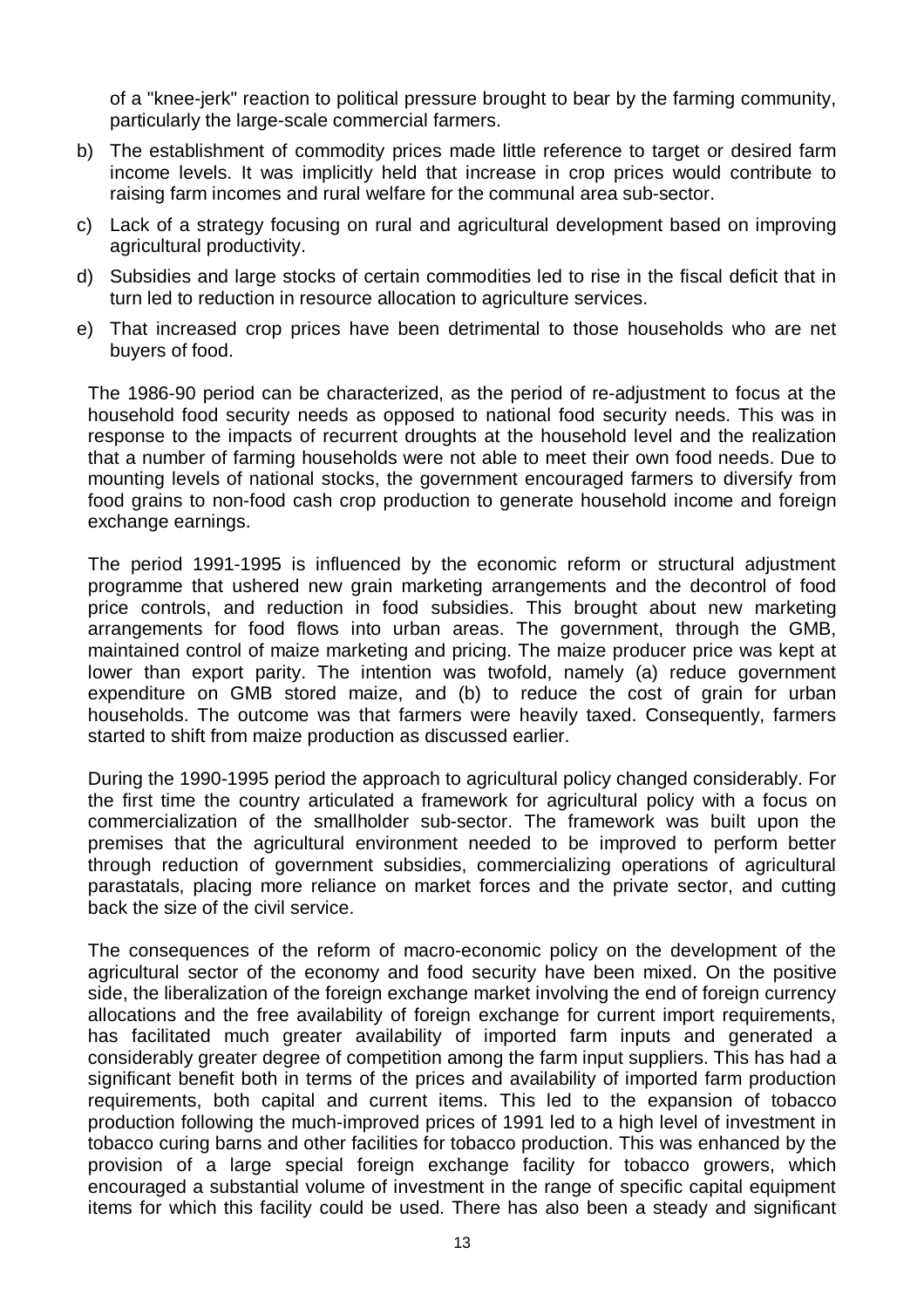growth in investment in horticulture - particularly in the production of flowers and citrus fruits that are of a capital-intensive nature. Even smallholder farmers responded by switching tobacco and other cash crops (paprika, cotton, etc). This partly contributed to the reduction in maize production and erosion of maize stocks at both the national and household levels.

On the negative side, the need to reduce the fiscal deficit influenced the level of resources available for the basic agricultural services- veterinary, research, extension, the development of improved access to water, etc. Not much public and private sector investment went into agriculture in the post ESAP era. Some problems that arose as a result of structural adjustment in agriculture include (i) the increased cost of food that may have worsen food insecurity of many households, (ii) increased input cost particularly fertilizer prices (prices have risen by about 300% since 1991), (iii) loss of formal employment and the worsening unemployment in both the rural and urban sectors,

However, an assessment of the impact of the economic structural adjustment programme on food security situation has to take into account other factors. When the government of Zimbabwe started implementing the structural adjustment programme, this coincided with the worst drought the country has ever experienced in the century.

It is clear from the present crises that Zimbabwe's reliance on maintaining food supplies at the national levels was not sufficient to ensure food security. There is needed to have adequate reserve for imports.

Appropriate and sustainable economic and agricultural growth is key to address food insecurity and vulnerability through poverty reduction. Strategies such as direct food-aid, food-for-work and the child supplementary feeding programmes are not sustainable without economic growth and eliminating poverty in rural and urban areas of Zimbabwe. Agricultural strategies should ensure that agricultural productivity increases over time.

The country has learnt a lesson that early warning systems can be ignored. By failing to respond early, the country was not able to secure imports at competitive prices in South Africa. It had to rely on distant sources making it expensive to procure and distribute commercial grain.

It also imperative that the issues of governance be factored into policy decision-making as Zimbabwe plight was initially compromised by the international communities' indifference due to the perceived lack of rule of law and internationally unacceptable governance.

## **1.7 Calls for change**

It is evident from the above discussion that, a drought-induced crop failure in one season turned into a massive food crisis that translated into a humanitarian crisis, is an indictment of the failed national food security policy strategies and economic development efforts of the past decade.

The above observations lead to calls to address food security differently and in a more sustainable manner. The major voice is coming from NGO' evolved directly in rural and agricultural development as they deal directly with the humanitarian crisis due to drought.

The politicians currently are focused on land reform with their belief that lack of adequate land or land in the not-so fertile zones is the major cause of food insecurity. Unfortunately,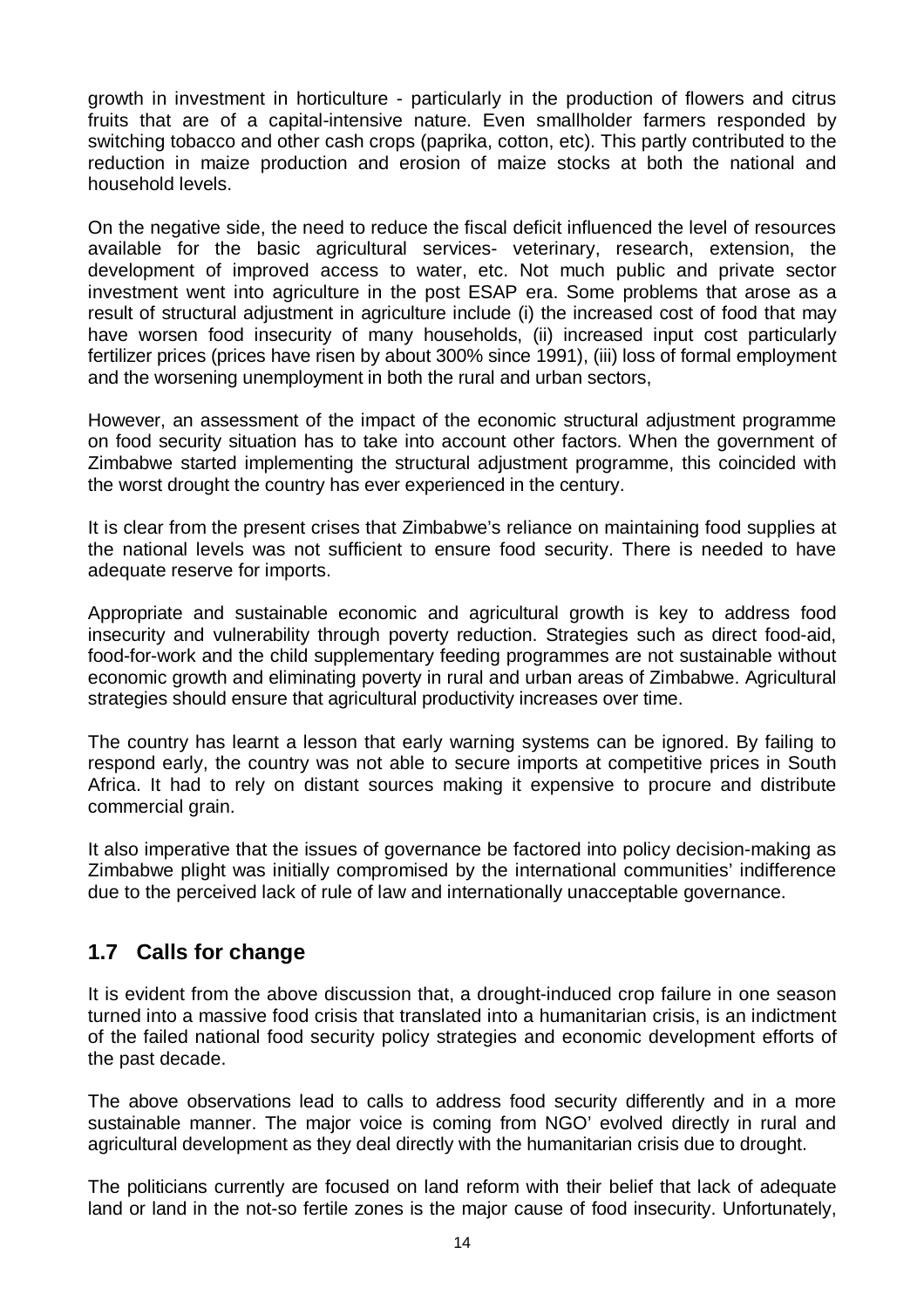the current political impasse and difference of opinion on the best way forward on the land reform are hampering NGO's and the government to come together.

There is scope for the government and NGO's to use empirical research and public discussion forum to address the issues at stake. This had been done in the past in the mid-1980 through the UZ/ MSU Food Security Research Project.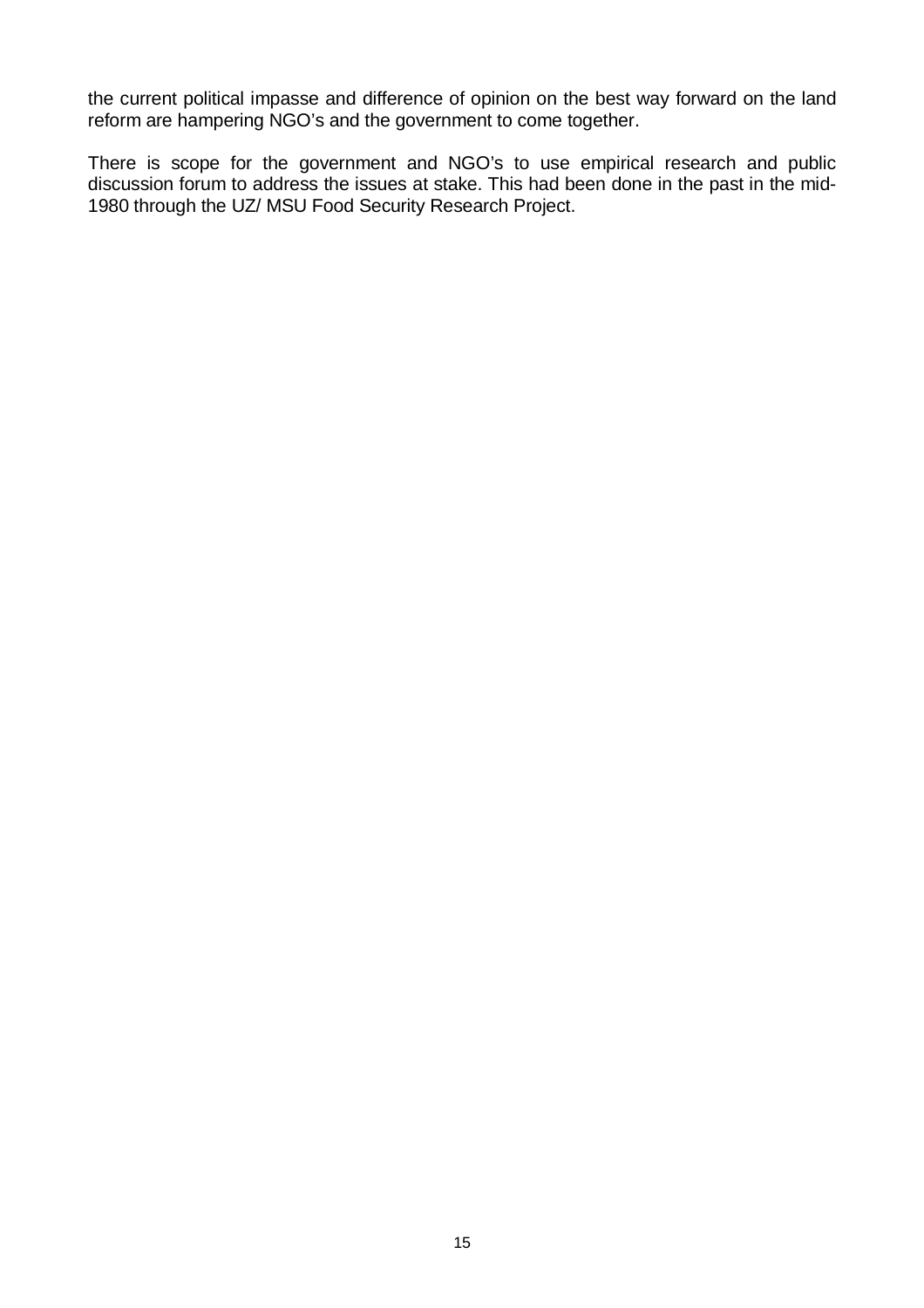# **2 Market Development and Economic Growth**

## **2.1 Economic growth**

Since the mid-1980's, Zimbabwe's economy has been characterized by low and volatile growth, foreign exchange shortages, inadequate investment, large structural budget deficit and stagnant employment. These combined contributed to increase in poverty and vulnerability to food insecurity.

| Table 5                |  |  | Real Gross Domestic Product and Agricultural Product: 1990-2000 |  |
|------------------------|--|--|-----------------------------------------------------------------|--|
| (Constant 1990 Prices) |  |  |                                                                 |  |

| Year | <b>Gross</b><br><b>Domestic</b><br>Product (Z\$<br>million) | <b>Agricultural</b><br><b>Production</b><br>(Z\$ million) | <b>Agriculture</b><br><b>Sector</b><br><b>Contribution to</b><br>GDP (%) | Annual<br><b>GDP</b><br>Growth (%) | Annual<br><b>Agriculture</b><br><b>Sector Growth</b><br>(%) |
|------|-------------------------------------------------------------|-----------------------------------------------------------|--------------------------------------------------------------------------|------------------------------------|-------------------------------------------------------------|
| 1991 | 19349.00                                                    | 3188.00                                                   | 16.5                                                                     | 3.2                                | 1.0                                                         |
| 1992 | 19973.00                                                    | 3221.00                                                   | 15.3                                                                     | $-5.4$                             | $-23.2$                                                     |
| 1993 | 18884.00                                                    | 2474.00                                                   | 7.4                                                                      | 1.7                                | 27.1                                                        |
| 1994 | 19212.00                                                    | 3145.00                                                   | 15                                                                       | 5.6                                | 7.3                                                         |
| 1995 | 20293.00                                                    | 3375.00                                                   | 19                                                                       | $-1.0$                             | $-7.6$                                                      |
| 1996 | 20084.00                                                    | 3119.00                                                   | 15.3                                                                     | 8.5                                | 19.8                                                        |
| 1997 | 21799.00                                                    | 3737.00                                                   | 22.2                                                                     | 2.6                                | 2.6                                                         |
| 1998 | 22365.00                                                    | 3834.00                                                   | 19.1                                                                     | 1.5                                | 4.9                                                         |
| 1999 | 22711.00                                                    | 4023.00                                                   | 19.5                                                                     | 4.9                                | 6.3                                                         |
| 2000 | 23829.00                                                    | 4277.00                                                   | 19.4                                                                     | $-4.1$                             | 1.6                                                         |
| 2001 | 22855.00                                                    | 4345.00                                                   | 20.0                                                                     | 1.7                                | 4.3                                                         |

*Source*: CSO, 2000.

The average GDP growth rate during the 1980s was 4 percent. However, it has been erratic in the 1990-2000 period (Table 5). The percentage decrease in 2002 is estimated at 15 percent. The decline is consistent with the poor performance of the various economic sectors. The key ones are mining and agriculture. The former contributes 4-6 percent of the GDP, 4.0 percent of workers in formal employment and 15-20 percent of export earnings. It declined by-9.0 percent in 2001 and a further 5 percent in 2002.

There is strong positive relationship between the performance of the agricultural sector and the rest of the economy. Over the period 1990-2000, the agricultural sector grew by an average 4.7 percent per annum. During the drought years of 1992 and 1995, the real growth rate for the sector declined by  $-23.3$  percent and  $-7.6$  percent. Reduced agricultural output in the two years corresponds to negative GDP growth rates of –5.4 percent and –1.0, respectively.

Export earnings declined from US\$3.1 billion in 1996 to US\$2 million in 2001 and to below US\$1.00 billion at end of 2002. The decline is partly due to the fall decline in the export prices. Exports are concentrated on a few commodities (tobacco, cotton lint, horticulture, gold, etc) resulting in high risk of fluctuating foreign earnings. For example, tobacco alone accounts for about 25 percent of the total value of exports and about 60 percent of the total value of all agricultural exports. As a result fall in export earning; the Balance of Payment deficit ballooned from US\$190 million in 1999 to US\$1.3 billion in 2002. This is why the country did not have adequate foreign currency for food imports.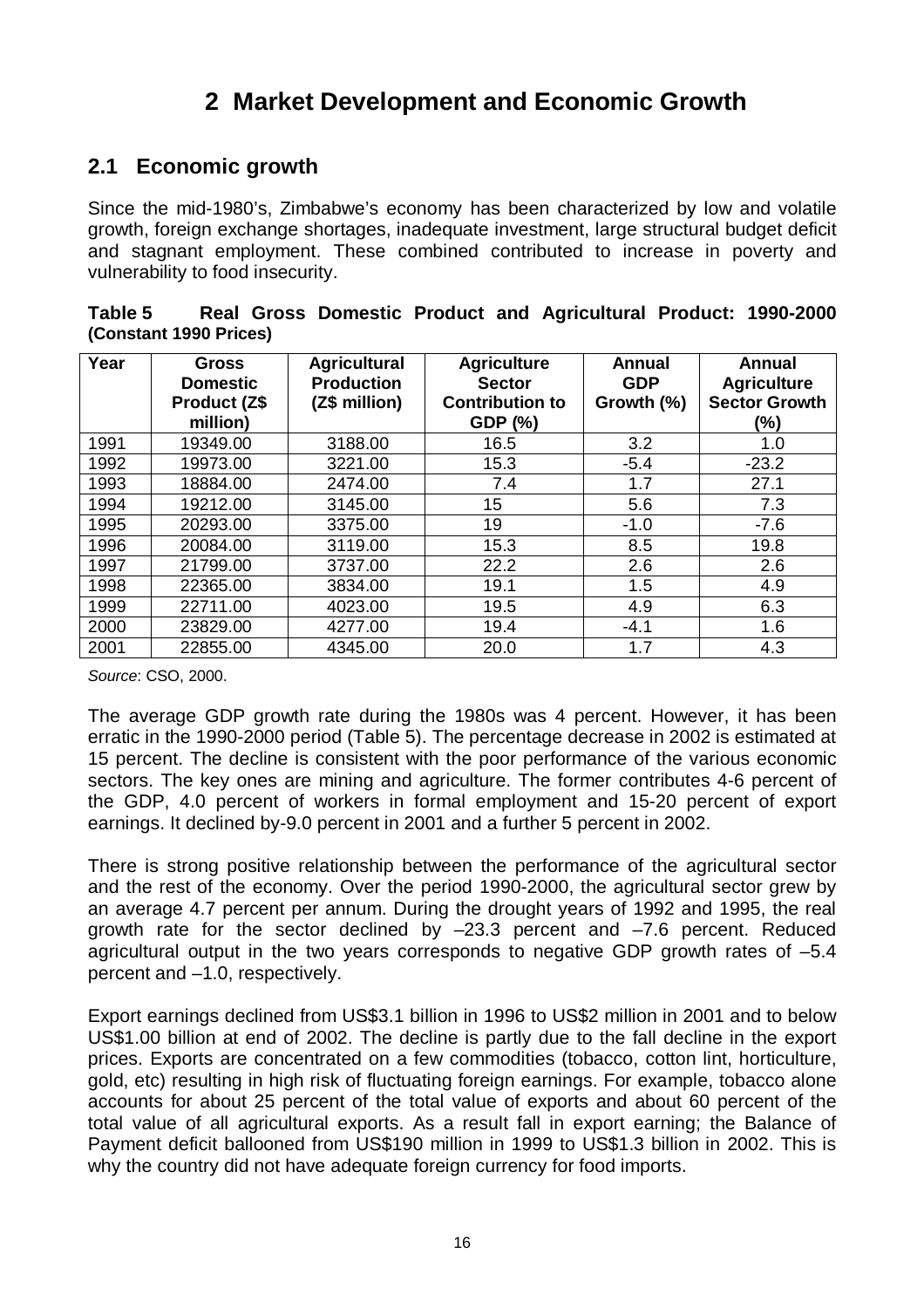A number of factors contributed to the decline of the economy. Prior to 1991, economic growth was limited by low level of domestic and foreign investment and a lack of investment incentives and opportunities caused by (i) import and foreign exchange controls, (ii) restrictions on capital and dividend remittances for foreign investors, (iii) control of agricultural pricing and marketing and (iv) a high budget deficit leading to large demand for domestic borrowing. The latter contributed to high real interest rates and crowded out of credit to the private sector. Between 1991 and 1995, Zimbabwe implemented an Economic Structural Adjustment Programme (ESAP) that entailed removal of the above constraints. The failure to tackle the huge and rising fiscal budget deficit, partly due to delays in relinquishing parastatals and the 1992 drought, checked the success of ESAP. As a result, the country failed to sustain higher levels of investment and growth, thereby improving public welfare.

Lack of substantial inflow of external investment and the continued poor economic performance in the post-ESAP era, leading to reduced domestic investment and closure of firms, and the reduction in public expenditure led to job losses. Salary and wages of those in employment did not keep pace with inflation. The steep increases in school fees, hospital charges and removal of subsidies on basic food items (maize, milk) under ESAP further eroded incomes. All combined plus the droughts of 1992 and 1995 affected adversely on the livelihoods of both urban and rural population. Poverty increased significantly. In the mid-1990s, over 60 percent of Zimbabwean households fell below the national poverty line A study by FEWS Net and Consumer Council of Zimbabwe in 2001 (FEWS Net/CCZ, 2001) reported that 70 percent of the Harare population fell below the poverty datum line of Z\$17 000 (about US\$250) per month). Since 1997/8, Zimbabwe has therefore been experiencing a socio-economic crisis resulting from the macroeconomic instability and its negative impact on the population's livelihood. Loss of donor support, in 2000, due to the unstable political environment (violence and absence of the rule of law) and the land reform compound the problem.

## **2.2 Production trends of major food crops**

Maize, sorghum, pearl millet, finger millet and wheat make up the food grain crops in Zimbabwe. Figure 1 shows the trends in aggregate grain production between 1980 and 2002. The fluctuations in production reflect the vulnerability of Zimbabwe to climatic changes. In 1991/1992 and 1994/1995 agricultural seasons, production was lower than the preceding seasons due to drought. The 1997/1998 production was destabilised by Cyclone Eline that affected the Eastern and Southern parts of Zimbabwe resulting in reduction in crop yields especially sugar, maize, seed cotton and wheat.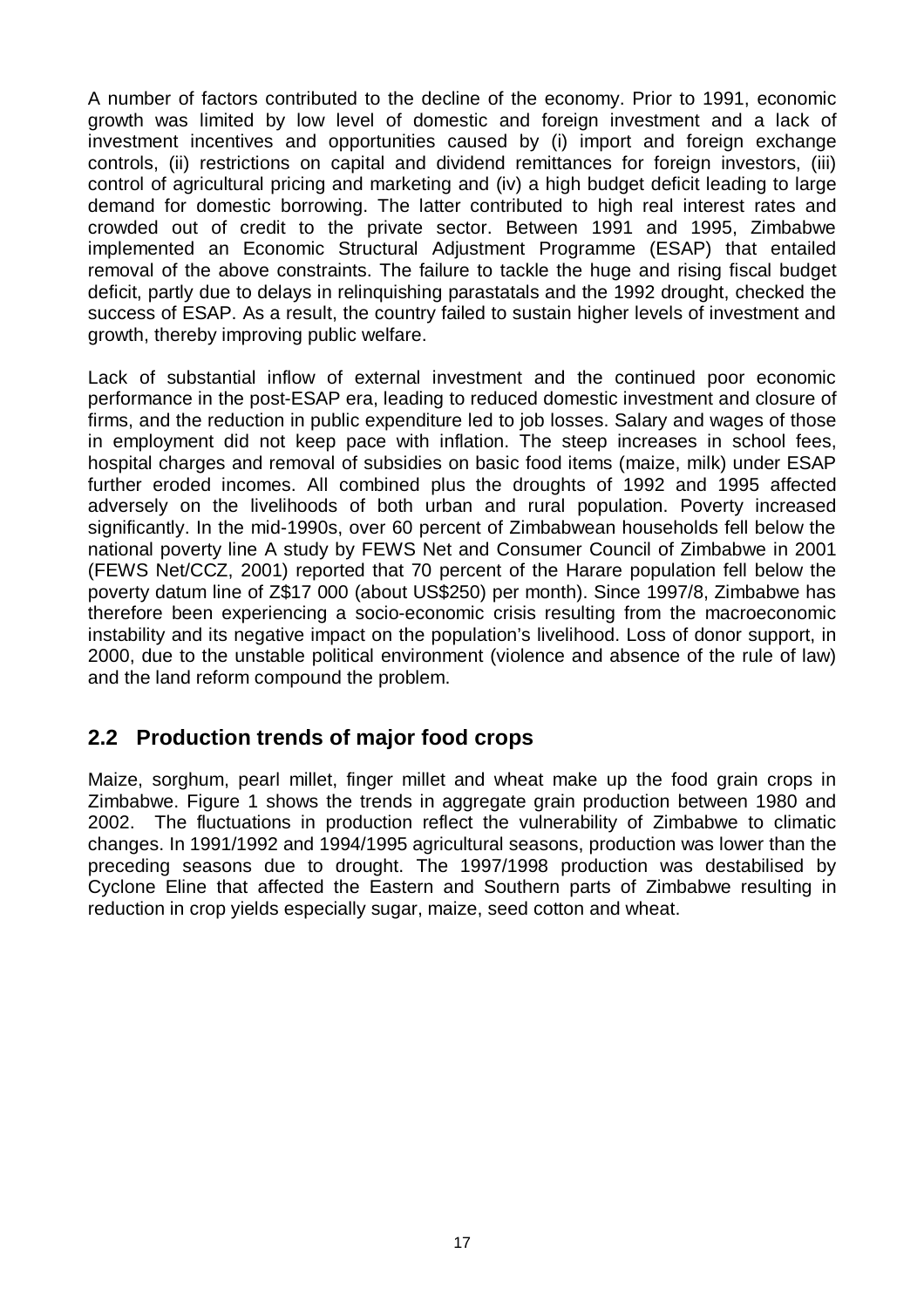



*Source*: USDA, 2003. Food Security Assessment, February 2003

Maize and wheat (for bread) are the country's food security commodities. Maize production, generally, has been fluctuating over the years at both national and farming sub-sector levels (Table 6). Appendix 3 gives statistics for wheat and sorghum. The total crop area of both the small-scale and large-scale commercial farmers declined the past five years (Tables 7 and 8). In the late 1980's and early 1990's, the commercial farmers turned increasingly away from maize, cotton, and oilseeds to tobacco and horticulture, the two crops whose price and marketing were not controlled by government.

| Growing |            | <b>Communal Sector</b> |        | <b>Commercial Sector</b> | <b>National</b> |         |                   |
|---------|------------|------------------------|--------|--------------------------|-----------------|---------|-------------------|
| ∣Season | Production | Area                   | Yield  | Production               | Area            | Yield   | <b>Production</b> |
|         | (mt)       | (ha)                   | (t/ha) | (mt)                     | (ha)            | (kg/ha) | (kg)              |
| 1990/91 | 1019300    | 926200                 | 1.10   | 566500                   | 175000          | 3.24    | 1585800           |
| 1991/92 | 115200     | 728000                 | 0.16   | 245800                   | 153000          | 1.61    | 361000            |
| 1992/93 | 1133600    | 1040000                | 1.09   | 878250                   | 198000          | 4.44    | 2011850           |
| 1993/94 | 1313800    | 1269200                | 1.04   | 1012400                  | 232000          | 4.36    | 2326200           |
| 1994/95 | 399400     | 1209200                | 0.33   | 440200                   | 188700          | 2.33    | 839600            |
| 1995/96 | 1687000    | 1330000                | 1.27   | 922000                   | 205000          | 4.50    | 2609000           |
| 1996/97 | 1453800    | 1483000                | 0.98   | 738370                   | 157100          | 4.70    | 2192170           |
| 1997/98 | 727550     | 1057000                | 0.69   | 690480                   | 166800          | 4.14    | 1418030           |
| 1998/99 | 845300     | 1262000                | 0.67   | 674260                   | 184400          | 3.66    | 1519560           |
| 1999/00 | 1240000    | 1210000                | 1.02   | 908110                   | 206700          | 4.39    | 2148110           |
| 2000/01 | 993940     | 1084100                | 0.92   | 482300                   | 139000          | 3.47    | 1476240           |

**Table 6 Maize production, 1990/91-2000/01** 

*Sources*: Ministry of Agriculture: Agricultural Statistical Bulletin 2002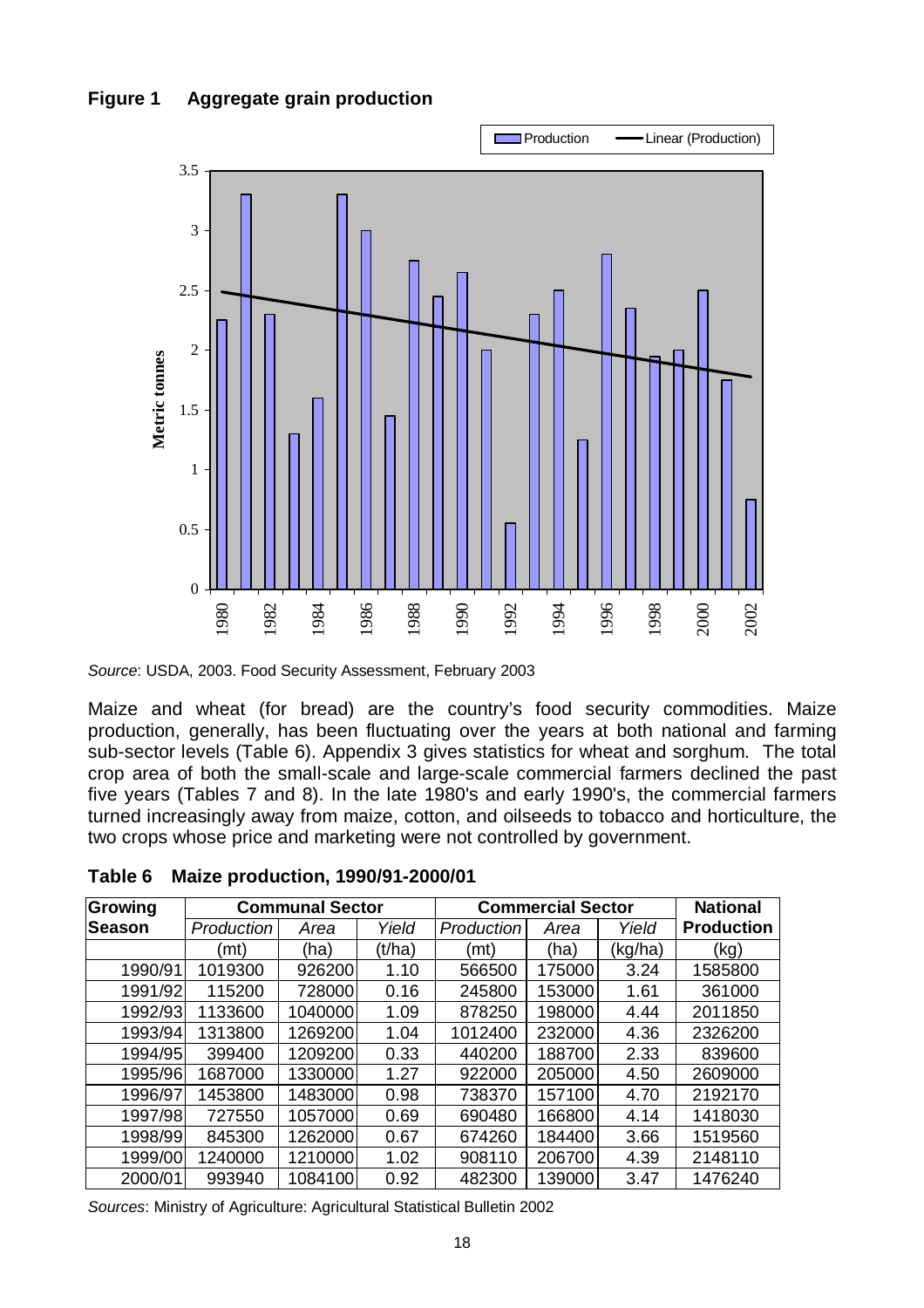| Year | <b>Total Area</b> | <b>Area Under</b> | Change in area | % change in area | <b>Reference</b> |
|------|-------------------|-------------------|----------------|------------------|------------------|
|      | (ha)              | Crops (ha)        | under crops    | under crops      |                  |
| 1994 | 11083029          | 498512            | 27145          |                  | CSO, 1994        |
| 1995 | 11094874          | 464014            | $-34498$       | -7               | CSO, 1996        |
| 1996 | 10997342          | 494543            | 30529          |                  | CSO, 1996        |
| 1997 | 10793012          | 488261            | $-6282$        | -1               | CSO, 2001        |
| 1998 | 10405801          | 469652            | $-18609$       | -4               | CSO, 2001        |
| 1999 | 9827102           | 450001            | $-19651$       | -4               | CSO, 2001        |
| 2000 | 9700700           | 442665            | $-7336$        | $-2$             | CSO, 2001        |
| 2001 | 8737523           | 376335            | $-66330$       | $-15$            | CSO, 2001        |

#### **Table 7 Trends in land under crop production in large-scale farming sub-sector**

*Sources*:

CSC, 1990. Crop tabulations. Time series master data set. Unpublished.

CSC, 1994. Crop tabulations. Time series master data set. Unpublished.

CSC, 1996. Crop tabulations. Time series master data set. Unpublished.

| Table 8 Trend in crop area in communal farming sub-sector |
|-----------------------------------------------------------|
|-----------------------------------------------------------|

| Year | <b>Area Fallow</b><br>(ha) | <b>Area Under Crops</b><br>(ha) | Change in area under<br>crops (ha) | % change<br>in area under crops |
|------|----------------------------|---------------------------------|------------------------------------|---------------------------------|
| 1996 | 280274                     | 1996143                         |                                    |                                 |
| 1997 | 274474                     | 2017966                         | 21823                              |                                 |
| 1998 | 503276                     | 1645988                         | $-371978$                          | -18                             |
| 1999 | Not available              | 1986601                         | 340613                             | 21                              |
| 2000 | 366351                     | 1838270                         | $-148331$                          | -7                              |

*Source*: CSO, 2000. Agriculture, Livestock Survey in Communal Lands. CSO Publications.

In the communal sector, in addition to the decrease in maize area, overall output has been erratic (Table 8). Fallow area generally has been increasing. Farmers have been leaving their land to fallow, as they could no longer afford to buy the inputs to use to cover the whole cropped area.

## **2.3 Agricultural trade, grain reserves and food aid**

### *2.3.1 Agricultural trade*

Since the late 1980's, the agricultural sector has been the largest single source of export earnings, contributing 40% to 45%of total exports in most years. Tobacco is the major single largest foreign currency earner even in serious drought years, such as in 1992 (Table 9).

| <b>Commodity</b>   | 1990 | 1991 | 1992 | 1993 | 1994 | 1995 | 1996 | 1997 | 1998 | 1999  | 2000  |
|--------------------|------|------|------|------|------|------|------|------|------|-------|-------|
| <b>Flue-Cured</b>  | 718  | 185  | 2071 | 2240 | 2856 | 3818 | 6662 | 6342 | 9918 | 22668 | 23947 |
| Tobacco            |      |      |      |      |      |      |      |      |      |       |       |
| Horticulture       | 84   | 192  | 214  | 328  | 238  | 859  | 822  | 2475 | 2258 | 2796  | 2567  |
| <b>Cotton Lint</b> | 211  | 216  | 139  | 182  | 482  | 393  | 663  | 1314 | 3525 | 3709  | 4906  |
| Sugar              | '60  | 169  | 34   | 460  | 763  | 659  | 106  | 1032 | 1390 | 1644  | 1725  |
| <b>Beef</b>        | 18   | 37   | 77   | 57   | 164  | 211  | 200  | 274  | 755  | 1107  | 1767  |
| Coffee             | 147  | 80   | 59   | 33   | 102  | 230  | 263  | 435  | 725  | 562   | 722   |

**Table 9 Principal agricultural exports: 1990-2000 (Z\$ million)** 

*Source*: Ministry of Lands, Agriculture, and Rural Resettlement, various years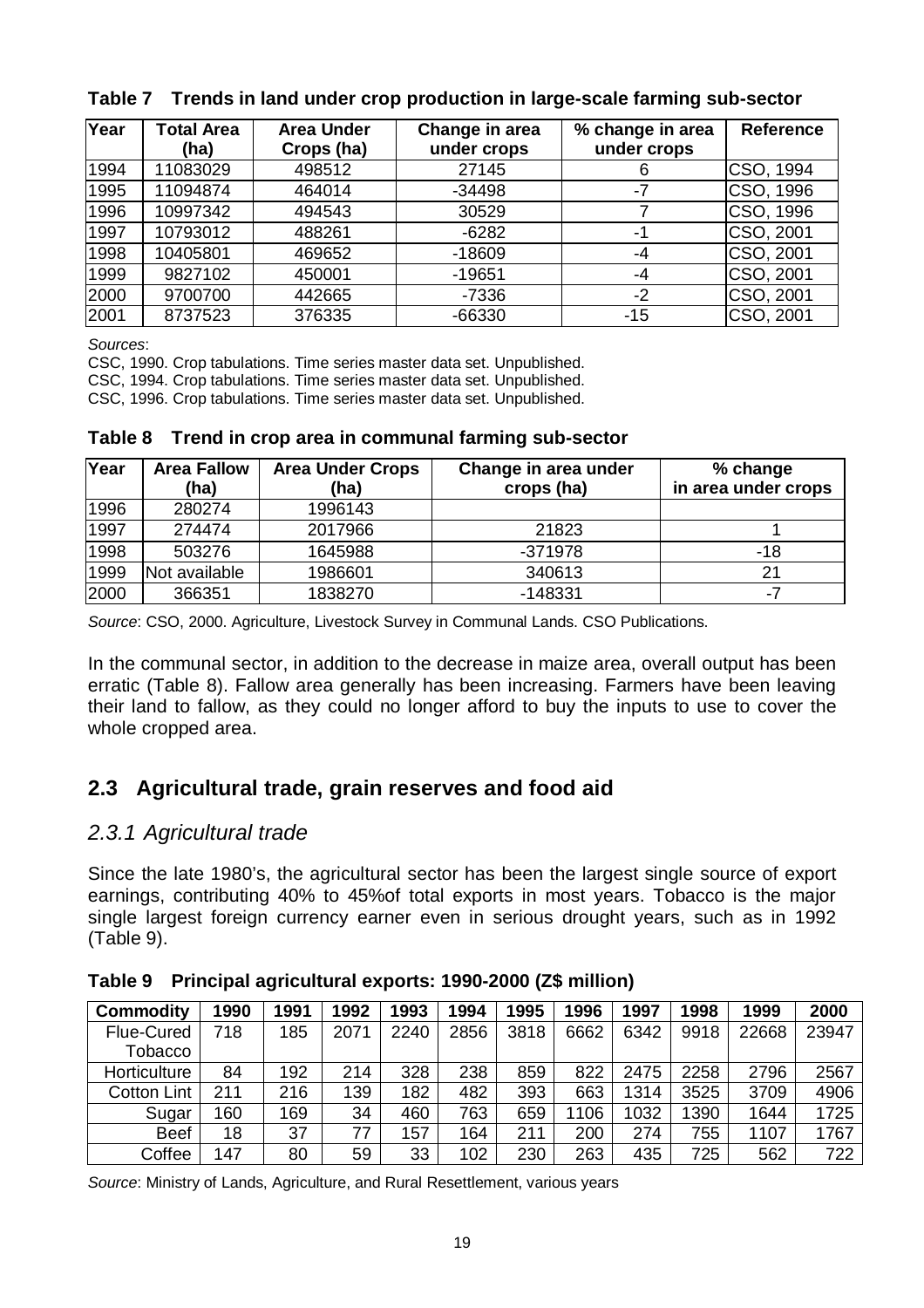There was an upsurge in tobacco exports following the economic structural adjustment programme (ESAP) in 1991that offered incentive for investment in tobacco production. Similarly, horticulture and beef exports increased in the post-ESAP as farmers diversified from maize production. The expansion in cotton production and the liberation of the textile and lint market led to increase in lint exports.

### *2.3.2 Strategic grain reserve*

Before 1991, Zimbabwe maintained a strategic physical grain reserve aimed at covering six- month maize supply in the event of production shortfall. At its peak in 1986, the strategic grain reserve stood at close to 2 million metric tonnes. This was enough to cover at least nine consumption months. The strategic grain reserve policy and its size were partly responsible for the massive fiscal deficit as the government was responsible for financing the reserve. It is because of this cost and the attendant downstream problems such as inflation, high government borrowing in the domestic market, etc. that led to the change in the strategic grain policy. It was unsustainable. The strategic grain reserve (SGR) since 1990 has been maintained at around 500 000 metric tonnes. The desirable level is considered to be 700 000 metric tonnes (SADC Regional Early Warning, 2002).

The strategic grain reserve was also eroded by the fall in production as farmers switched from maize production. It was also reduced through withdrawals for drought recovery and other social protection strategies. This erosion can be partly blamed for the current situation in which the country did not have adequate grain reserves to counter the 2002 drought induced deficit.

The strategic grain reserve cushioned the country from the effects of the droughts in 1987, 1992, and 1995. Until the current production shortfall, the country did not need massive inflow of food aid. Accordingly, food aid did not have any major impacts on food supplies and prices in Zimbabwe.

### *2.3.3 Commercial grain exports, imports and food aid*

In the 1980s, Zimbabwe exported surplus maize to deficit countries mainly Malawi, Mozambique, Zambia and Ethiopia. Donor purchased Zimbabwe maize for aid to food deficit African countries through triangular transactions in which Zimbabwe obtained wheat.

Table 10 shows the pattern of maize exports. In 1990, the country exported 731 000 tonnes and 407 000 tonnes in 1991. This exposed the country to food insecurity in 1992 when there was a drought. Exports resumed in 1994 at substantial levels.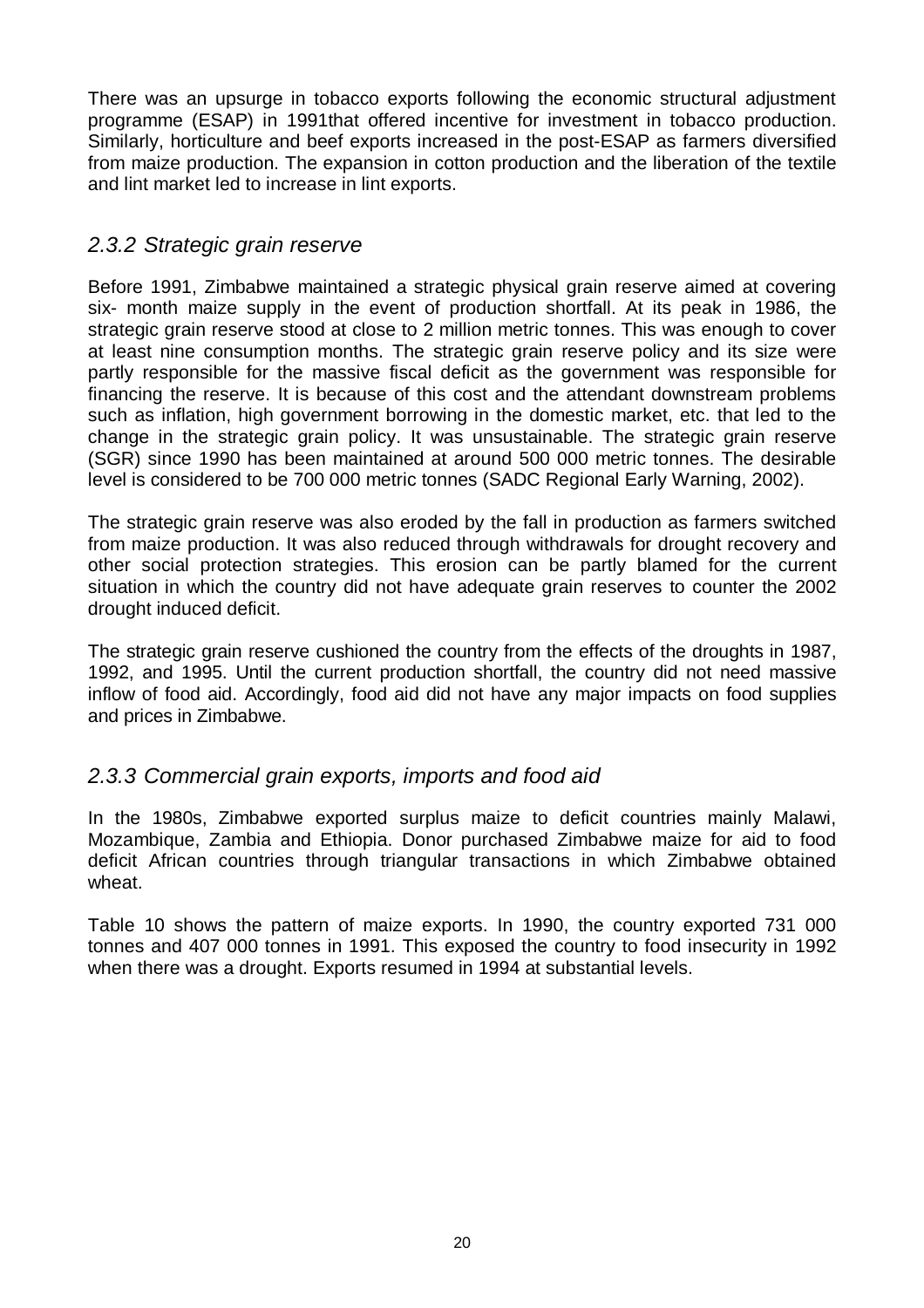|      | <b>Time Period</b>   | <b>Exports (tonnes)</b> |
|------|----------------------|-------------------------|
| 1990 | <b>Calendar Year</b> | 731,000                 |
|      | January - March      | 463,000                 |
|      | April - December     | 268,000                 |
| 1991 | Calendar Year        | 407,000                 |
|      | January - March      | 187,000                 |
|      | April – June         | 95,800                  |
|      | July - December      | 124,200                 |
| 1992 | <b>Calendar Year</b> | 10,000                  |
| 1993 | <b>Calendar Year</b> | 195,000                 |
| 1994 | <b>Calendar Year</b> | 546,000                 |

**Table 10 Zimbabwe's maize exports 1990-1994** 

*Source*: Central Statistics Office, 1996).

Table 11 gives the flow of commercial food grain and food aid in the period 1992-2001 and their contribution to the aggregate food availability. Wheat imports constitute the major component of the grain imports as the country is not self sufficient in wheat production.

| Year | Grain<br><b>Production</b> | Root<br><b>Production</b><br>(grain<br>equivalent) | <b>Commercial</b><br><b>Imports</b><br>(grains) | <b>Food Aid</b><br>receipts<br>(grains) | <b>Aggregate</b><br>availability of<br>all food |
|------|----------------------------|----------------------------------------------------|-------------------------------------------------|-----------------------------------------|-------------------------------------------------|
| 1992 | 675                        | 52                                                 | 598                                             | 896                                     | 2649                                            |
| 1993 | 2 2 4 9                    | 57                                                 | 589                                             | 16                                      | 2 604                                           |
| 1994 | 2622                       | 58                                                 | 87                                              | 5                                       | 2 600                                           |
| 1995 | 1 2 2 5                    | 64                                                 | 119                                             | 3                                       | 2 1 6 7                                         |
| 1996 | 2 9 0 0                    | 65                                                 | 461                                             |                                         | 3 2 8 9                                         |
| 1997 | 2 4 3 5                    | 68                                                 | 218                                             | 0                                       | 2743                                            |
| 1998 | 1883                       | 69                                                 | 286                                             | 82                                      | 2 5 5 3                                         |
| 1999 | 2016                       | 72                                                 | 335                                             | 5                                       | 2 9 8 0                                         |
| 2000 | 2 5 9 4                    | 74                                                 | 120                                             | 5                                       | 3 1 9 8                                         |
| 2001 | 1858                       | 74                                                 | 145                                             | 0                                       | 3 1 0 9                                         |

**Table 11 Commercial grain imports and food aid ('000 metric tonnes)** 

*Source*: USDA, 2003 Food Security Assessment

Food aid in 1992 and 1998 were substantial due to the droughts in 1992 and 1997/98 (Table 11). The levels of commercial imports in 1992, 1993, 1996, 1998, and 1999 are indicative of the capacity that the country had to import grain to supplement domestic production. The levels of imports in 1999 were not justifiable, as the country did not need to import so much. This arose from the failure of the Grain Marketing Board to offer adequate prices to the farmers in 1998 and 1999. The GMB also did not make much effort to collect grain that was offered for sale as alluded to in the preceding section.

## **2.4 Rural non-farm activity**

Opportunities for rural non-farm employment and income generation include industries that would utilize local labour and raw materials. These industries could be in collection and assembly or processing. The latter category may include grain processing, oil extraction, fruit, and vegetable assembly and processing. Any by-products could be used in the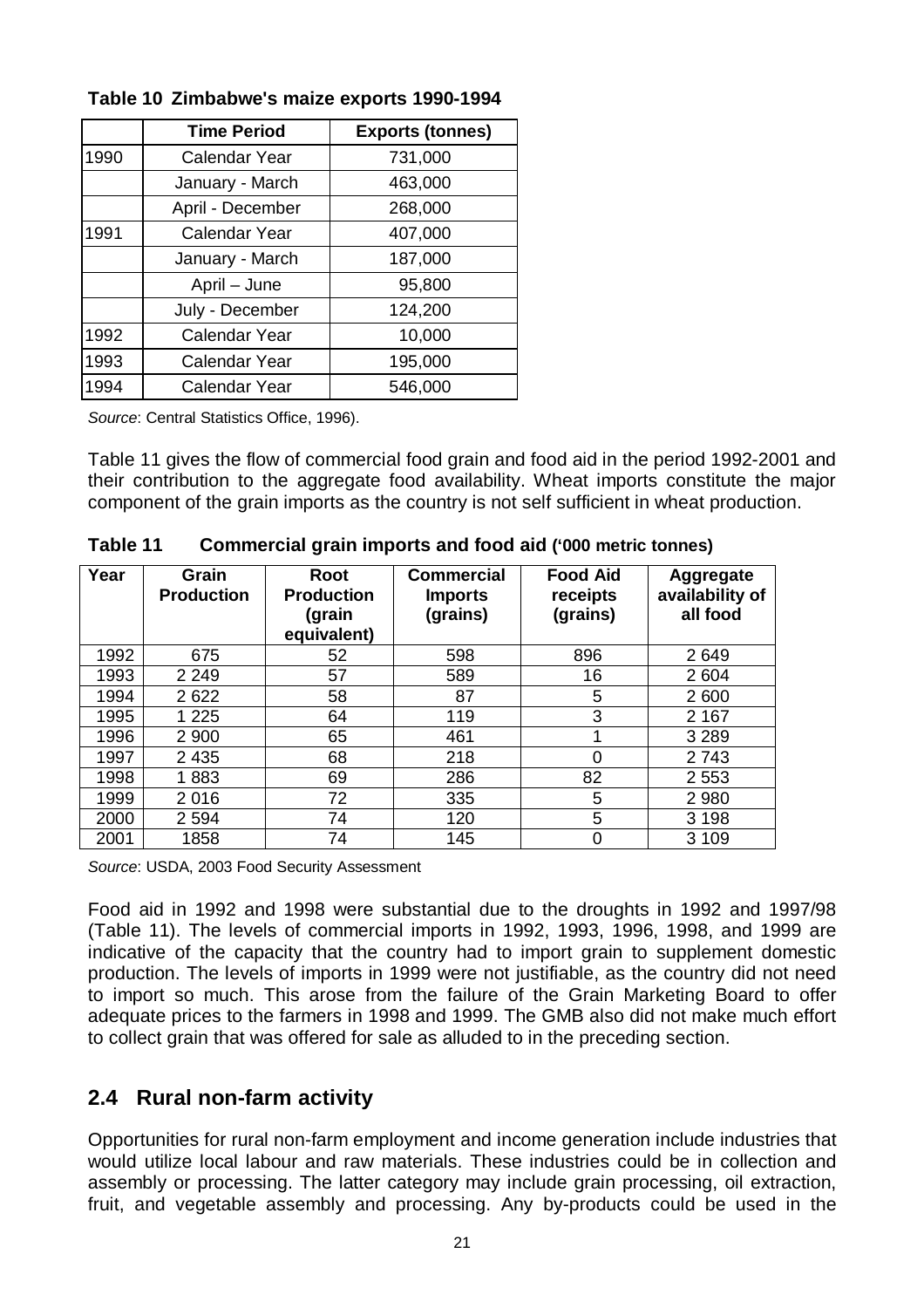manufacture of stock-feeds or fed directly to animals or chickens. This could be more important in semi arid areas where livestock fattening schemes could result in more income from sales of higher quality stock.

Projects could have been undertaken to construct and maintain roads, dams for irrigation and conservation works to improve agricultural productivity. These have been undertaken intermittently under the public works or food-for-work programs in response to food shortages. In most cases, even during drought times, they have not been sustained due to lack of funds.

The rural non-farm economy has not been able to create any significant employment and incomes. There has not been much injection of non-farming income into rural areas that would have created demand for both industrial and agricultural products. A number of constraints make businesses non-viable, namely, price controls, transport, inadequate rural infrastructure, and lack of telecommunications facilities.

## **2.5 Urban-based and industrial activity**

Low level of investment and a dearth of investment opportunities that constrained economic growth in the 1990-2000 decade led to high unemployment levels. Most of the poor who live in urban areas are unemployed and the rate has increased due to high retrenchment rate as companies closed due to economic hardships. Consequently, the number of new entrants into the formal job markets outnumber available and newly created jobs by 100 000 – 150 000 persons per annum. The informal sector, which is expanding rapidly, absorbs 10 000 –15 000 of the new entrants into the job market. Unfortunately, the informal sector has low incomes, which puts the new entrants into the poor category.

Urban incomes from both formal and informal employment have been and continue to be highly eroded by the steep increase in prices of basic commodities (maize meal, sugar, bread, paraffin, electricity, cooking oils, etc) and services (health, transport). Increase in fuel prices (70% in June 2001; 90% in March 2003 has had the greatest impact on the wages and expenditure.

Until the government, in January 2003, affected a price freeze on basic commodities, prices of basic commodities, such as maize-meal, cooking oil, cabbages and salt toothpaste have increased in price by over 150 percent over the six-month period from June 2002. The price controls have led to black marketing and the concomitant high prices. The impact has been greatest, in absolute terms on the food security of the urban poor whose income cannot keep up with this price inflation. These are small-scale vendors, casual laborers and low wage workers. Many of these poorer households have reduced the number of meals per day and stopped spending on certain goods (nonessential food items) and services (such as education, health)

The urban population is finding it extremely difficulty to obtain food. There no schemes that offer food at subsidized prices. There are reported cases, though not verified, of political parties either directly distributing food and sugar, flour to party members or order regular shops to sell basic commodities at controlled prices.

The remittances that the households in communal lands have been receiving over the years have been decreasing due to increased economic hardships of the people who live in towns. The urban people have been finding it difficult to have enough food let alone to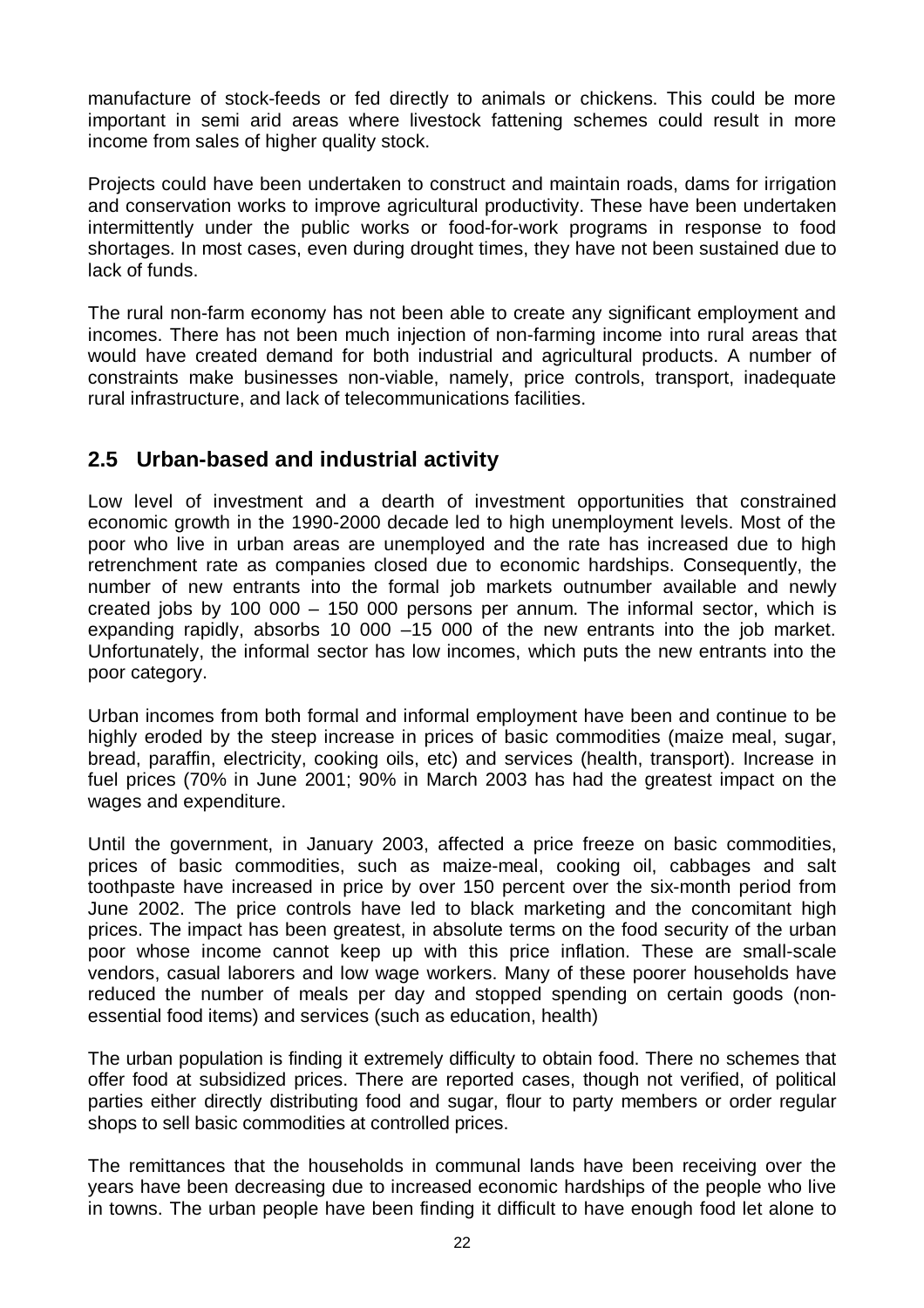find money to send to their relatives in the communal areas. The flows of remittances have reversed, from urban-rural to rural-urban areas with the relatives in rural areas now supplying food to their urban relatives in a growing trend. The scale and magnitude have yet to be measured.

## **2.6 Increase in smallholder staple and cash crop production**

With the onset of black majority rule in 1980, the new government committed increased resources to the agricultural sector to enhance production of both cash and food crops by the large scale commercial farmers and the small farm subsectors. Particular attention was paid to the smallholder farmers in the Communal Lands. The strategies adopted included (a) incentive producer prices for food and cash crops, (b) improvement in institutions serving farmers, particularly credit, extension, and agricultural research, (c) improvement in infrastructure servicing farmers, that is road networks, crop collecting and marketing systems, input delivery systems. The outcome and impact of these strategies are discussed by Rohrbach, (1988), Stanning, (1988), Mudimu, (1991), Mudimu and Maumbe (1992); Eicher and Rukuni, (1994). Eicher and Rukuni (1994) have termed the success, particularly the increase in output of maize and cotton, as Zimbabwe's smallholder revolution.

Maize production and marketing by Communal Lands farmers more than doubled over the period 1980-1986 compared to the 1970-80 period. Area under maize production rose from six million hectares in 1979/80 to 1,2 million hectares in 1980/81. Maize output rose from 0,8 million tonnes in 1979/80 to 1,1 million tonnes in 1980/81 and 1,8 million tonnes in 1985/86.

In 1985/86 the Communal Lands farmers supplied 47 percent of markrted maize compared to 4,7 percent prior to 1980 (Stanning, 1985). This increased to 65 percent in 1989/90. Due to the guaranteed price and market for small grains, marketed output of finger millet rose from 386 tonnes in 1983/84 to 12 500 tonnes in 1985/86 marketing year. Marketed output of pearl millet increased from 4 200 tonnes in 1983/84 to 40 000 tonnes in 1985/86. From 1985 to 1989 stocks of small grains accummulated to an equivalent of five years of supply. In 1989/90 and 1990/91 the government had to reduce support for small grains production by not making the GMB the sole purchaser. This was because of lack of end utilisation the stocks had become costly to maintain.

Cash crop production by Communal Lands farmers increased dramatically since 1980. Total cotton production increased from 160 thousand tonnes in 1980 to 321 thousand tonnes in 1985 and to 350 thousand tonnes in 1990. Communal Lands farmers, in 1987- 89, contributed 50 to 55 percent of marketed cotton compared to 7 percent in 1980. In 1989/90, 99 percent of the marketed sunflowers came from the subsector. With policy refocused on smallholder, this subsector made significant strides in total production increase. By 1991, this subsector accounted for more than 50% of maize marketed through the formal system, more than 60% of cotton and the bulk of small grains and sunflower and groundnuts. In total the subsector accounted for about 18 percent of the total value of marketed agricultural produce and about 15% of the foreign currency earned by the sector (CFU, 1991).

Communal lands maize production is highly unstable as it is dependent on stable and good rainfall. For example, in the 1992 and 2002 droughts, Communal Lands maize output fell by more than 50 percent (FEWS NET, 2002).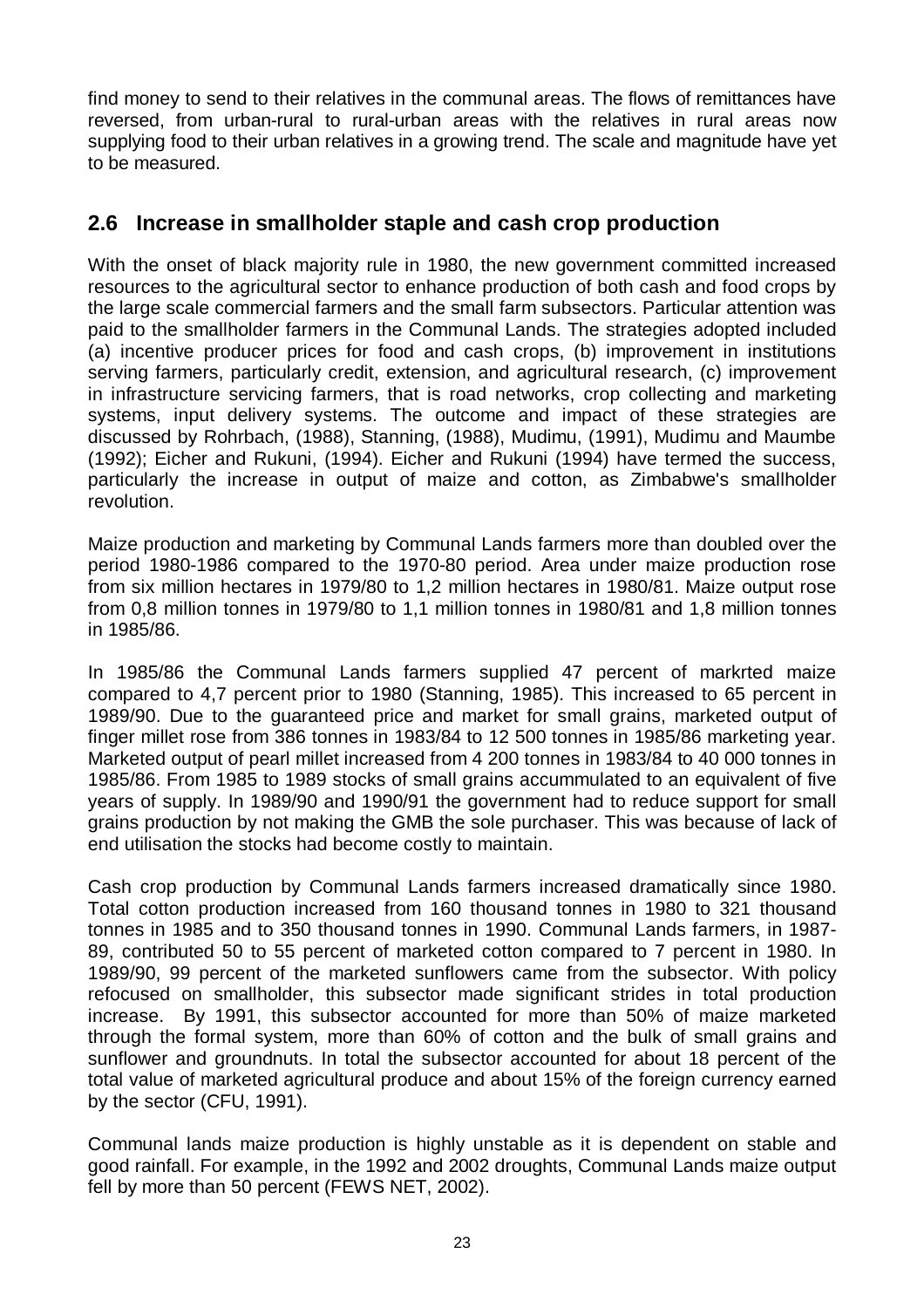On the period 1998/1999-2000/2001, it is estimated that tobacco and paprika production, by smallholder farmers expanded by more than 50 percent.

## **2.7 Environmental change and natural resource management**

## *2.7.1 Environmental and technology linkages*

The major factor contributing to low production and incomes across communal areas are the agro-ecological conditions where the farming households are located. Approximately 70 percent of Communal Area lands is located in Natural Regions III, IV and V which are considered marginal for agricultural production based on crops due to:

- a. Low soil fertility
- b. Low rainfall, average 400 500mm
- c. Severe dry spells during the rainy season
- d Fragile ecology

Although improved production technologies applicable to these areas are available, these have been more productive and profitable in the high potential zones, Natural Region IIa and IIb. This is particularly the case with maize. Current technologies for sorghum, millets, and groundnuts do not give a favourable return to production of these crops in the low rainfall areas. This is because the technologies (seed varieties, fertilizer recommendation) do not result in substantial yields compared to technologies available for maize in the same agro-ecological area (Mudhara, 1988). Mudhara (1988) observed that small grains out perform maize only in severe dry spells and drought conditions. Thus, farmers are better off producing maize for food security.

### *2.7.2 Environmental change and degradation issues*

Environmental degradation attributable to past and current landuse are exerting pressure on the sustainability of the land resources to support food food security, incomes and improved welfare. Several studies have calculated the extent of the environmental degradation due to past agricultural activities (Table 12).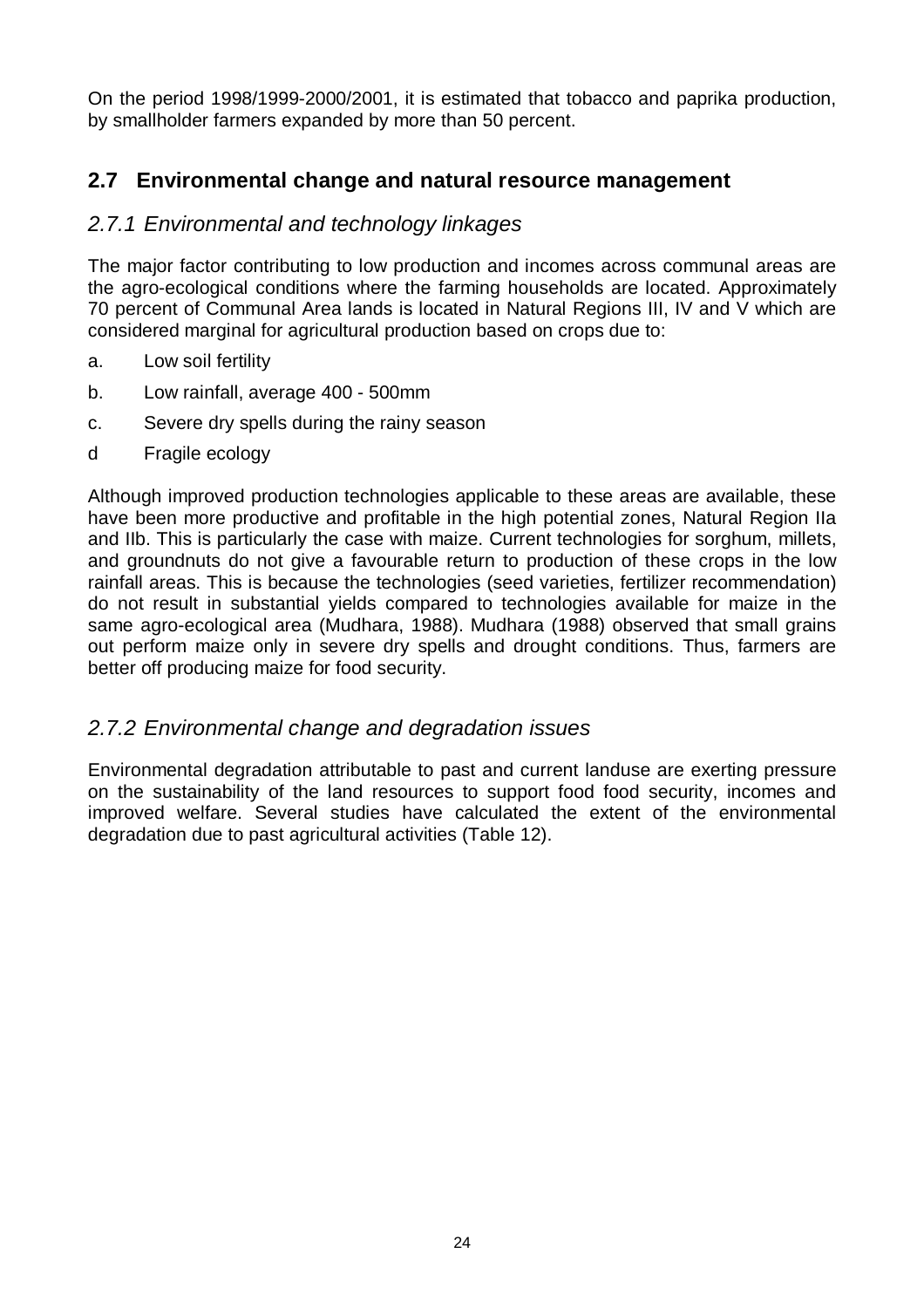| <b>Reference</b>                    | <b>Variable and factor</b>                                                                                                        | <b>Magnitude</b>                                                                                                  |
|-------------------------------------|-----------------------------------------------------------------------------------------------------------------------------------|-------------------------------------------------------------------------------------------------------------------|
| Elwell (1983)                       | Soil loss due to sheet erosion from rainfall runoff<br>(November to March)                                                        | 50 - 100 t ha <sup>-1</sup> yr <sup>-1</sup>                                                                      |
| Vogel (1992)                        | Soil loss in cropped lands in average rainfall season<br>Soil loss in bare uncropped lands (bare fallow)<br>Sustainable soil loss | 6 - $8$ t ha <sup>-1</sup> yr <sup>-1</sup><br>30 - 90 t ha $^{-1}$ yr <sup>-1</sup><br>5 t ha $^{-1}$ yr $^{-1}$ |
| Stocking (1986)                     | Soil loss in pasture lands<br>Soil loss in cropped lands                                                                          | 75 t ha <sup>-1</sup> yr <sup>-1</sup><br>50 t ha $^{-1}$ yr $^{-1}$                                              |
| Whittlow (1988)                     | Erosion in Communal Areas:<br>Seriously eroded<br>Moderately eroded<br>Heavily eroded                                             | 26.9%<br>32.5%<br>8.5%                                                                                            |
| <b>Deforestation</b>                | Due to arable land clearing for agriculture                                                                                       |                                                                                                                   |
| Whitsun<br>Foundation 1988)         |                                                                                                                                   | 74 000ha yr <sup>-1</sup>                                                                                         |
| <b>Touche Ross</b><br>(1992)        |                                                                                                                                   | 100 000ha $yr^{-1}$                                                                                               |
| World Bank (1994)                   |                                                                                                                                   | 60 000ha $yr^{-1}$                                                                                                |
|                                     | <b>Annual Average</b><br>1981-90                                                                                                  | 0.7% of arable                                                                                                    |
| <b>Wood Demand</b><br>Hosier (1988) | Fuel<br>Construction                                                                                                              | Mil tonnes yr <sup>1</sup><br>5.36<br>1.49                                                                        |

**Table 12 Indicators of environmental degradation in communal lands** 

*Source*: Mudimu (1996)

The environmental costs are (i) poor productivity of the grazing land; (ii) poor productivity of the arable land; (iii) loss of time for agricultural activities; (iv) loss of animal in a drought season. Over-grazing both directly threatens the supply of livestock products and indirectly threatens food production by imperiling draft animals. A resultant impact of overgrazing is reduced potential for livestock production and therefore the loss in economic value and value addition that could be generated from livestock production. With over-grazing, the productivity of livestock is reduced. There is evidence that cattle productivity is characterized by (i) low birth rates, (ii) low growth rates, and (iii) generally poor condition at maturity. Poor growth rate has contributed to shortage of draft animals are the source of farm power used for plowing and cultivation. Shortage of draft power results in delayed planting leading to low yields.

Some Communal Areas no longer have any natural forests. Wood fuel is now a problem with women having to walk tens of miles to gather wood. This is vital time medal in agricultural activities is now being lost.

The above suggests that there is need to reduce stress on land use in Communal Lands. This is vital for continued productivity of the land resources and their capacity to provide for household income and food security in both the medium and long-term. Unfortunately, there are several factors that make it difficulty to influence changes in land use. These are: (a) population increase and the resultant demand for arable and grazing land; (b) levels of poverty (as measured by low income, food insecurity and inadequate resource endowments) that propel households to use the land more extensively with minimum investment in conservation practices and (c) the general macro-economic performance of the economy that makes agricultural land use and exploitation of the natural resources an assured means of survival and (d) impact of increased demand on land resource on local institutions for regulating negative resource uses.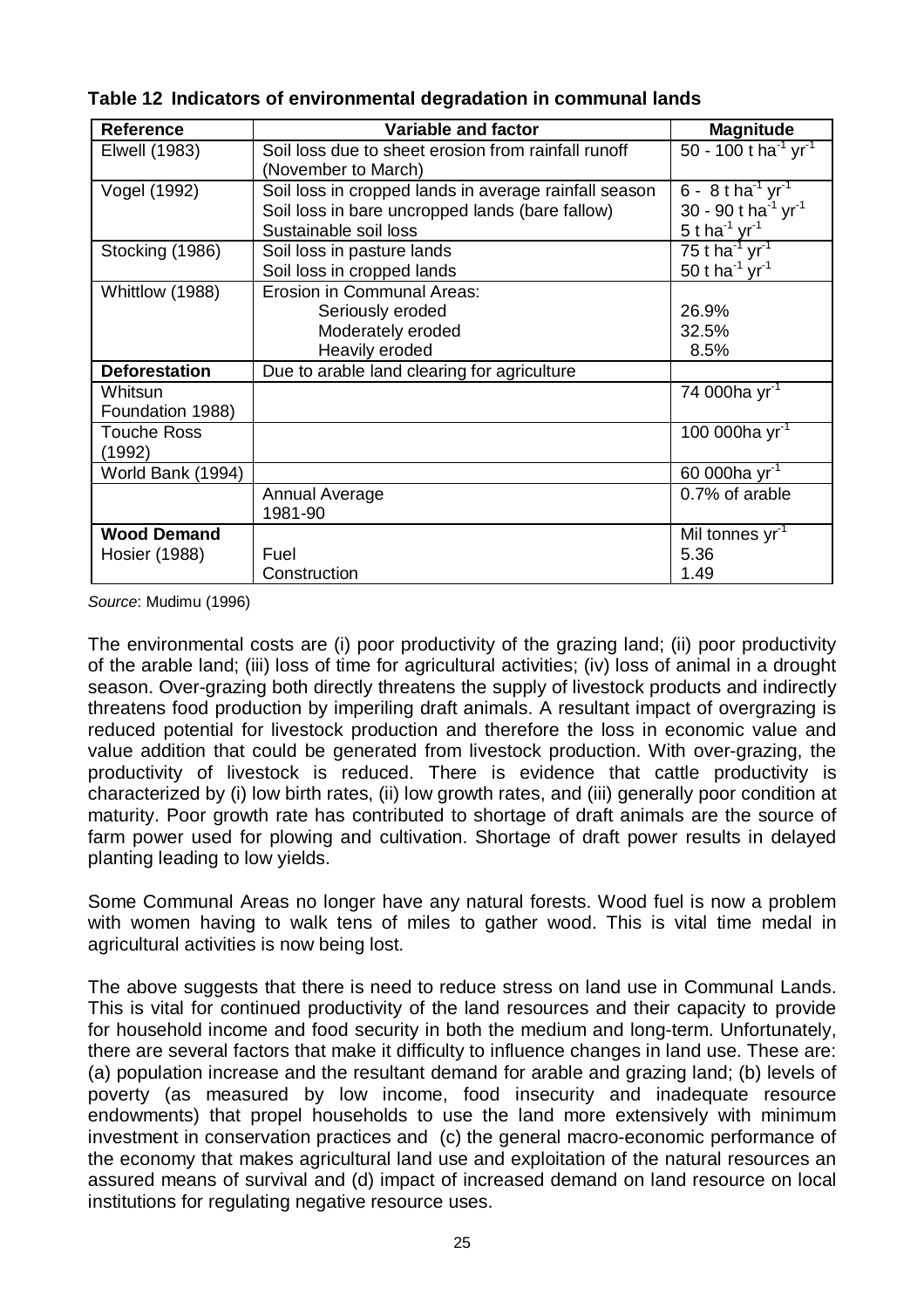#### *2.7.3 Population increase, concetration and demand for land versus agroecological factors*

Over a 30 year period (1961/62 to 1991/92) the number of households increased by 284 percent (Table 13). Increase in human population was matched by increase in livestock population. Between 1961 and 1991 livestock population (cattle, and goats) increased by 157 percent; cattle by 124 percent and goats by 220 percent. The increased would have be much higher were it not for the 1986/87, 1991/92 droughts that resulted in a loss of up to 1 million cattle. These increased the demand for arable and grazing lands. Land under cultivation increased by 270 percent. Expansion was into woodlands and grazing lands. The consequence has been increased soil erosion, overgrazing and deforestation.

| <b>Variable</b>              | 1961/62 | 1981/82 | 1991/92 | % change 1961-91 |
|------------------------------|---------|---------|---------|------------------|
| Households No. (million)     | 0.390   | 0.950   | 1.5     | 284.62           |
| Land base (million ha)       | 13.5    | 16.35   | 16.35   | 21.11            |
| Cultivated area (million ha) | 1.15    | 3.5     | 4.25    | 269.57           |
| Grazing area (million ha)    | 12.35   | 12.85   | 12.10   | $-2.02$          |
| Livestock. (million)         |         |         |         |                  |
| Total                        | 2.70    | 4.70    | 6.91    |                  |
| Cattle                       | 1.8     | 3.2     | 4.04    |                  |
| Small stock                  | 0,9     | 1.5     | 2.87    |                  |
| Ratios:                      |         |         |         |                  |
| Grazing ha/livestock         | 4.4:1   | 2.7:1   | 1.7:1   |                  |
| Grazing ha / cattle head     | 6.9:1   | 4.0:1   | 3.0:1   |                  |
| Grazing ha/small stock       | 10.7:1  | 3.7:1   | 2.8:1   |                  |

**Table 13 Trends in land use in communal lands, 1961/62 -1991/92** 

*Source*: (Mudimu 1996)

## *2.7.4 Common property issues*

Resorce ownership is invested in the society or the community. Resource use and individual rights (over land use, water, grazing lands, natural wood lands) are governed by culture and unwritten customary law. In the period prior to mid-1970s, resource use and management were governed by communal enforcement structures based on the individual's social responsibility. Communal responsibility required livestock herders to rotate grazing of pastures. The objective was to disallow concentration of grazing in one area much to the detriment of the regrowth of the grass. Any failure to obey the societal requirements were met with social punishment. This involved being brought over to an open people's court. The embarrassment and fine were the act of enforcement.

Another form of communal enforcement was not for the chief to allocate arable land in grazing areas. Individuals were not to cultivate in the grazing areas. This enforcement through allocation has fallen apart because of the increase in population pressure. As a result, settlement and cultivation is now widespread in grazing areas.

The enforce based on social responsibility worked well in situation of plentiful pastures and little population pressure. Due to intense competition for land resources and the resultant pressure on land, the above are no longer obtainable in most communal lands.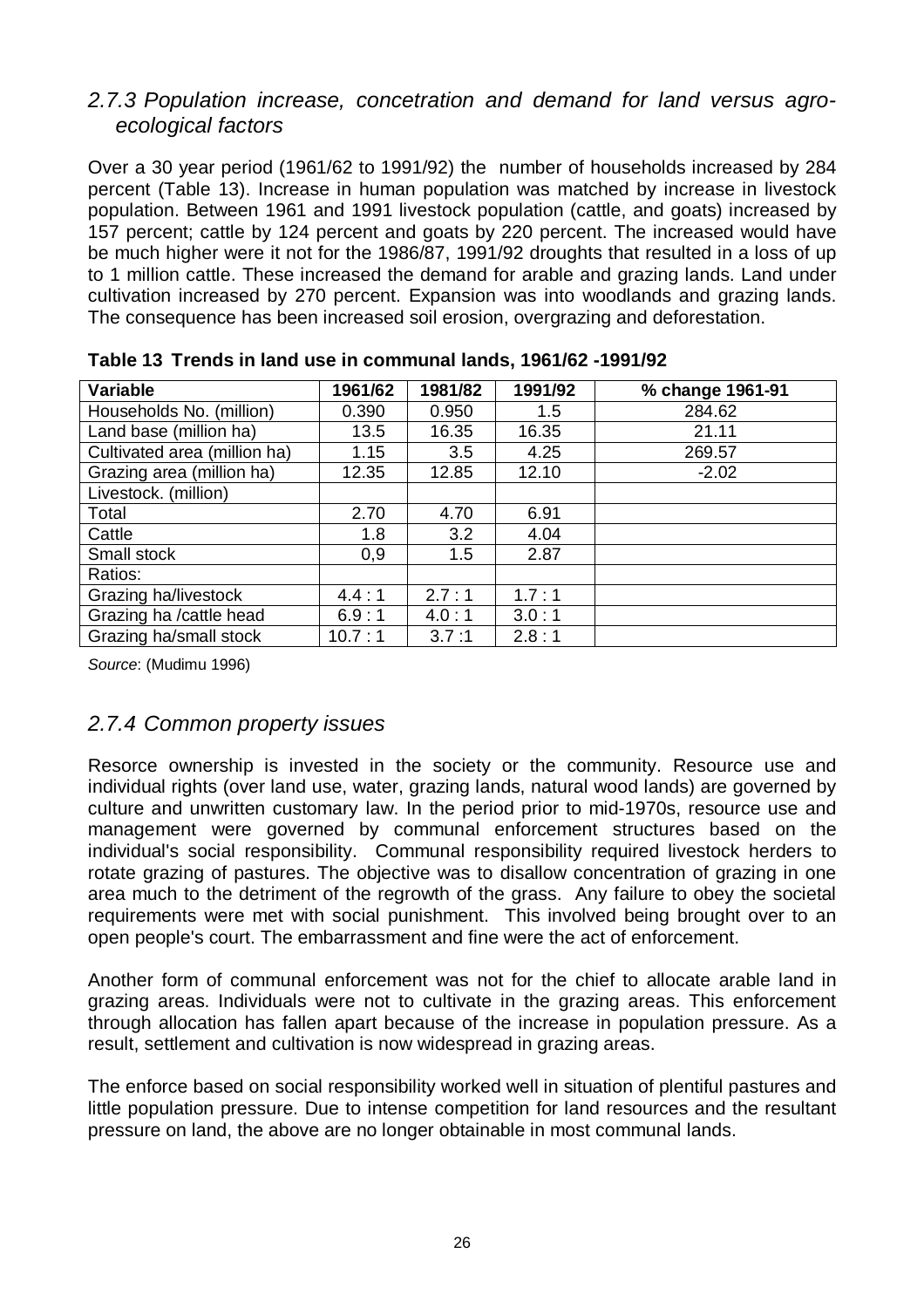### **2.8 Constraints to sustaining increased agricultural production by smallholder farmers**

Low farm productivity and thus low farm income, on small farms is the result of many complex factors affecting upon the small farmer and rural communities. These factors are outlined below.

### *2.8.1 Technical and technological constraints*

The small farm is subject to many technical factors that circumscribe the production environment and affects the ability to manipulate the enterprises of the farm.

Appropriate improved crop varieties and crop management practices (early and deep tillage, early planting, herbicides, insect control) are available for adoption by the small farmers. Large-scale commercial farmers have been able to adopt the technologies that have led to reduced per unit cost of production and increase output and enterprise profitability. Not many small farmers have been able to adapt the technology for their use as most has been developed for high-input and high managerial levels. Several factors can be attributed to this:

- The small farmers do not have the necessary financial capital required to invest in the technologies.
- The low technology adoption is because small farmers have difficulties in procuring improved seed, fertilizers and other chemicals, because supplies are limited and the farms are located farm from the supply source.
- Some technologies and husbandry practices, developed for large-scale farming systems, do not make sense for adoption by smallholder farmers. Example including early planting with supplementary irrigation, early harvesting with artificial crop drying, deep ploughing with reaper and precise input application.
- Reliance on animal draft power makes crop production inefficient. Machinery technology is not sized to suit the small farmers' production systems as well as managerial and technical skills. The machinery requires substantial capital outlay. This results in over-investment and increase in fixed costs of production. The alternative for the small farmers has been buying used equipment. However, this meant higher repair and maintenance costs and increased down time.
- Rate of technology adoption is influenced by labour availability. There are critical labour shortages at peak periods such as planting, weeding, and harvesting, in the case of cotton and soyabean.
- Generally the farmers lack knowledge, training and appropriate managerial skills to manage some of the technologies.
- Given that the small farmers operate in a situation of low income and low farm productivity, the farmers tend to be risk-averse. The farmers tend to operate to maintain basic subsistence. They avoid investing in capital-intensive production practices to avoid increasing their level of risk arising from crop failures due to dry spells and droughts.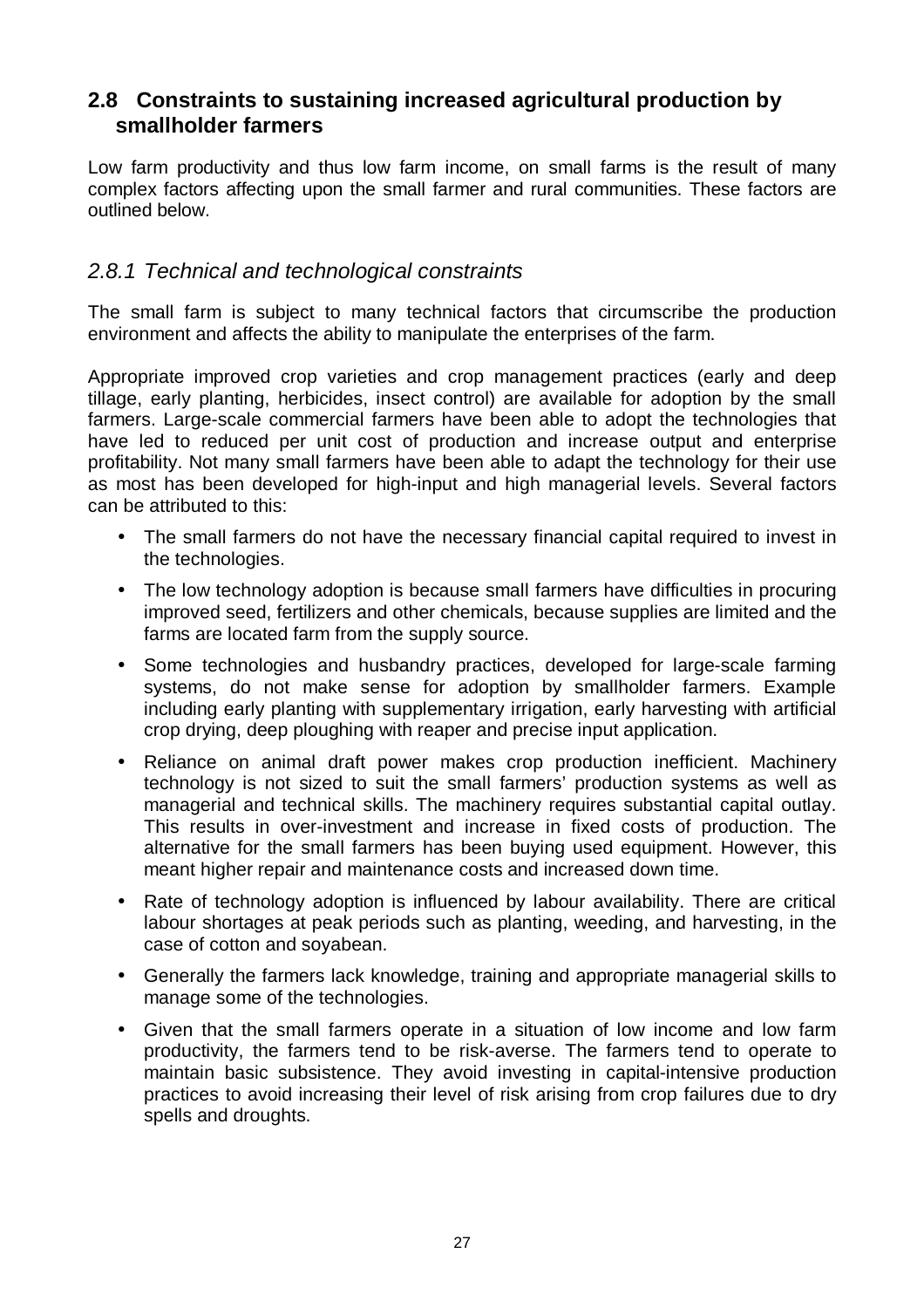### *2.8.2 Smallholder fertilizer use*

As a result of various policies adopted by Government in the 1980s to expand rural infrastructure and introduction of new credit schemes, fertilizer quantities utilized by smallholder farmers increased from 24,000 tonnes in 1974/1975 to 90,000 tonnes in 1980/1981 and reached peak of 130,000 tonnes in 1986/1987. The increase in fertilizer demand was heavily dependant on availability of credit and cash from crop sales, affordable fertilizer prices relative to producer prices improved transport and distribution network that facilitated timely delivery.

Small-scale farmers account for 30% of total fertilizer consumption. Only 20% of smallholder farmers across the whole country apply fertilizer. Since the early 1990's, fertilizer sales to smallholder farmers have been decreasing. Farmers have been finding it difficult to purchase fertilizers mainly due to price increases. The following points indicate the other characteristics and factors pertaining to fertilizer use by smallholder farmers:

- Fertilizer application rates by small-scale are relatively low. There is generally lack of advice on the use of fertilizers. In most cases, farmers purchase fertilizers from traders without being given advice on fertilizers' use. This leads to under-application of fertilizers.
- Market access is a key constraint to many farmers who have to travel long distances to reach markets. Manufacturers and distributors of fertilizers are located in major centres that are quite distant from the majority of smallholder farmers. As a result, the input supply services are costly and less reliable for the majority of the farmers. This makes fertilizer unaffordable to the majority of the smallholder farmers.
- Lack of financial liquidity constraints fertilizer adoption and intensity of fertilizer use.
- Profitability determines the quantity of fertilizers used. Farmers have reduced fertilizer use due to relatively low maize prices that rendered fertilizer use in maize unprofitable.
- Fertilizer use is also risky due to low and unevenly distributed rainfall and dry spells at critical times for fertilizer application (in the first eight weeks of crop establishment).

The soils are generally of low fertility. They have to be limed to correct for soil acidity and then fertilized to correct for low phosphorus and potassium levels. Such applications on continual basis are necessary for optimal economic production of most crops, especially maize. However, investment in improved soil fertility is low due to financial constraints. The farmers use limited fertilizer quantities because it is expensive as it is not readily and locally available. Generally, with controlled maize output prices, use of fertilizers is not profitable because of the low returns to maize.

### *2.8.3 Financial constraints*

Generally, the majority of the small-scale farmers do not have adequate working capital to finance crop production. There are no commercial lending schemes by commercial banks because the farmers are considered high risk due to low equity positions, lack of secure collateral and high transaction costs. Up to 1990, the Agricultural Finance Corporation (AFC) was the only source of agricultural finance for the smallholder farmers. As the loans were supplied and guaranteed by government, they were cheap and readily available. This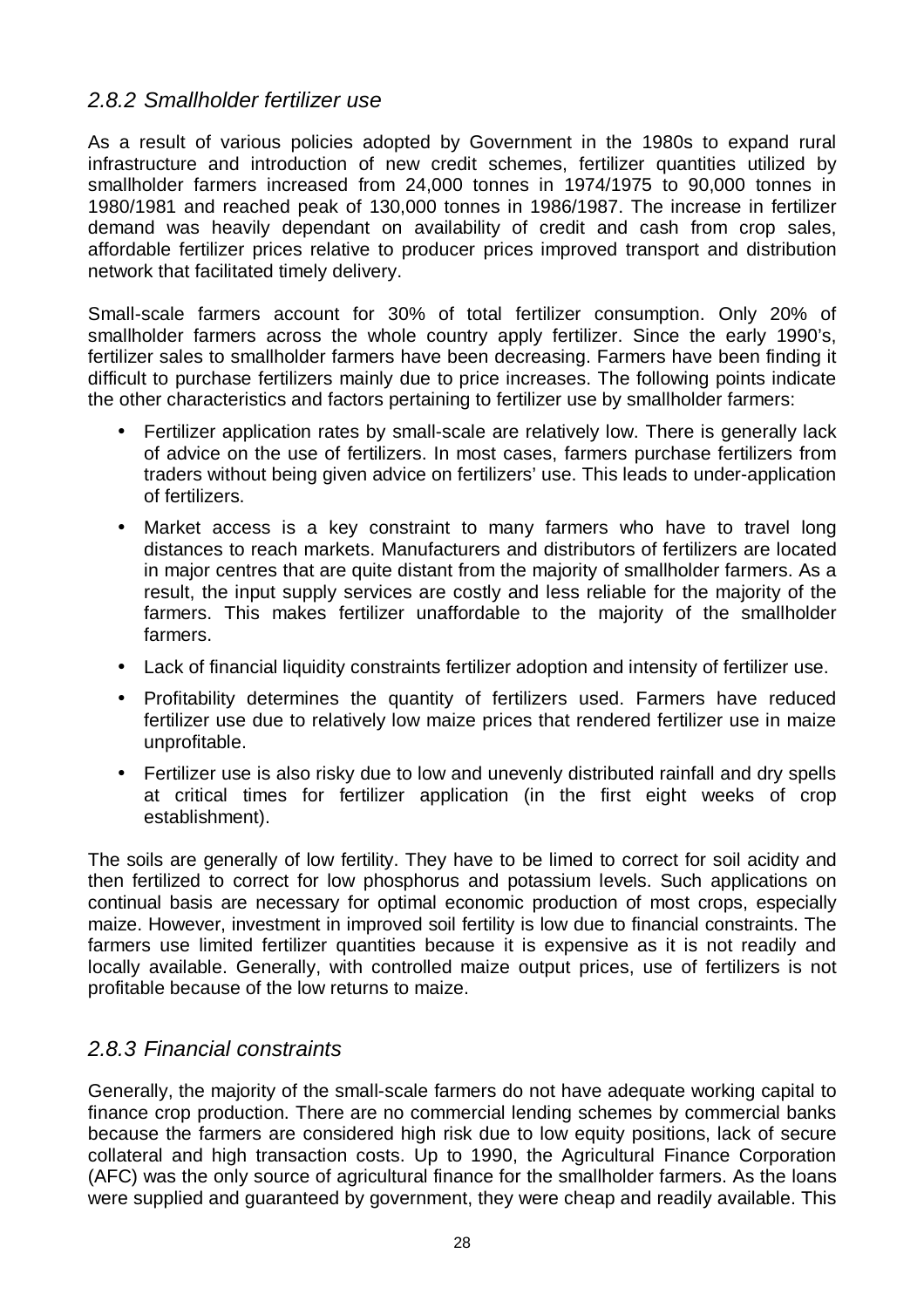ended with AFC commercialization and government's guarantees. The AFC, later as the Agribank, started to charge commercial rates and having stringent screening.

In the 1990, most farmers financed crop production from own financial resources. Often the farmers reduced or minimized working capital requirements by reducing inputs use. Some farmers cut production by reducing area under production and maintaining high fallow levels to reduce cash or credit requirements.

In the late 1980's, some farmers observed neighbours or relatives who were financially stressed from borrowing lose their assets because they were not able to repay their debt. This has resulted in the farmers wanting to remain debt-free because of the fear of risk of bankruptcy and farm fore closures. Without adequate credit, the farmers cannot invest in productivity augmenting technologies e.g. fertilizers, chemicals for pest control and machinery.

#### *2.8.4 Marketing constraints*

Small-scale farmers face high transaction costs in the marketing of agricultural products and accessing inputs. While the main and feeder road networks are generally good, the farming areas are poorly served by external transportation systems. A number of transporters servicing the farmers have older model trucks and trailers that often break down resulting in loss of time and delays in marketing of produce. Transportation is not regular. The transport charges are high taking 25-40% of the crop value (Attwood and Takavarasha, 1995). Because of its unavailability, unreliability (due to old truck) and high cost (due to high charges) make availability of both inputs and food erratic and expensive.

Farmers taking their produce to market face considerable delays in being processed at maize and cotton depots. Both the Grain Marketing and Cotton Company pay in cheques that farmers have to cash at banks located in the main local towns. Attwood and Takavarasha (1995) observed that on average farmers spend two days marketing their produce. In situations where farmers market through traders, the farmers are limited in bargaining strength. This is due to relatively low volume of marketed output. They are restricted to being "price takers". Thus, the farmers are not in position to benefit directly from higher product prices that the markets may offer.

Marketing information is vital to sound farm management. Information package suitable for the smallholder farmers is generally not available. Low education levels and underdeveloped electricity infrastructure for radio and television informational systems limit the ability of the farmers to receive and utilize market information.

The high transaction costs result in decreased real incomes of households in these areas. Jayne et. al, (1990) calculated that the magnitude of the reduction in real income could be in the order of 40%. This is serious given that incomes in most of these areas are already very low.

### *2.8.5 Farm holding versus arable land holding*

Available evidences indicate that the major factor determining total output on small-scale farms is the area under cultivation and not the available arable land. The area under cultivation is limited by various factors. One factor is that farm households do not utilize all the land because of the subsistence nature of the farm practices, where small areas of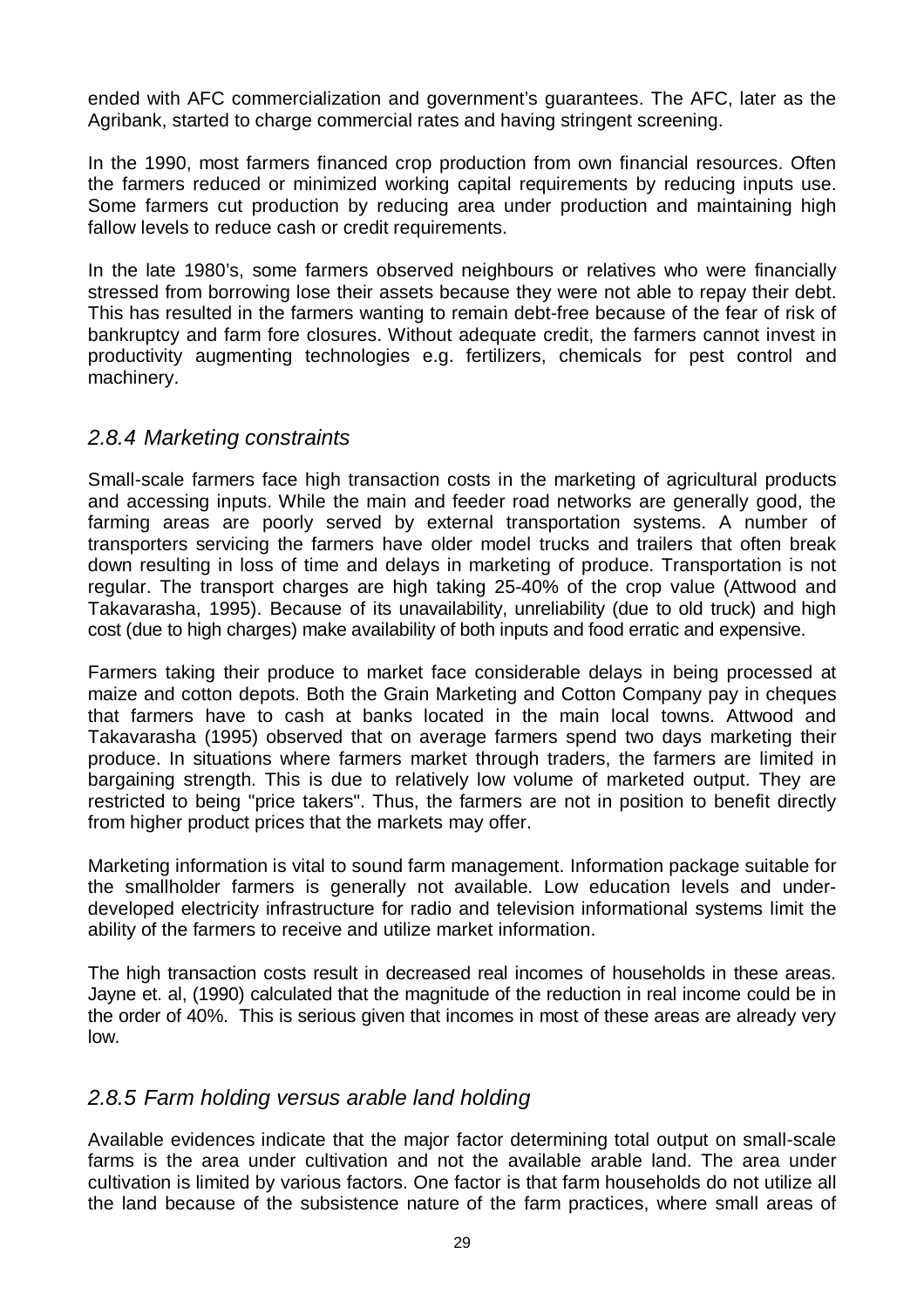land are required to produce subsistence food. Second, and most important, the low levels of resource endowments, especially labour, draft power and capital seem to limit the scope of many farmers to undertake large scale farm operations. Therefore, the actual area cultivated depends mainly on the level of household resource endowment and system of production.

Across the provinces, on average 11-28% of households have land holding of less than 1 ha; 45-50 % have 1.0 - 2,5 ha; 20 -25% have 2.6-4.0 ha and 12% have over 4 ha. Households with less than 1 ha of land holding do not have access to adequate operational land for crop production. Such land sizes do not allow proper crop husbandry, i.e. rotation and replenishment of fertility through fallow. Contrary to observations elsewhere, land use intensity is low due to low rainfall.

There appears to be inequality in farm-size distribution in terms of operational land holdings. The land tenure system that currently obtains does not allow for equitable land distribution through market forces or other arrangements. Some households, particularly early settlers in an area, have access to far larger land holdings than new arrivals and new households (those newly married). A sizeable proportion of the households do not have access to adequate land holding size for crop production.

## *2.8.6 Land fragmentation*

The statistics on land fragmentation or number of parcels per farm household indicates that, in 50-60% of the households have 2 - 3 land parcels. The arable lands are generally not contiguous but dispersed. The average number of parcels is 2. Evidence suggests that farm fragmentation is a major constraint for efficient use of labour and animal draft power given the distances to be travelled which amount to unproductive use of time, thereby increasing the cost of production.

### *2.8.7 Reliance on and contribution of livestock to draft power*

Small farmers rely on cattle for crop production. Cattle provide draft power and manure for fertilizing the crop fields. Despite the importance of cattle, their management remains highly inadequate. There is generally shortage of pastures due to over-grazing. Herd management does not follow improved management practices.

There is a direct relationship between draft animals, labour, and cropping area capacity. A minimum of 6 head of cattle is needed to have a least 2 oxen for draft power. For a 4-ox span, a minimum of 10 head of cattle is needed. Statistics suggest that up to 40% of households in Communal Lands do not have own cattle and thus have limited access to animal draft power.

### *2.8.8 Reliance on family labour*

The small-scale farmers are heavily dependent on the family labour for agricultural production. A farm household requires at least 3 adult equivalent units to provide adequate labour for up to 3 ha of crops. Critical labour periods, namely at planting and weeding, require a minimum of 5 adult equivalent units to provide adequate labour for 3 ha.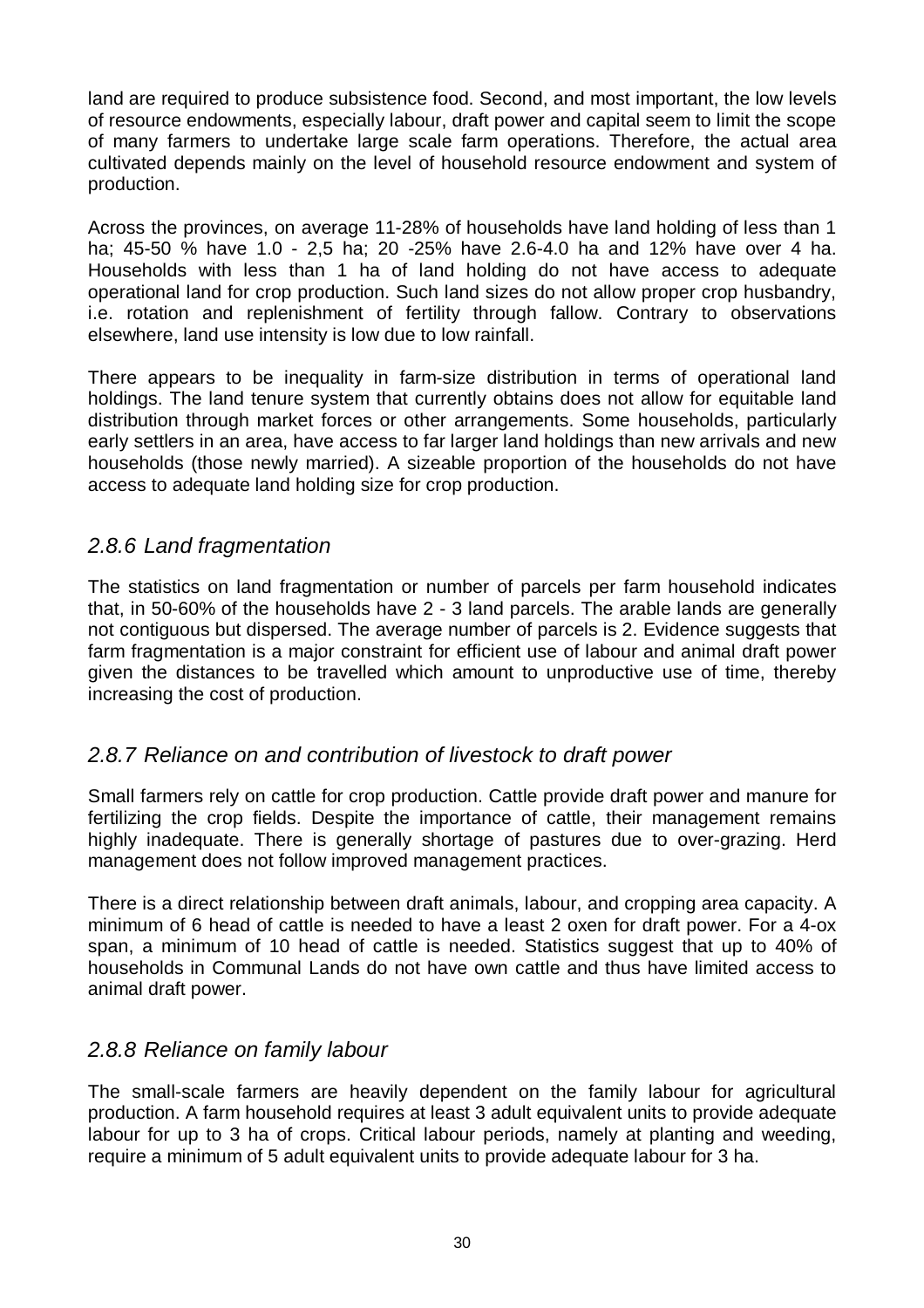It is observed that the average size of a farm household is 7 persons. This provides an equivalent of 2.5 adult equivalent labour units. These may just be adequate for up to 3 ha but will not meet adequately the labour needed at critical labour periods during the cropgrowing season.

Most of the labour is from female household members who have other equally demanding reproduction and production task in the household. On average 8% of arable land is left fallow per agricultural season. This is due to shortage of resources, particularly labour, and draft power.

A conclusion from this section is that crop production and therefore food security in the Communal Lands are limited by natural conditions that make crop production risk, limited access to manufactured inputs and technologies due to financial constraints.

## *2.8.9 Agricultural policy*

The macro-economic policy reforms, ushered through the ESAP had had significant consequences on the development of the agricultural sector, particularly the smallholder sector. The problem of maintaining and improving the agricultural support services has led to proposals for cost recovery and commercialization in order to fund improvements of agricultural service departments concerned. Options considered as a means of providing and financing agricultural services included improved efficiency in the use of staff and capital resources, utilization of alternative institutional structures, the implementation of greater cost recovery measures used to enhance the ability of the department to meet the needs of the agricultural sector, particularly those of smallholder farmers.

In response to requirement for commercialization, the Grain Market Board abandoned the extensive depot and crop collection infrastructure that had been developed to service the smallholder sector. This is because, without government subsidies, these were considered uneconomic for a commercially oriented GMB. This created marketing problems for farmers, especially producers with small marketable volumes. The resulting high transaction costs reduced farm income. For food deficit household, the GMB's withdrawal from crop collection points placed them at a disadvantage as they were no longer able to access affordable grain in times of need. Sighting uneconomic trading conditions, in the 1998 and 1999 marketing seasons, the GMB did not go out of its way to purchase grain from the smallholder farmers.

Initially, government retained the right to determine the maize producer, as maize remained a controlled commodity. Consequently, the government determined price became the floor price for grain traders. This disadvantaged smallholder farmers. However, a positive outcome of the uncompetitive maize price and market was that smallholder farmers started diversifying into tobacco, cotton, groundnut, and paprika production. The negative side of this was that it left the farmers exposed to food insecurity as they reduced area under maize.

The emergence of the Zimbabwe Commodity Exchange (ZIMACE) market offered an alternative and competitive market for maize, wheat, soyabean, beans, and others except tobacco and horticulture. This benefited the large-scale farmers who had the capacity and access to trade in this market. The smallholder farmers were not well disposed to participate because of limited access to information, low output volumes, and transport constraints.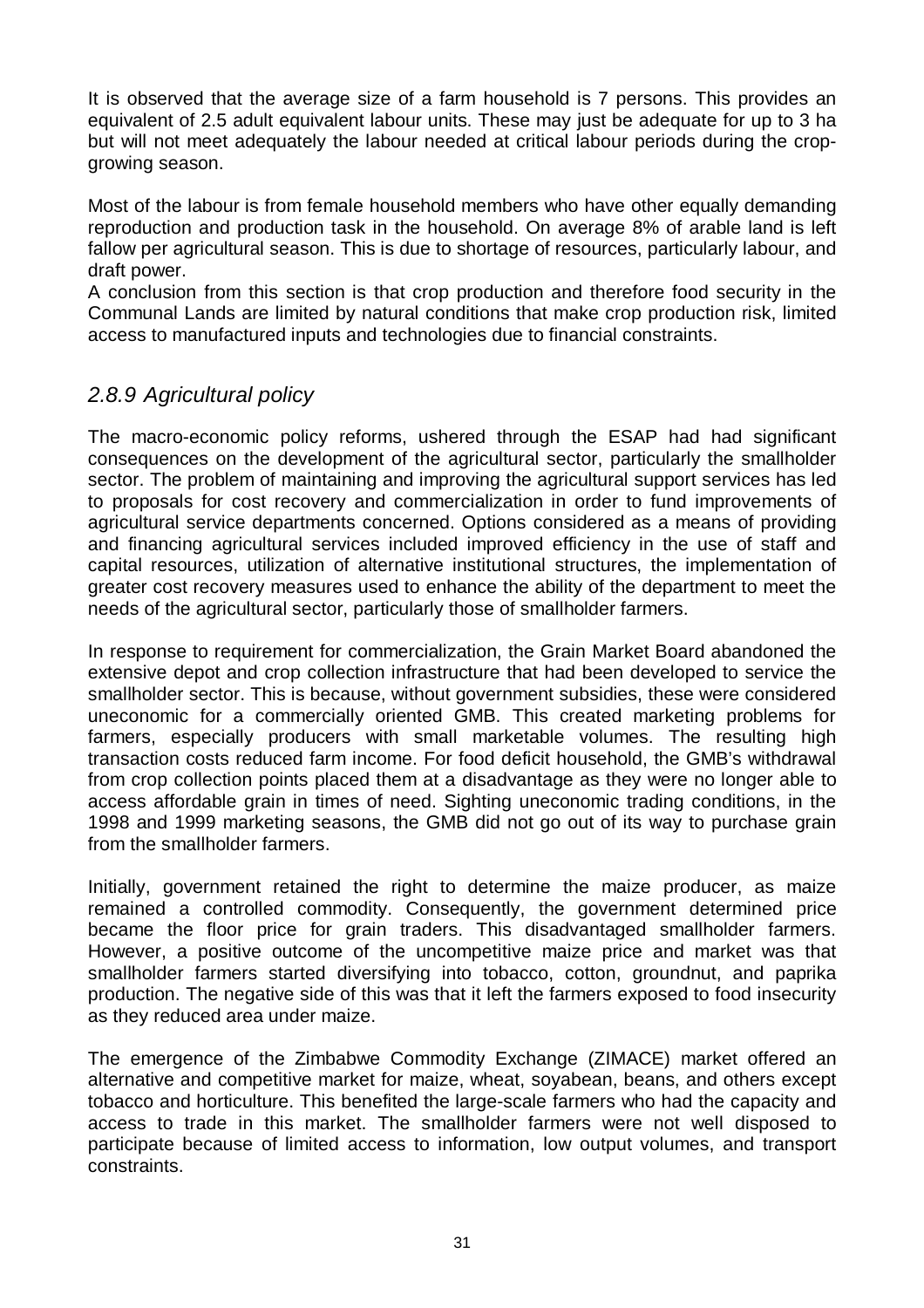The Agricultural Finance Corporation ceased to provide government-subsidized agricultural finance to the smallholder farmers. As a result, due to lack of alternative sources of finance, smallholder farmers were faced with working capital problems for input acquisition. They could not finance purchase of adequate fertilizers, chemicals, and improved seed. The increase in the prices of these inputs following the lifting of price controls resulted in a number of farmers stopping their use. Alternatively, some farmers bought smaller quantities that they applied on large land units. Consequently, these compromised the yields obtained.

The World Bank sponsored Agriculture Sector Investment Programme (ASIP), termed the Agriculture Sector Management Programme (ASMP) in Zimbabwe, was initiated in 1998 with the combined support of development agencies and donors (World Bank, European Union, DFID, etc). There were two objectives. One was (a) the restructuring and reducing of the public agriculture service provision so as offer better and more efficient services. The second was to investing in the sector to create an enabling environment for private sector participation in proving agriculture services. The envisaged outputs, particularly alternative services in extension, veterinary attention, information provision, did not materialize. The efforts were scuttled by of issues governance and land reform that reemerged in 1999/2000. As a result, the ASMP collapsed following withdrawal of donor support.

The economic reform programme offered farmers the opportunity to invest in exportoriented enterprise, especially horticulture. This benefited the large-scale farmers who were well disposed with access to export market information, access to cheap offshore finance for the needed infrastructure investment, and access to skills and knowledge to meet the required standards. The smallholder farmers were not able to take advantage of these market developments. A negative aspect was that the large-scale farmers shifted from maize production. This partly contributed to shortfalls in maize output that in turn increased risks of food shortages in times of low rainfall.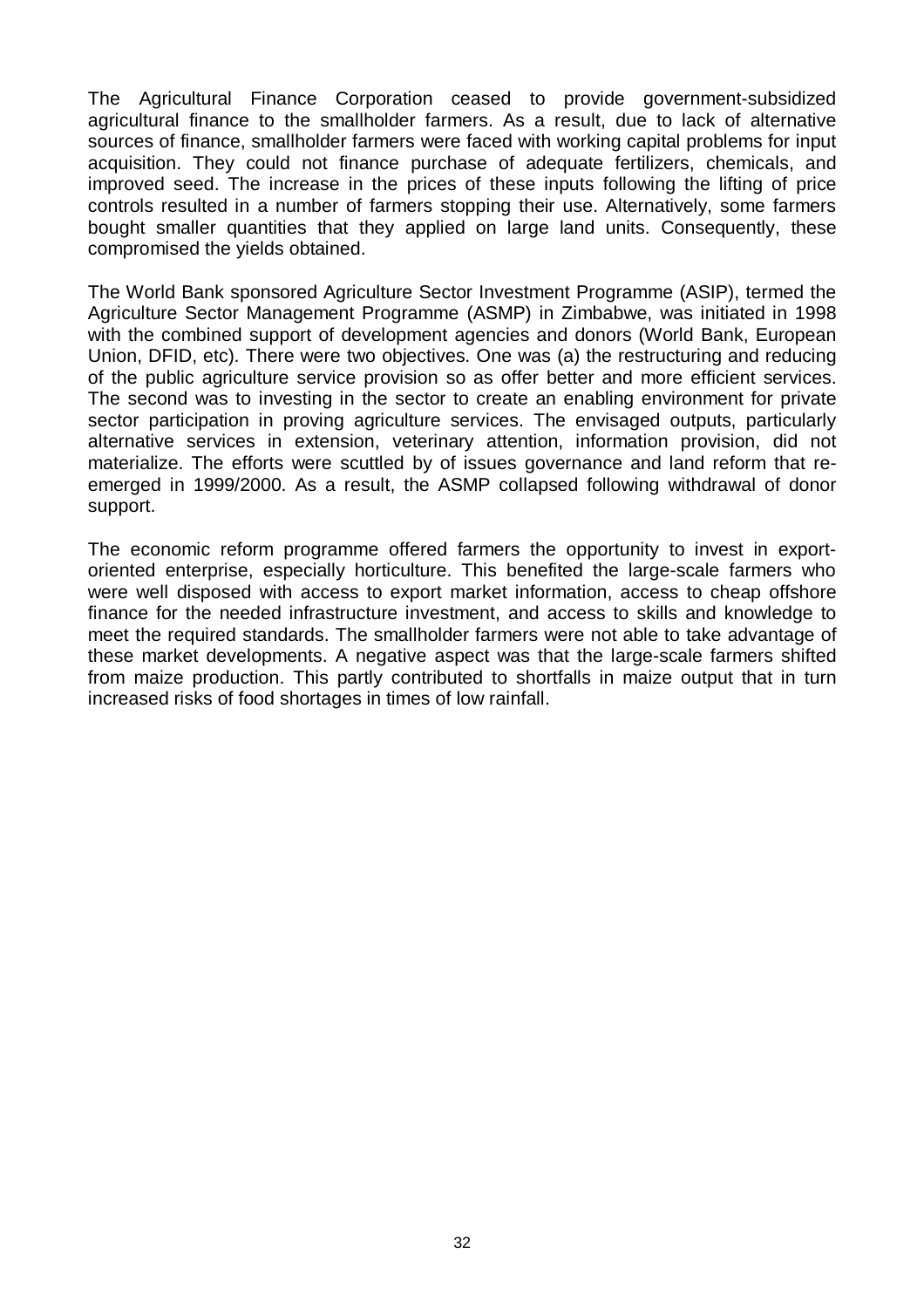# **3 Vulnerability to Food Security Crises**

The nature and extent of vulnerability to food insecurity is viewed or assessed from two perspectives, namely who is currently food insecure, who is likely to become food insecure as social, economic, and political circumstances deteriorate. Table 14 is indicative of the categories of the population vulnerable to food insecurity.

**Table 14 Sections of the populations currently vulnerable to food insecurity in Zimbabwe** 

|                                    | <b>Individuals</b> |
|------------------------------------|--------------------|
| <b>Urban Sector</b>                | 850 000            |
| Unemployed                         |                    |
| Widowed, Divorced Separated Women  |                    |
| <b>Informal Workers</b>            |                    |
| <b>RURAL SECTOR</b>                | 5 402 000          |
| <b>Communal Lands:</b>             |                    |
| Unemployed                         |                    |
| Widowed, Divorced Separated Women  |                    |
| Landless                           |                    |
| <b>Commercial Farming Areas</b>    |                    |
| Farm Workers                       | 489 000            |
| Newly Resettled Farmers (A1 model) | 650 000-775 000*   |

Source: Zimbabwe Emergency Food Security Assessment Report (2002); FEWS Net (2002) \* Estimated from number of household resettled under the A1 model on former commercial farms (Government of Zimbabwe, 2002).

## **3.1 Vulnerability to food and income security in rural areas**

The problem of food insecurity in rural areas has two dimensions. One dimension is the inability of the household to produce all its food requirements because of lack of access and diminishing quality of productive resources combined with an unfavourable or highly variable production environment. The other problem relates to the inability to acquire food from the market because of inadequate household incomes and or unreliable markets that deliver food at very high prices.

The Communal Land farming sub-sector consists of approximately one and half million households, who make up about 6.0 million people or 65 percent of Zimbabwe's population. The general welfare of the majority of these households is characterized by (a) generally low crop productivity (in terms of per unit area cropped or per unit labour use) and (b) high variability in food and cash crop output (USAID FEWS, 1994). Low and variable food and cash crop output is this sub-sector is a result of a combination of separate but related factors that influence agricultural performance. These are (a) agro-ecological, (b) technological, and (c) socio-economic factors.

Approximately 75 per cent of Communal Lands are located in agro-ecological regions IV and V. These are characterized by low annual rainfall, average 500mm and 450mm per annum, respectively; severe dry spells during the rainy season; periodic droughts; and low soil fertility. Food and cash crop production is very risky. Crop productivity is generally low due to lack of appropriate crop varieties and production technologies. This is made worse by the fact that a significant proportion of the households are not well endowed with productive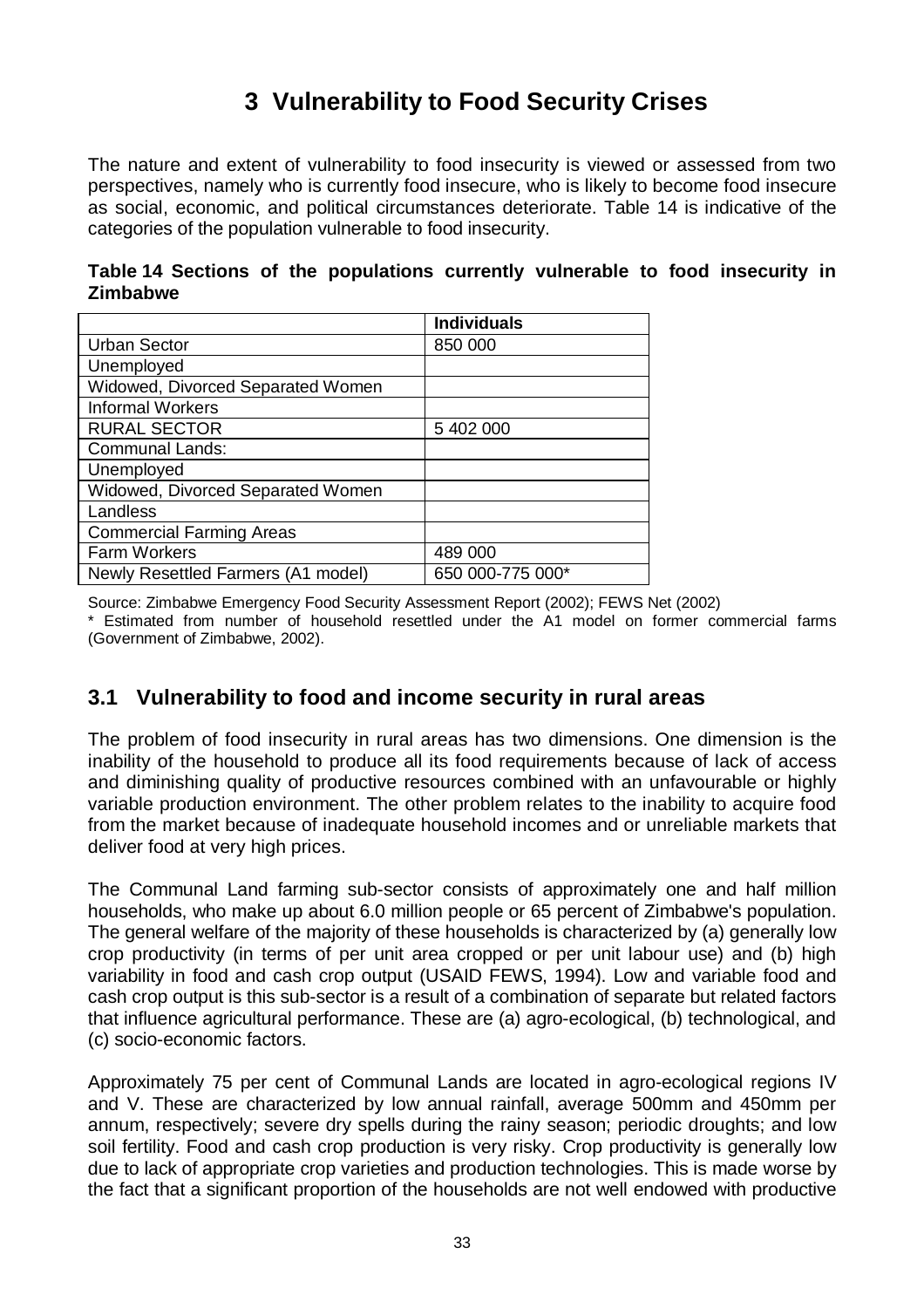resources, that is land, animal draft power, and working capital for purchasing of inputs such as fertilizers, improved seeds, draft power, transport services, etc. For example, up to about 40 percent of household do not have adequate access to animal draft power (Zindi, 1994).

Low crop output in the Communal Lands can be attributed to low productivity arising from low input use. The technologies that are currently available are expensive and to some extent inappropriate. They were developed for high input production systems obtainable in the large-scale commercial farming areas, mostly located in the agro-ecological zones II and III with high and stable rainfall.

Due to the above, households in the low rainfall areas are vulnerable to transitory food and cash income insecurity as a result of the inter- and intra-seasonal variability in food and cash crop production due to the rainfall. In these parts of the country, incidence of malnutrition and other health problems arising from malnutrition are high. In general, the rate of malnutrition across all Communal Lands is reported to be around 10-15 per cent of all children between the ages of one year and five years. In the low rainfall Communal Lands, the rate rises to around 20-25 per cent. It is as high as 30-40 per cent in such Communal Areas as Nyanga, Binga, and several areas in the Matebeleland Provinces (Rukuni and Jayne, 1995). In some of these districts, malnutrition is chronic. Research findings by the Food Security Research Project suggest that up to 40 per cent of households in the Communal Lands may be faced by chronic food insecurity. This arises from the fact that a good number of households do not have adequate resources (land, animal draft power, working capital, etc.) to produce enough food nor do they have adequate cash to purchase food available in the market.

## **3.2 The impact of AIDS on individuals, households, communities and the economy**

At the end of 2001, UNAIDS estimated that 2.3 million Zimbabweans were living with HIV/AIDS of which 2 million of them were adults (aged 15 to 49). Of the infected adults, 1.2 million (60%) were women. Zimbabwe's adult HIV prevalence is estimated at 33.7 percent, the third highest in the world. FAO estimated that Zimbabwe lost 9.6 percent of its agricultural labour force in 2000 because of AIDS.

The quantitative impact of HIV/AIDS on communal lands' agricultural output has yet to be measured. Similarly, the cost at household level has not been quantified. The impacts and costs are described qualitatively. HIV/AIDS has the potential to reduce agricultural productivity in a number of ways. It increases the demands on a declining working population for food production. This exacerbates labour shortages at critical peak periods. As one or more productive members of a farming household succumb to sickness and eventually die of AIDS the family is gradually impoverished due to costs incurred in purchasing drugs, prescribed special foods, time, transport to and hospital among other expenses. Such costs affect the household income that is supposed to be used in getting food for the family. This threatens the household food security.

The epidemic affects sexually active individuals who also happen to be productive in various sectors of the economy. These active members tend to have strong links with communal agriculture through remittances for input procurement as well as needed investment in the sector. The epidemic kills after a along time such that by the time the victim die quite a substantial amount of expenses would have been incurred much to the detriment of the rural household. The epidemic infects in pairs there by threatening the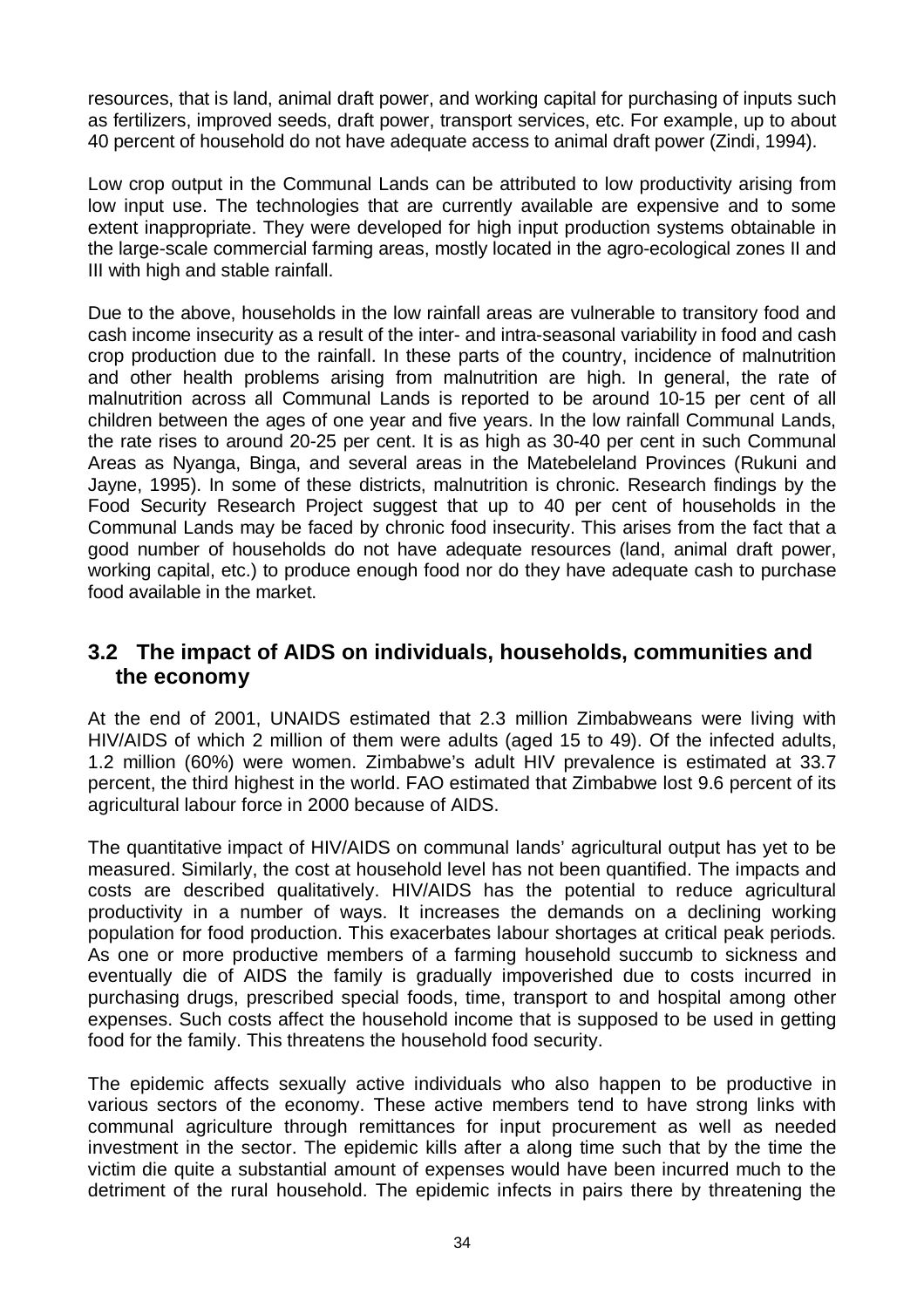household heads that make crucial decision in enterprise selection. The availability of labour and the quality of labour is also affected since mostly the children would be left to do the work in the fields.

Affected individual and households are adopting survival strategies that are detrimental to good nutrition and food security as well as general health. These include the following:

- Reduction in the number of meals. This is the first strategy when food becomes scarce.
- Sale of assets: large numbers of families are selling their assets to buy food.
- Child labour: poor families in both rural and urban areas are sending their children to work as cattle herders or housemaids. In urban areas, children are used as vendors whilst in rural areas they may be used in piecework (where it can be found).
- Sex work: young females resorting to sex work as means of coping either to raise income for the family or in cases where they are left heading siblings.
- Homelessness: in all urban areas, the number of squatters has increased tremendously.

Traditionally, strong family ties had been the best social insurance against starvation in Zimbabwe. Yet, in 2002, because of AIDS, drought and deteriorating economic situation, most of the coping strategies became irrelevant, and the extended family safety net and local support networks are increasingly under pressure. For example in the past, those with money could buy maize meal at the market when their maize stocks ran out. That is no longer possible because there is very little maize meal on the market to satisfy demand.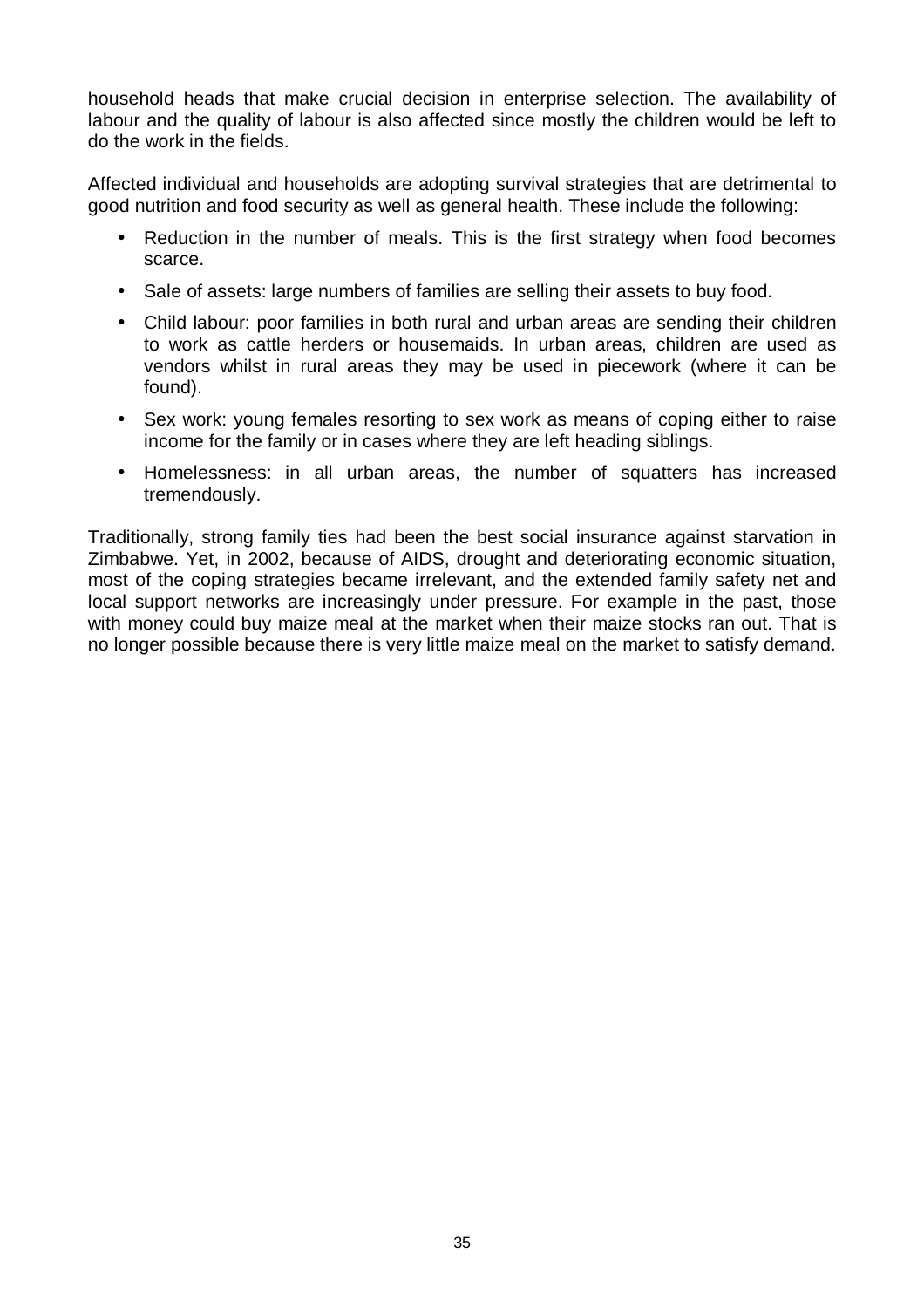# **4 Social Protection**

Several approaches had been implemented to address transitory food insecurity due to droughts by both government and Non-governmental Organizations (NGOs). These are the drought relief and recovery programmes. The approaches range from drought relief, child supplementary feeding programmes, drought recovery and rehabilitation programmes for both crop and livestock production.

## **4.1 Drought relief: food-aid and food-for-work**

The government and churches of Zimbabwe and other humanitarian NGOs initiated the Drought Relief Programme during the 1982 drought to address the impacts of the drought characterized by food shortages, general hunger, water shortages and livestock deaths at both household and community levels. Since then the drought relief programmes have been maintained, in various forms and scales or magnitude, as a means of implementing a food security strategy to households facing food insecurity caused by either (a) droughts or (b) by not being in a position to have access to available food due to lack of adequate purchasing power or non functioning food markets. The drought relief programmes has continued in the drought/mid-season dry spell prone areas mostly in the districts in Masvingo, part of Midlands and Manicaland and the two Matebeleland Provinces. They were intensified at the occurrence of subsequent droughts in 1983/84, 1987/88, and 1991/1992 and 1994/95.

There are two forms of the drought relief programme, namely, direct food aid and food-forwork projects. Food-for-work projects involve investment in social infrastructure such as road and bridge construction, environmental rehabilitation (gully reclamation) and small dam construction for water conservation, school and clinic rehabilitation and construction, rehabilitation of irrigation schemes and reforestation, and road construction and maintenance. It considered that food-for-work programmes allowed self-targeting with the needy households being the ones to enlist for work to gain access to the food.

### **4.2 Child supplementary feeding programmes and community nutrition gardens**

Child Supplementary Feeding Programme is food and nutrition intervention initiated in response to the 1982 drought. The programmes were started initially to address the problems of malnutrition resulting from food shortages and failure of households to provide adequate and nutritious food to the vulnerable members, that is children, pregnant and nursing mothers, the aged and the disabled. . While the initial thrust was curative to redress malnutrition and its effects, the programmes have become a permanent component of the drought relief efforts. The programmes have two variations, namely (a) supply of food and (b) support for supplementary food production in community gardens to provide the community with vegetables to supplement grain that was provided through food aid. The thrust of the supplementary food production has been to provide the community with the means to prevent malnutrition.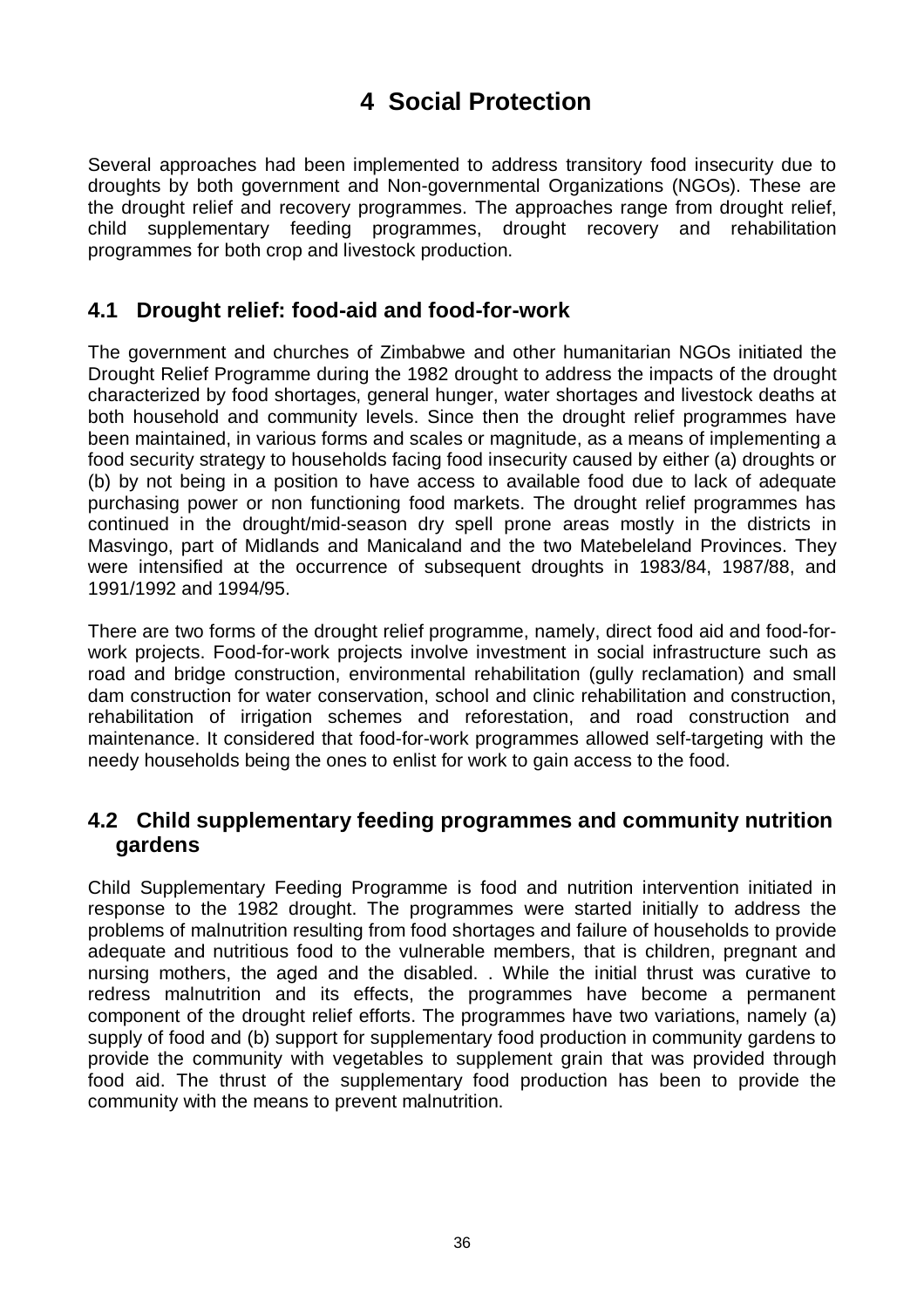## **4.3 Drought recovery programmes**

The government and NGOs initiated drought recovery and rehabilitation programmes with two objectives. One was to enable communities receiving drought relief assistance to have a starting point in the production of their own food in the season following a drought. The second was to create the capacity for them to withstand future droughts. There are three main components, (a) the distribution of seed, pesticides and fertilizers, (b) provision of mechanical tillage services, and (c) cattle restocking programme.

| <b>Input</b> | 1992/93       |         | 1993/94       |         | 1994/95       |         | 1995/96       |         |
|--------------|---------------|---------|---------------|---------|---------------|---------|---------------|---------|
|              | Quantity      | Value   | Quantity      | Value   | Quantity      | Value   | Quantity      | Value   |
|              | <b>Metric</b> | Z\$     | <b>Metric</b> | Z\$     | <b>Metric</b> | Z\$     | <b>Metric</b> | Z\$     |
|              | tonnes        | million | tonnes        | million | tonnes        | million | tonnes        | million |
| Fertilizers  | 180800        | 88.295  | 68895         | 70.664  | 18590         | 23.350  | 18545         | 2.298   |
| Maize seed   | 17504         | 45.080  | 4593          | 15.372  | 13190         | 38.166  | 15881         | 73.875  |
| Groundnuts   | 1900          | 16.059  |               |         | 400           | 2.675   | 525           | 3.990   |
| seed         |               |         |               |         |               |         |               |         |
| Sunflower    | 400           | 8.646   |               |         |               |         | 119           | 0.452   |
| seed         |               |         |               |         |               |         |               |         |
| Millet/      | 523           | 1.619   | 4827          | 14.500  | 8590          | 2.640   | 1875          | 8.900   |
| Sorghum      |               |         |               |         |               |         |               |         |
| Total        |               | :59.699 |               | 00.536  |               | 66.831  |               | 39.515  |

**Table15 Crop production recovery programme, 1992/93 to 1995/96** 

*Source*: Ministry of Agriculture, 1995

## **4.4 Mechanical and ox tillage assistance**

Mechanical tillage assistance for drought recovery was initiated to assist drought-affected communities to acquire the means to prepare land for crop planting. The assistance was aimed at giving an opportunity to affected households to prepare their lands timely so as to benefit from a reasonable length of the crop growing season and minimize labour bottlenecks at land preparation and planting. The assistance was in the provision of mechanical tillage. In some cases, the assistance was provided at subsidized rates to enable the beneficiary to afford the service as the cost of hiring was beyond their means.

Both government and the NGOs to assist beneficiaries to recover from loss of cattle due to drought and disease outbreaks, mostly anthrax, initiated the Cattle Restocking Programme. Christian Care, Lutheran World Federation, Plan International and others NGOs came up with the restocking programme to provide female breeding stock, heifers, to enable affected beneficiaries to rebuild their herds. The government through the Department of Veterinary Services invested close to Z\$25 million on cattle holding pens, livestock water points, and fodder banks and livestock demonstration centres.

## **4.5 Drought levy**

In response to the 1992 and 1995 droughts, the government introduced a drought levy payable by all employees in wage and salaried employment to partly finance its drought relief and recovery programmes.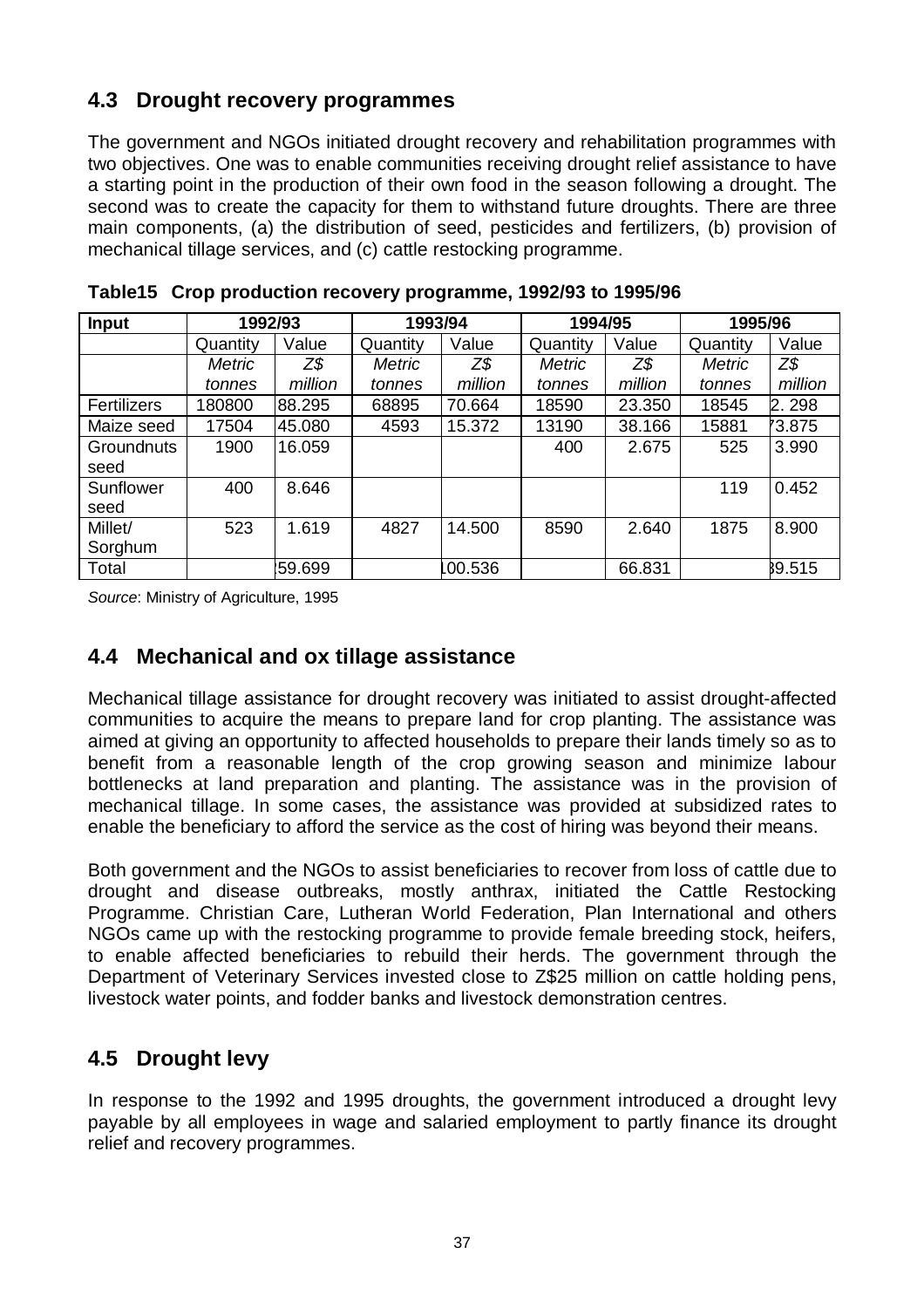## **4.6 Grain loan scheme**

Following the 1994/95 droughts, the government instituted a grain loan scheme to allow households to gain access to the grain as drought relief. This departed from the previous drought relief approaches based on food transfers through either food-for-work programmes and/or direct food handouts. A major drawback with the direct food relief approaches was identifying the needy households so as not to offer a blanket programme. This resulted in administrative problems that raised cost of implementing the programmes as well as created potential political discourse from households and regions not participating. In the end, the tendency was to make the drought relief a universal food aid programme. The system was perverted by special interest groups' intervention that expanded the number of households for their own benefits. Another drawback was that it was considered that direct food aid provided disincentives to households and caused misallocation of resources and dependency.

While the food-for-work programmes were used for infrastructure rehabilitation and developmental purposes, only a small number of these programmes had some successes. The weakness of these programmes centred on planning and implementation problems of some of the projects. In a number of cases, the projects were poorly planned or supervised and short-term in nature. Implementation had been dependent on inexperienced or poorly trained local administrators or leaders. Coordination of the projects has been weak and there was no effective monitoring system. Another criticism was that the food-for-work programmes took labour out of the individual household. The public project activities did not contribute to enhancing increased productivity at the individual household level.

The departure from the direct food aid programmes was necessitated by several factors, namely (a) to reduce the cost of administration, (b) to reduce the cost of the food aid programme. It was also intended to enhance targeting of those households in need. The grain loan scheme was therefore conceptualized as allowing household to borrow grain according to their requirements and capacity to repay. This way those households with means to access food from the market and other sources were not likely to borrow from the grain loan scheme. The grain loan scheme was seen as making the household accountable for the grain borrowed rather than households seeing the food aid programme as a generalized benefit courtesy of the good will of the government.

| Table 16 | Zimbabwe grain loan scheme: number of applicants, beneficiaries and |
|----------|---------------------------------------------------------------------|
| costs    |                                                                     |

| <b>Province</b>           | No.<br>applicants | Grain<br>requested<br>(Metric | No.<br>beneficiaries | Grain<br><b>Supplied</b><br>(Metric | <b>Total cost of</b><br>Grain Z\$<br>million |
|---------------------------|-------------------|-------------------------------|----------------------|-------------------------------------|----------------------------------------------|
|                           |                   | tonnes)                       |                      | tonnes)                             |                                              |
| <b>Mashonaland West</b>   | 672438            | 73 162                        | 579 486              | 25 4 36                             | 45.80                                        |
| Mashonaland East          | 581689            | 73 137                        | 250 086              | 29 876                              | 54.71                                        |
| <b>Mashonaland East</b>   | 665799            | 72 565                        | 653 840              | 32 4 35                             | 59.27                                        |
| <b>Midlands</b>           | 1083386           | 134 641                       | 622 251              | 57 161                              | 102.56                                       |
| Manicaland                | 958059            | 112 811                       | 565 550              | 44 769                              | 81.04                                        |
| Masvingo                  | 1061065           | 107884                        | 401 563              | 38 579                              | 69.89                                        |
| Matebeleland North        | 618349            | 74 967                        | 134 533              | 19 458                              | 36.79                                        |
| <b>Matebeleland South</b> | 434791            | 56 752                        | 83 0 31              | 56 752                              | 33.25                                        |
| <b>National Total</b>     | 6075486           | 705 939                       | 3 290 339            | 265 991                             | 483.34                                       |

*Source*: Masanzu & Makaudze, 1996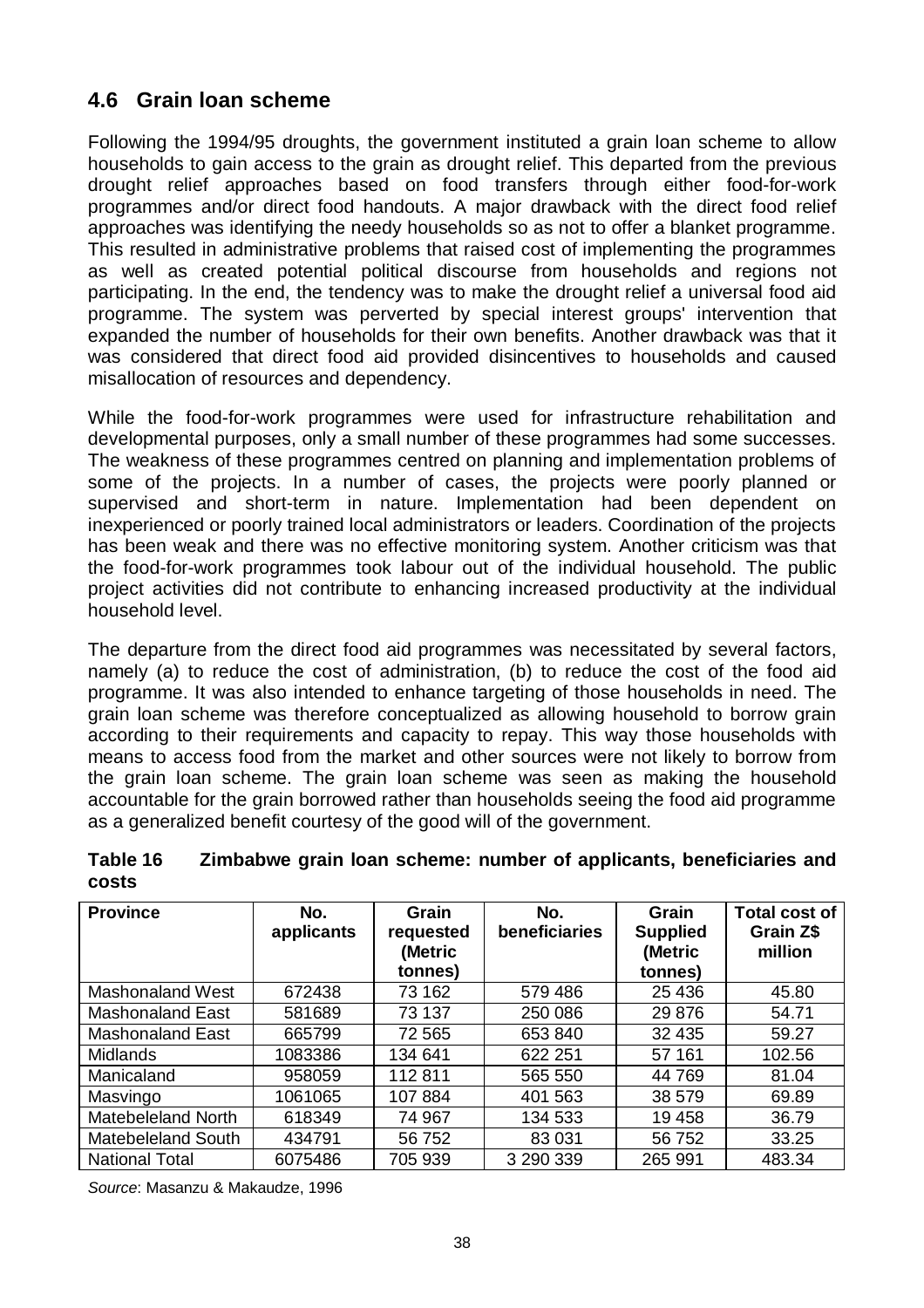The grain loan scheme became operational in the mid-1995. The direct effect was to make grain available and therefore assuring food security following the 1994/95 droughts. Table 16 gives the number of households who applied for and benefited from the grain loan. 6 075 486 persons registered to receive 705 939 metric tonnes of grain as loan. A total of 265 991 metric tonnes of grain was loaned to 3 290 339 persons at a total cost of Z\$483. 34. The demand exceeded the capacity of the scheme. The grain loan scheme was partially paid for through a drought levy that the government imposed on salaried and wage earning employees.

## **4.7 Community initiated social protection**

Some traditional leaders have advocated for a communal approach to food insecurity at the local community level. This involves establishing a community field under the auspices of the chief or land allocated by the chief (Zunde Ramambo or Chief's Field). The community contributes labour. The harvest is stored as a food bank to be release to members of the community in times of need. One argument against this is that the labour to be contributed would be taken from labour for individual household crop production. Another argument is that the food so created my not be large enough to meet food shortages that may face the whole community.

## **4.8 Adequacy of protection**

Two categories of the population are vulnerable to both types of food insecurity due to extremely low rainfall or severe dry spells in the rainfall season. The first category are nearly all the households in the Communal Lands located in agro-ecological regions IV and V characterized by low annual rainfall, regular severe dry spells during the rainy season and periodic droughts in the low rainfall areas. As food and cash crop production area very risky, households in these regions would need social protection in the event of rainfall failure. . These are approximately 75 per cent of Communal Lands with a population of close to 5 million. The scope of social protection needed is huge needing careful preparedness, planning, and management.

The second category is households with limited means to produce adequate food. These are households without adequate land, draft power, livestock, and limited access to agricultural inputs. They constitute 30-40 percent of all households in all farming areas. These are households dependent on market surplus from fellow farmers. Regular food-forwork programmes would be ideal. These could be incorporated into local development programmes.

Households likely to experience transitory food insecurity include:

- Households formerly employed as workers in the large-scale commercial farming sector without access to own land for food production.
- New farmers still to master the skills of farming
- Farmers who have relocated to environments that they are not familiar with.

These need support to be established and be able to produce own food.

Those in need of regular support in normal times due to special circumstances they are in include:

• Children in the 6-60 months age group prone to malnourishment.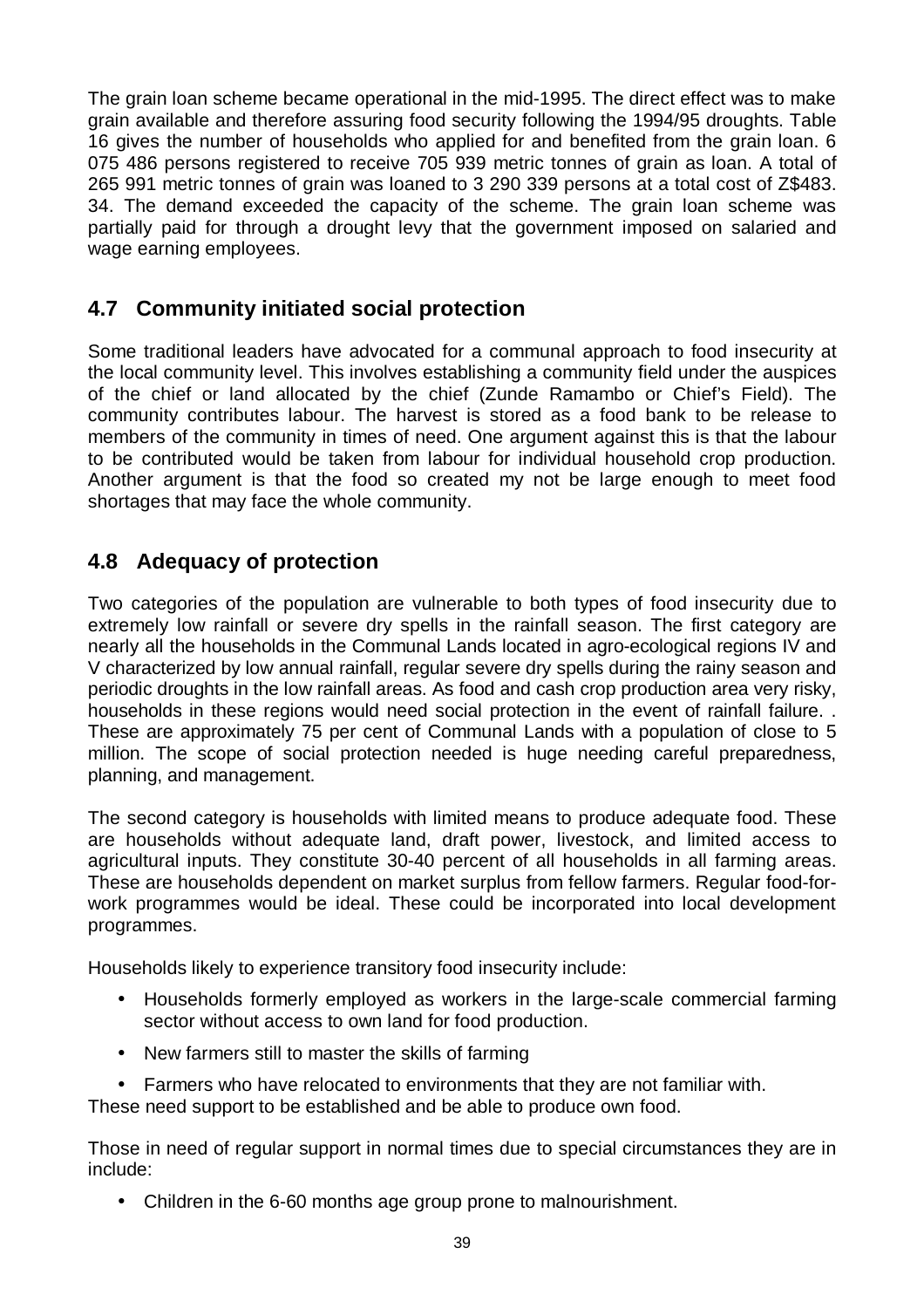- Child-headed households
- Households headed by the elderly taking care of orphans
- Elderly persons without support from relatives either because they never had families or who lost support from offspring due to HIV/AIDS-related death

It is estimated that about 40 percent of the urban population are extremely poor, constantly face hunger and destitution. They need regular social protection in the form of subsidized food and regular programmes such as food-for-work. Currently, no such programmes exist. The number of malnourished 5-60 months babies calls for a permanent child supplementary feeding programmes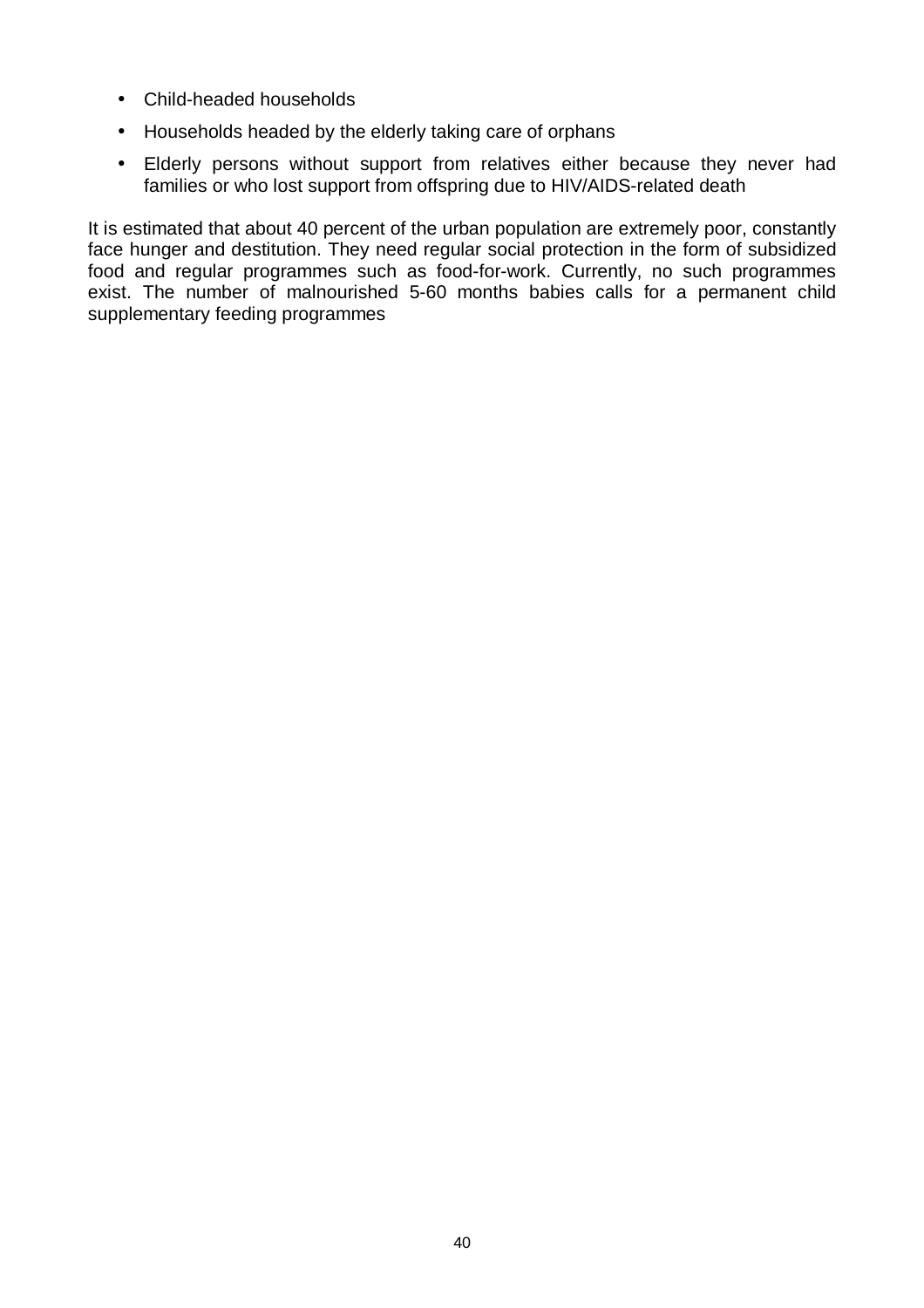## **References**

Agritex, *Agritex Land-Use Planning in Communal Lands: Policies, Procedures and Guidelines for Agritex Staff* (Harare: Agritex, 1989).

Attwood, E.A and T. Takavarasha, 1990. "Effeciency in Marketing Farm Products from the Communal Sector of Zimbabwe" in Carter, S. (ed.) Case and Research in Agricultural Marketing and Agribusiness, Volume II. FAO Marketing and Agribusiness Series No. 6.

- Chigume, S. and J. Shaffer. 1989. "Farm Marketing Strategies to Improve Food Security in the Low Rainfall Communal Areas". In Mudimu,G.D. and R.H. Bernsten (eds) *Household and National Food Security in Southern Africa.* UZ/MSU Food Security Research Project. Depart. of Agricultural Economics and Extension. University of Zimbabwe. Harare.
- Central Statistical Office (CSO), *1992 Population Census: Compilations by Province, District Councils and Enumeration Areas* (Harare: CSO, 1990).
- Elwell, H. A., "An Assessment of Soil Erosion in Zimbabwe," *The Zimbabwe Science News*, Vol. 19, No. 3/4, pp. 27-31.
- Elwell, H.A. 1983. "The Degrading Soils and Water Resources of the Communal Areas. Zimbabwe Science News, Vol. 17 No. 9 & 10:145-147
- Elwell, H. A., *Assessment of the Impact of Sheet Erosion on Loss of Soil Nutrients* (Harare: Agritex, 1987).
- FAO. 1999. A Fertlizer Strategy for Zimbabwe. FAO paper.
- FEWS Net/CCZ, 2001. Harare Urban Vulnerability Study Report.
- FEWS Net Monthly Food Security Updates (various)

Garbus L., G. Khumalo-Sakutukwa 2002. " HIV Insight- Zimbabwe Country Aids Policy Analysis Project" USAID.

- Government of Zimbabwe (GOZ), *Growth with Equity* (Harare: Government Printer, 1981).
- Government of Zimbabwe (GOZ), *The National Conservation Strategy* (Harare: Ministry of Natural Resources and Tourism, 1987).
- Government of Zimbabwe, 2002. Report on the Fast Tract Land Ditribution Programme. Unpublished.
- Government of Zimbabwe, 2003. Confidential Report on the Land Audit. Unpublished.
- Hosier, R. (ed) "Energy for Rural Development in Zimbabwe", *Energy, Environment and Development in Africa No. 11,* Beijer Institute and Scandinavian Institute of African Studies, Stockholm.
- Kay, George, "Population Pressures and Development Prospects in Rhodesia," *The Rhodesia Science News*, Vol. 9, No. 1, pp. 7-13.
- Lele, Uma and Steven W. Stone, *Population Pressure, the Environment, and Agricultural Intensification: Variations on the Boserup*
- Makiwa, E. 2002. "Constraints and Challenges of Fertilizer Procurement and Distribution in Zimbabwe". Paper presented at the Regional Consultative Workshop on Coordinated Fertilizer Procument and Distribution in the SADC Countries.
- Mano, Reneth 2003 "The Food Security Situation & Recovery Prospects In Famine-Hit SADC Countries: Policy Dimensions and Strategies for Sustainable Recovery" Policy Paper Compiled for the FANRPAN Regional Office
- Marchand, Denis, "A Land Scarred by Erosion," *News and Views*, *No. 50* (Harare: Agritex, May/August 1989), pp. 3-4.

Ministry of Agriculture: Agricultural Statistical Bulletin, 2000, 2001, 2002.

- Mudhara, M. 1993. "The Economic Analysis of maize production and farmer management strategies in high risk conditions of Zimbabwe" Unpublished M.Phil Thesis. Department of Agricultural Economics & Extension, University of Zimbabwe.
- Mudimu, G. D. 1992. "Achieving and Maintaining National and Household Food Security: Zimbabwe's Experience and Issues for the 1990s". in C. Csaki, Th. J. Dams; D.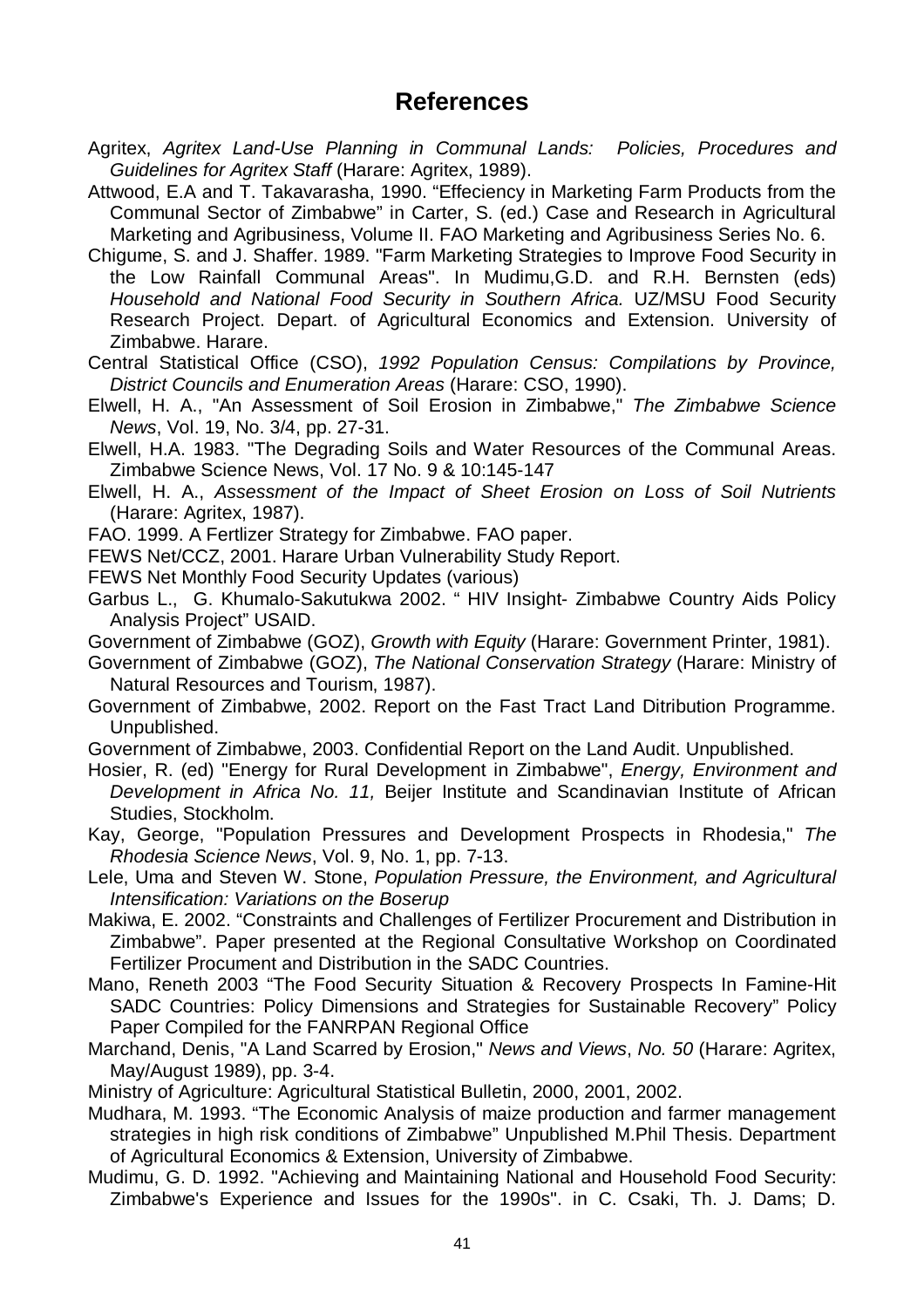Metzger; and J. van Zyl. (eds). *Agricultural Restructuring in Southern Africa.* International Association of Agricultural Economics. Windhoek.

- Mudimu, G. D. and B. M. Maumbe. 1993. "Agricultural Marketing and Pricing Policiexs in Post-Independence Zimbabwe: Distributional Issues and the Need for Restructuring". *Agricultural Economics Analysis and Rural Development*. Vol. 3. No. 1.
- Rorhbach, David. D., *The Growth of Smallholder Maize Production in Zimbabwe: Causes and Implications for Food Security* (East Lansing: Dept. of Agr. Econ., Michigan State Univeristy, Dissertation, 1988).
- Rukuni, M. and C.K.Eicher. (eds.) 1994. *Zimbabwe's Agricultural Revolution* University of Zimbabwe Publications. Harare.
- SADC Food, Agriculture and Natural Resources Vulnerability Assessment Committee: Regional Emergency Food Security Assessment Reports, June 2002, December 2002

SADC Regional Early Warning Unit Food Security Monthly Update. June 2002.

- Stocking, M. A. and H. A. Elwell, "Rainfall Erosivity over Rhodesia," *Transactions of the Institute of British Geographers New Series*, Vol. 1, No. 2, 1976, pp. 231-245.
- Stocking, M. A. and H. A. Elwell, "Soil Erosion Hazard in Rhodesia," *Rhodesia Agricultural Journal*, Vol. 70, No. 4, 1973, pp. 93-101.
- Surveyor General, *Zimbabwe: Natural Regions and Farming Areas Map* (Harare: Surveyor General, 1984).
- USDA, 2003 Food Security Assessment. Agriculture and Trade Reports GFA13. February 2003.
- Vogel, H. 1992. "Effects of Conservation Tillage on Sheet Erosion From Soils at Two Experimental Sites in Zimbabwe" *Applied Gegraphy,* Vol.12:220-242.
- Whitlow, J. R., *Land Degradation in Zimbabwe: A Geographic Study* (Harare: Natural Resources Board, 1988a).
- Whitlow, J. R., *Deforestation in Zimbabwe: Some Problems and Projects* (Harare: Natural Resources Board, 1988b).
- Whitlow, J. R., *The Household Use of Woodland Resources in Natural Areas* (Harare: Natural Resources Board, 1979).
- Whitlow, R. 1988. "Potential versus Actual Erosion in Zimbabwe" Applied Geography, Vol. 8, No. 2:87-100.
- Whitsun Foundation, *Rural Afforestation Study* (Salisbury, Zim: The Witsun Foundation, 1981).

World Food Programme:

Wright, J., P. Vaze, P. S. Gundry and G.D. Mudimu 1996. "How well targetted is drought relief compared to a grain loan scheme? Some evidence from Zimbabwe" Department of Agricultural Economics and Extension Working Paper

.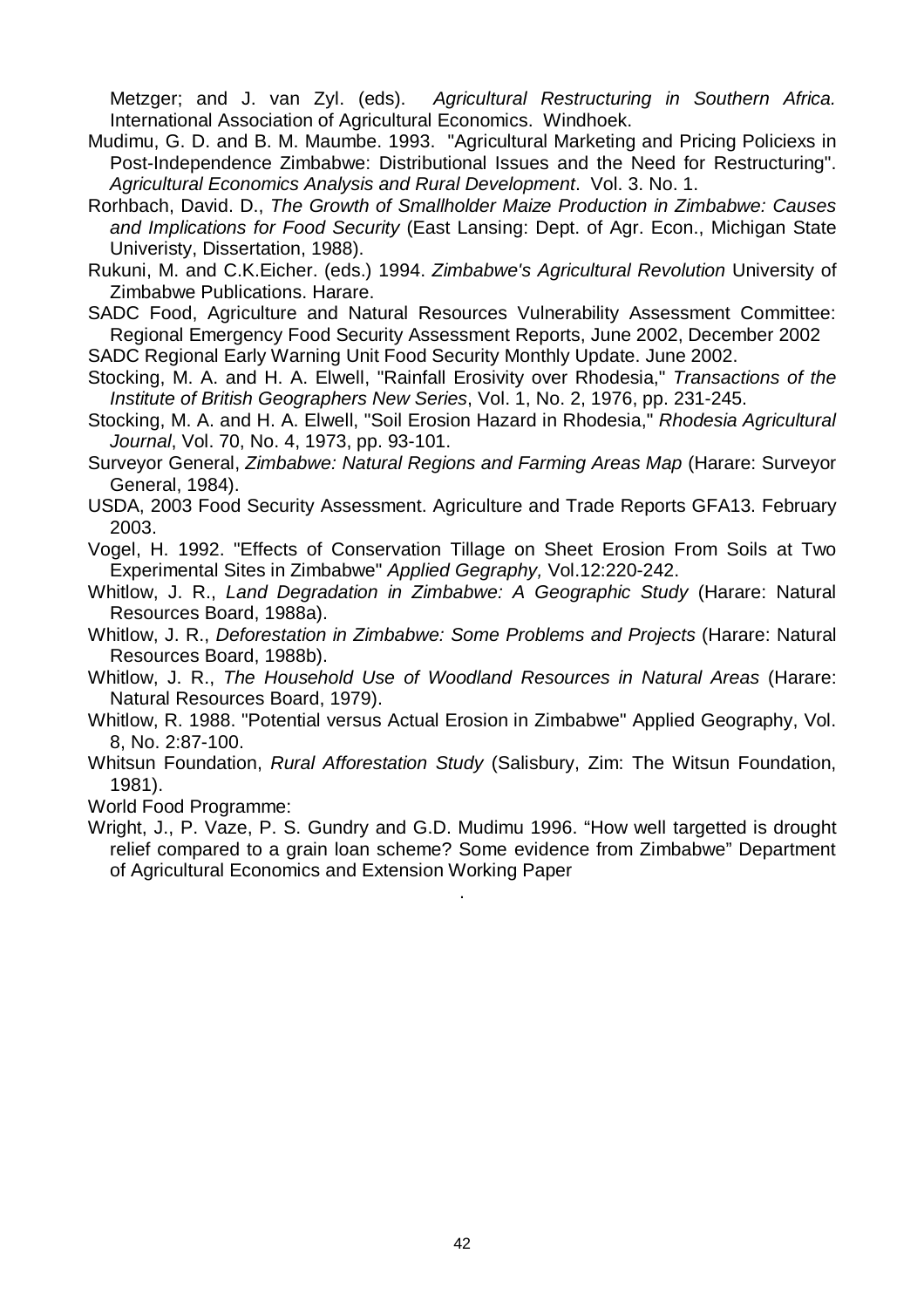# **Appendix 1: Terms of Reference**

#### **Background**

The Forum for Food Security in Southern Africa aims to support strategic thinking on food security issues in Southern Africa, and in particular to identify and discuss policy options to achieve food security in the region over the medium to long term.

It will, between January and August 2003, provide a forum in which key policy stakeholders from government, donors, NGOs, civil society, private sector, and researchers can discuss the issues.

The work will focus in five countries — Lesotho, Malawi, Mozambique, Zambia and Zimbabwe — representative of different food security contexts across the region.

The project will produce Policy Papers and host a combination of moderated electronic discussions and workshops on key policy options.

It is funded by the UK Department for International Development and implemented by a consortium of institutions in the UK and Southern Africa.

#### **General purpose of Country Issues Papers**

The aim is to set out the food security issues in each of the focus countries, as seen by policy stakeholders in the country, to reflect whatever range of opinion may exist. The papers will then form the basis of subsequent discussions of both policy options for the country as well as the cross-cutting themes that apply across the region.

In particular the papers will cover:

- The food-related crisis of 2002/03. How is the crisis defined?
- The longer-run food security issues, as seen by different policy stakeholders; and,
- The causes of the current emergency and of food insecurity in general.

It will be important to reflect the views of different stakeholders — including government, donors, NGOs, and civil society including researchers, private sector and commentators. There may be important differences of opinion on the nature of the problem and on causes. While the paper may argue for a particular interpretation, it should refer to other arguments and identify points of divergence in debates. Where the resolution of debates is impeded for lack of data or detailed analysis, this should be noted.

Food security is seen as being 'where all people at all times have access to safe and nutritious food to maintain a healthy and active life' (FAO 1996). Although this definition sets food security at the individual and household level, achieving this is associated with issues with national level production, marketing and trading of foods. Consideration of food security thus has to embrace both micro and macro issues.

From a workshop held at the Overseas Development Institute in July 2002, four crosscutting themes were identified, namely:

• *Human vulnerability*: how has the vulnerability context for poor people in the region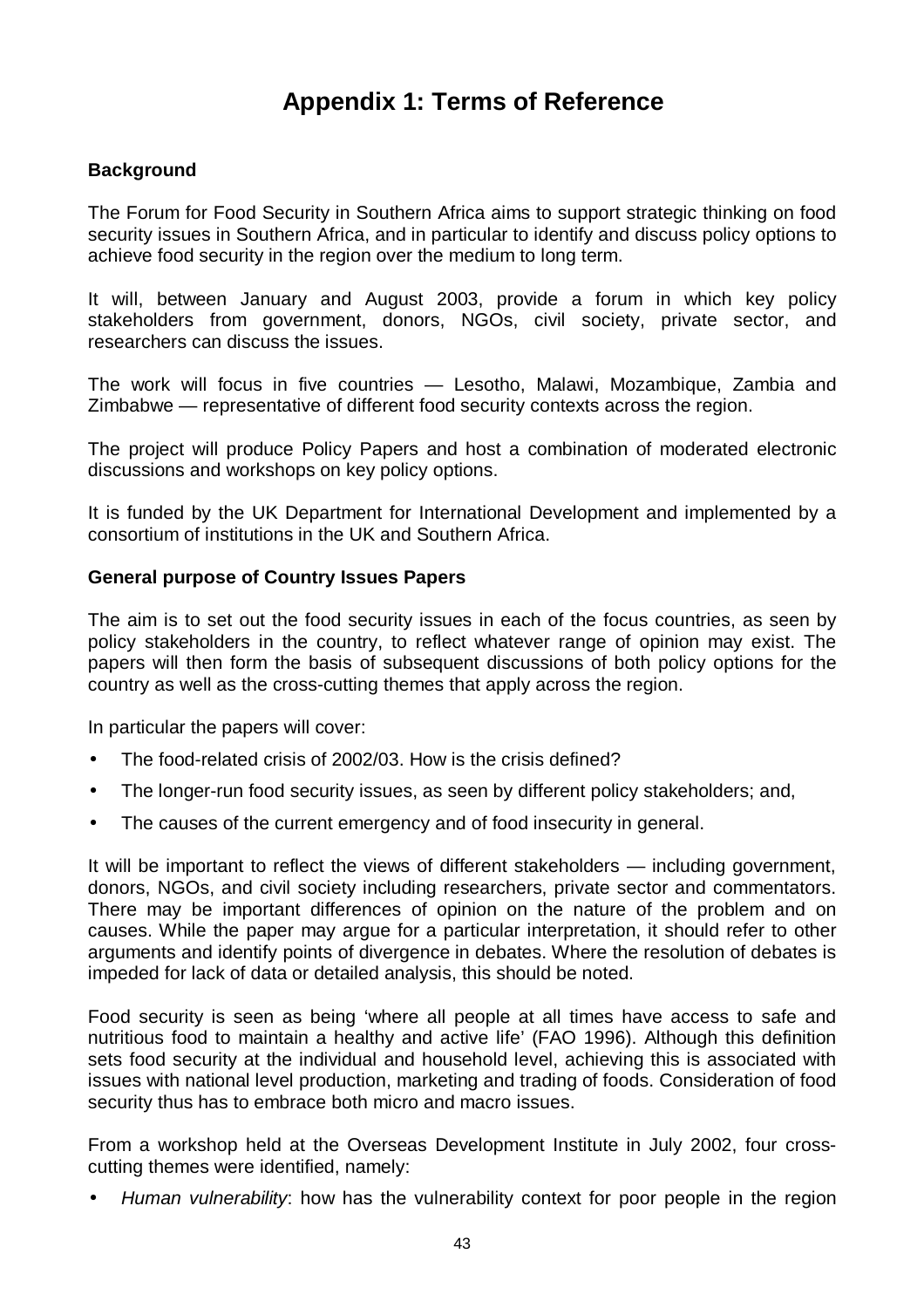changed over the last decade; what are the implications of this for supporting poverty alleviation and food security;

- *Market-based development of agricultural and food economy*: what are the prospects and key needs for facilitating participation in input, output, finance and labour markets in the region;
- *Social protection*: what combination of macro and micro safety net interventions are needed to ensure secure access to food for the very poorest; and,
- *Policy processes*: what are the options for delivering assistance in situations of limited institutional capacity.

Details of the issues that arise under each of these themes are set out in the Appendix to these terms of reference.

#### **Specific tasks and outputs**

Country papers will be in the region of 8,000 words, not including any annexes.

Papers do not need to provide detailed documentation of the facts and figures of the current food crisis as much of this is available from other sources. Rather, papers will set out priority food security questions in the country concerned, and the range of opinions on them.

In an annex, papers should log the major current government, donor and NGO policies and programmes relevant to food security. This log will include:

- Brief summary (250-500 words) of each initiative, including historical origins and rationale.
- Full citations for relevant documents both formal policy statements and project documents, and relevant reviews and critiques of the initiatives.

Total days: up to 15 days per paper

Timeframe: completed by 09 March 2003. A draft version produced by 25 February would allow comment and some revision.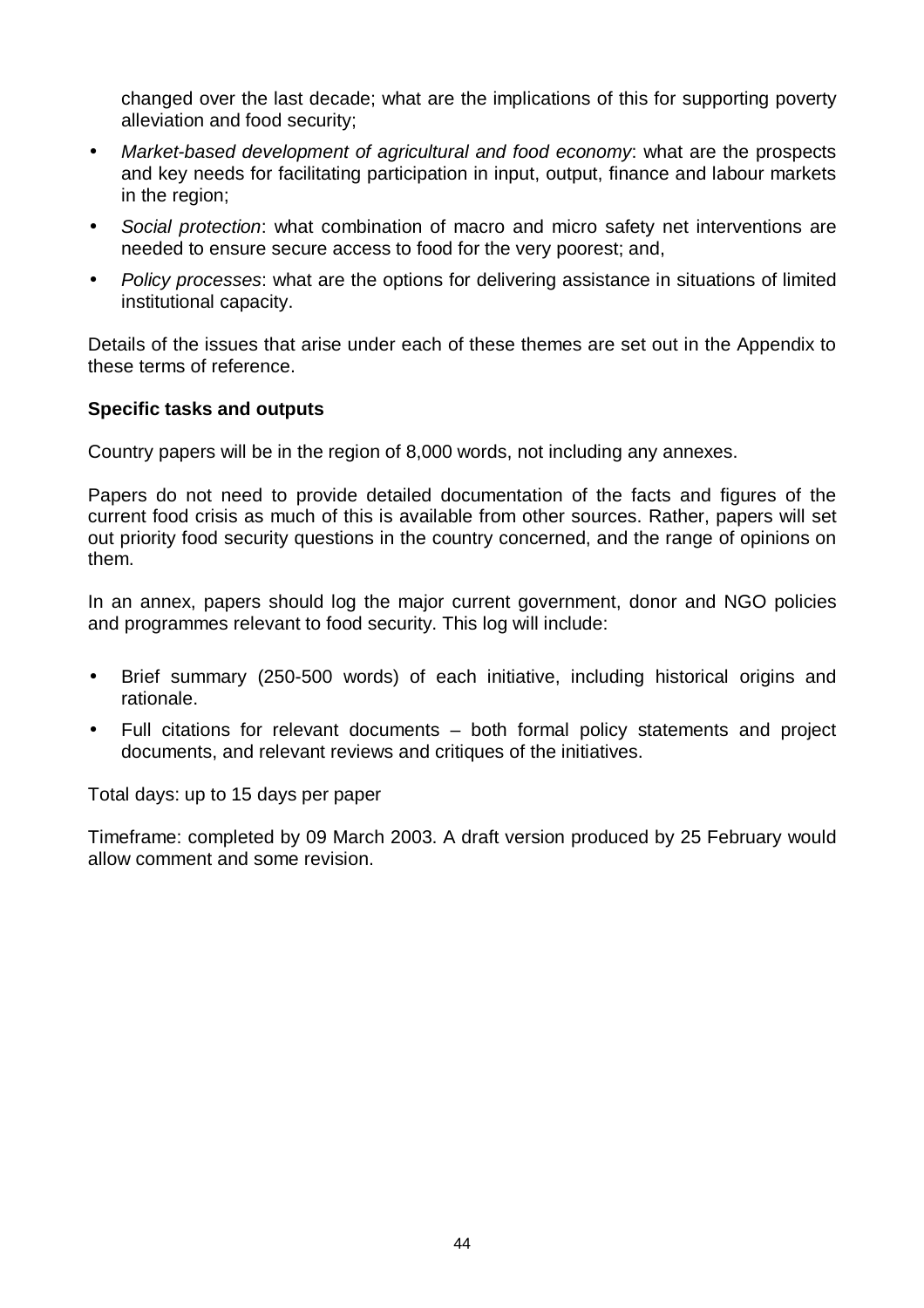#### **Thematic questions for Country Issues Papers**

The country issues papers should address some or all of the following issues, as applicable to particular countries:

#### **1. Vulnerability to food security crises**

Points to consider include:

- 1.1 The effects of slow economic growth and macroeconomic problems on the livelihoods of the vulnerable, as seen in the availability of jobs, opportunities to open small businesses, returns to economic activities, remittances; costs of basic goods and of public services (e.g. user charges);
- 1.2 Slow growth, stagnation or decline in agricultural productivity with consequences for farm incomes and domestic supply of staple foods. Key factors behind such problems, including factors external to farmers – reduced government services in extension or veterinary assistance, increased cost or reduced availability of inputs such as fertiliser, reduced access to credit, falling prices for output or difficulties in selling crops — and problems within rural communities, including lack of land and sub-division of plots, and loss of labour to HIV/AIDS (see below);
- 1.3 Environmental change and natural resource management, including long run decline in soil quality, deforestation, reduced common property in grazing, woodlands, water bodies owing either to increased population or to less access as rules change or become less effective;
- 1.4 The impact of HIV/AIDS on individuals, households, and communities, including the financial costs of treatment, time spent caring for the sick, rising dependency ratios in households and loss of active workers; and,
- 1.5 Problems that have arisen from public policy and governance, see below in 3.

#### **2. Development of markets and economic growth**

Assess changes in terms of:

- 2.1. Agricultural production
	- The extent to which farmers, and in particular smallholders, have been able to increase their production of staple foods and higher-value cash crops. Problems encountered in:
	- Markets and their functioning, now that the state has withdrawn from supplying many services in favour the private sector  $-$  for inputs, finance, output, labour, land, and water;
	- The provision of additional (and often public) services in extension, veterinary attention, information, storage, etc.; and,
	- Lack of appropriate technology for, for example, rainfed cropping in the sub-humid and semi-arid margins.
- 2.2 Agricultural trade, grain reserves and food aid
	- Changes in rules and restrictions on trading across national borders. In particular, note effects on farmers living close to borders. Where increasing cross-border trade has been permitted, has this encouraged the entry of large grain traders into the markets? What has been the effect on net flows of food, and on prices in the country?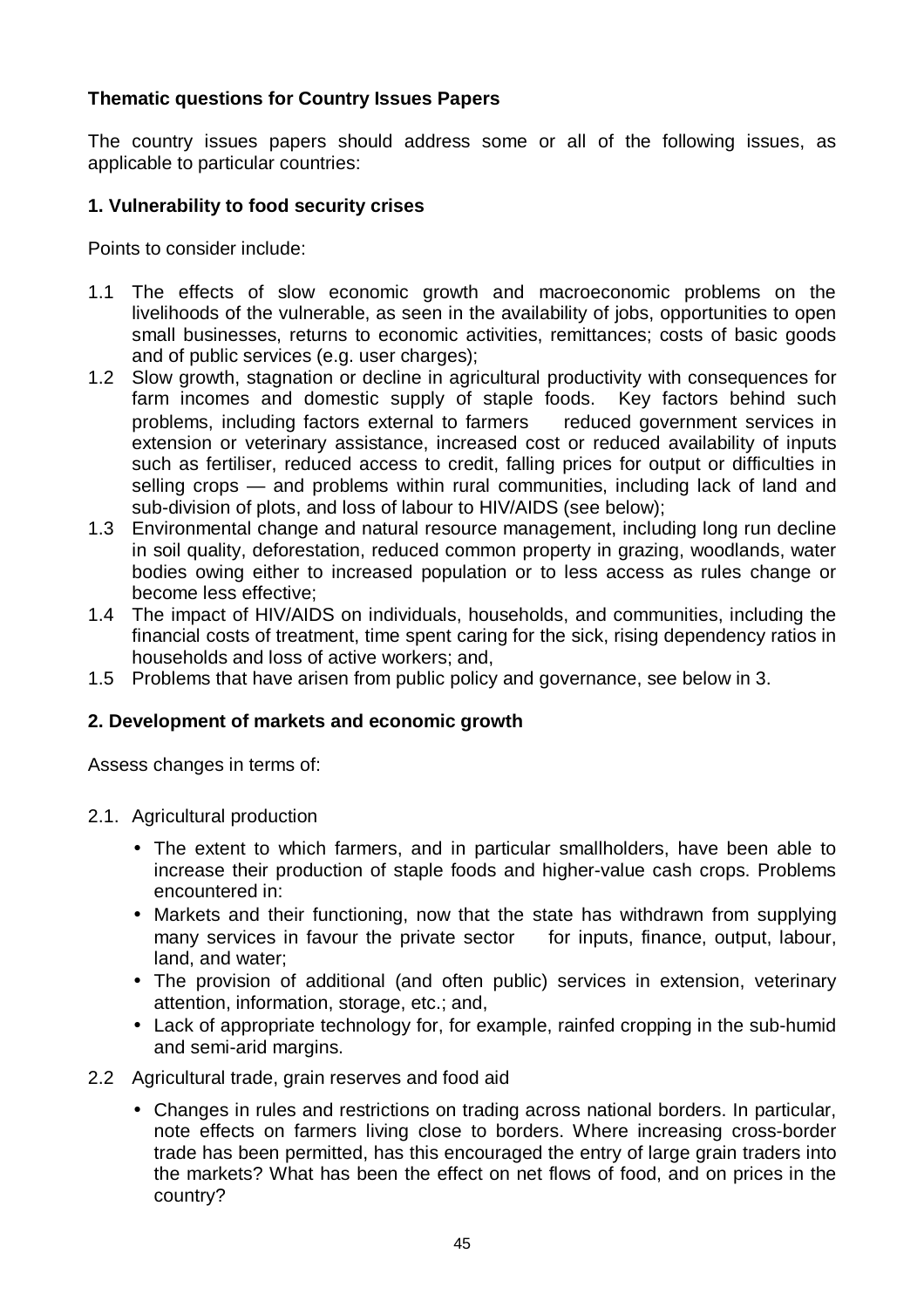- The policy for holding of national strategic grain reserves, and how has this changed;
- The pattern of food aid shipments and their impact on local food supplies, and possibly on local food prices.
- 2.3 Rural non-farm activity
	- The development of rural non-farm opportunities, and the extent to which the rural non-farm economy been able to create jobs and incomes. To what extent have the poor taken up very marginal rural non-farm activity to cope and survive?
	- Key factors affecting opportunities in the rural non-farm economy?
- 2.4 Urban-based and industrial activity
	- The ability of the urban economy to provide jobs and incomes. Effects on urban poverty, levels of rural-urban migration and on remittances to rural areas.
	- The ability of the urban poor to obtain food. Factors affecting this, including jobs, real wages, prices of staples, availability of foods from public sources at concessional prices, etc.

#### **3. Social protection**

- 3.1 Extent of protection
	- Note the current provision of social protection, including both that provided formally by government, international donors and civil society (NGOs, charities, etc.) as well as that provided informally through social ties based on links of kin, community, ethnicity, etc.
	- Changes in the level and extent of protection provided publicly and privately.
- 3.2 Adequacy of protection
	- Note those who are typically in need if support in 'normal' times, and the extent to which they are adequately protected against hunger and destitution.
	- Those in need when food crises arise, and the extent to which protection can cope with their needs.

#### **4. Policy processes and policy learning**

- 4.1 Context
	- Note problems arising from public policy and governance, including the following possibilities:
	- Declining effectiveness of traditional authority to resolve local problems;
	- Where decentralisation has led to more regulations and local taxes making it more difficult to run businesses;
	- Impacts of reduced ability of central government to provide services both social and productive; and,
	- Worsening personal and civil security.
- 4.2 Stakeholders and interest groups
	- Key stakeholders in the food system, and their particular interests. Assess their relative power and points of leverage. In what ways has the configuration of stakeholders, interests and power changed over the last ten or even twenty years?
	- The extent to which poor and food vulnerable groups represent their interests to policy-makers. Do they think of food security or social protection as a right?
- 4.3 Institutional environment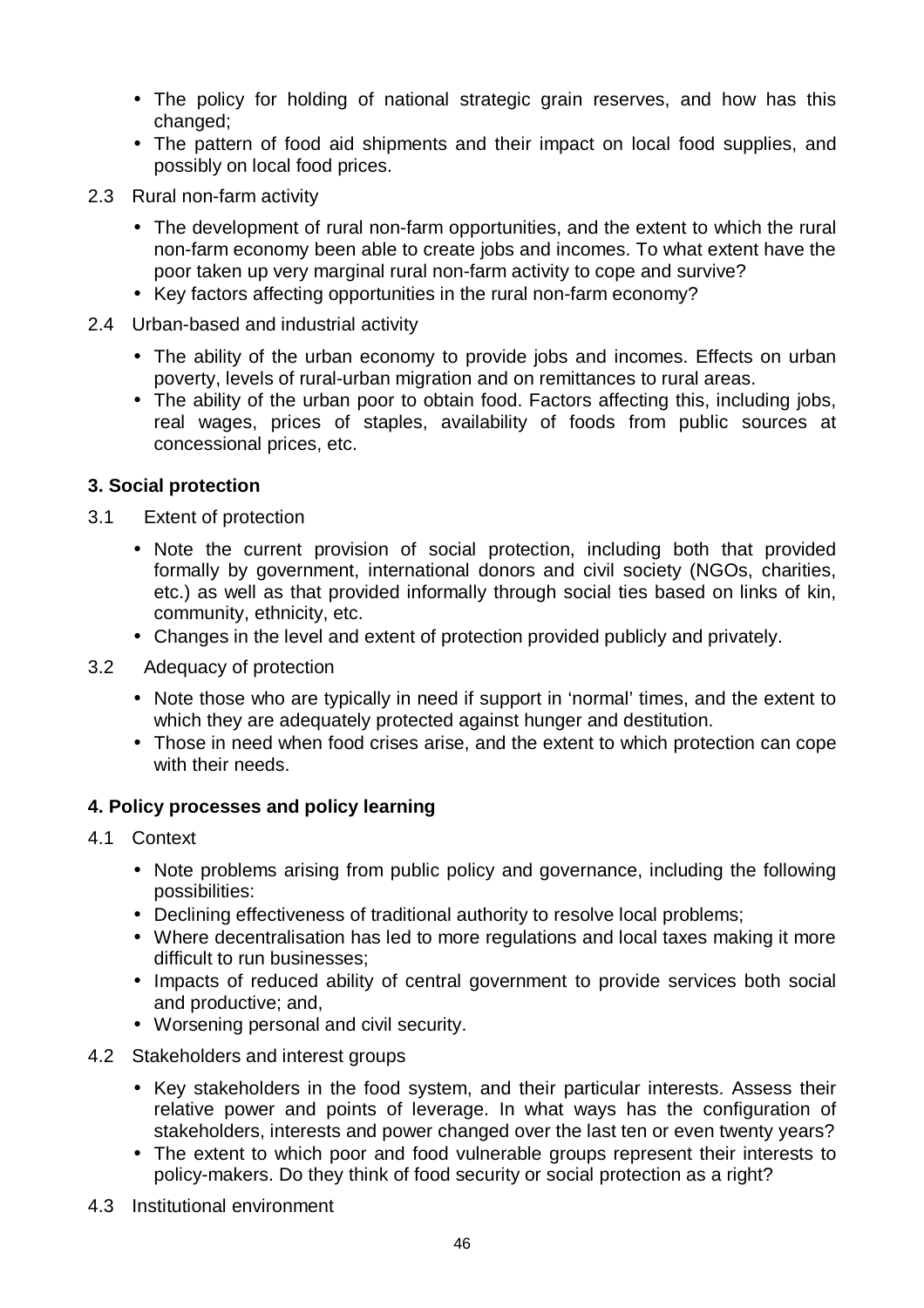- Organisations empowered to make policy on food matters.
- The extent that parliament, and its committees, can scrutinise policy. Other effective checks on executive action, through, for example the courts, ombudsman, etc.
- The freedom and capacity of the media  $-$  press, TV, radio  $-$  to comment on food matters. Their role.

#### 4.4 Policy process

- The main policies that affect food security. Above all those affecting, food production, food trade and marketing, social protection policy and (emergency) relief. Apparently important areas of food security that are not addressed by policy.
- How food security policy has been made. Mainly by the advice of professional civil servants, by ministers? How much influence have donor agencies had? Or domestic interest groups, lobbies — including farmer unions, academic or research institutes, etc.?
- Organisational capacity to implement policy. Key problems in implementation, such as lack of skills, incentives, corruption, etc.
- Accountability to the public of public agencies implementing food security policy.
- 4.5 Policy learning
	- Main changes in food security policy over the last decade. To what extent have policy changes reflected learning from previous experience?
	- Groups calling for reforms of food security policy, policy-making or implementation. Or groups in government or civil society likely to be champions for making changes to food security policy.
	- Opportunities for using research findings to influence food security policy.
	- Opportunities for increased participation of the poor and food-vulnerable in making policy for food security.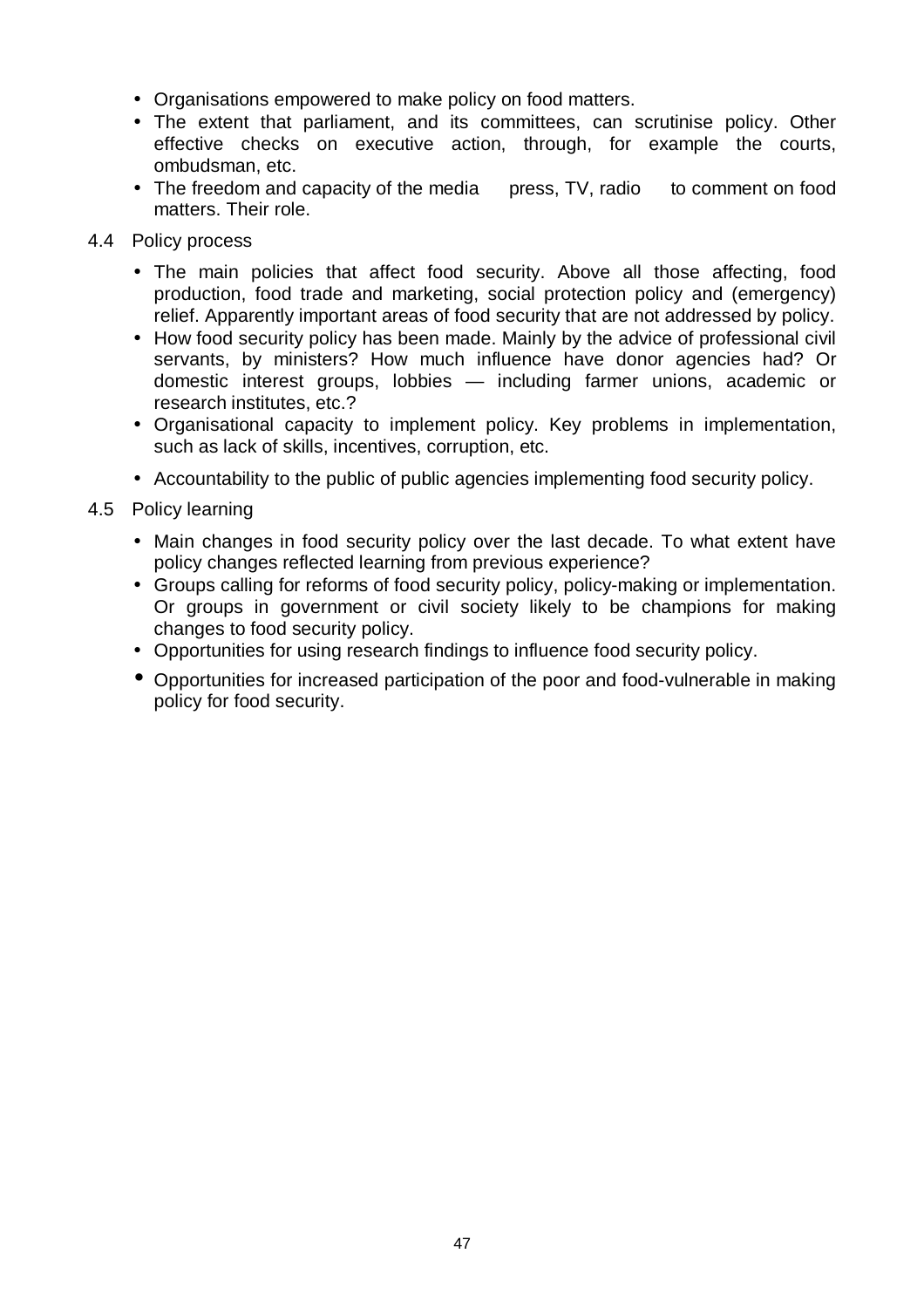# **Appendix 2: Documents**

Agricultural Policy Management and Marketing Information System June 2002 Report

FAO/World Food Programme Crop and Food Supply Assessment Mission Report, May 2002.

Food Security Stakeholders' Directory for Zimbabwe, October 2001.

Ministry of Lands, Agriculture and Rural Resettlement 2002 Statistical Bulletin.

SADC Food, Agriculture and Natural Resources Vulnerability Assessment Committee Reports: Regional Emergency Food Security Assessment Reports, June 2002, December 2002

UN Consolidated Inter-Agency Appeal in Response to the Humanitarian Crisis in Southern Africa. UN Office for the Coordination of Humanitarian Affairs, 2003.

USAID FEWS 1994. An assessment of Vulnerability in Zimbabwe's Communal Lands. USAID FEWS project Report. November, 1994. Harare.

Zimbabwe's Food Security Policy and Strategy: Country Position Paper for the FAO World Food Summit: Five Years later, 10-13 June, Rome, Italy 2002.

Zimbabwe Agricultural Policy Framework 1995 to 2000.

Zimbabwe Emergency Food Security Assessment Report, 16 September 2002.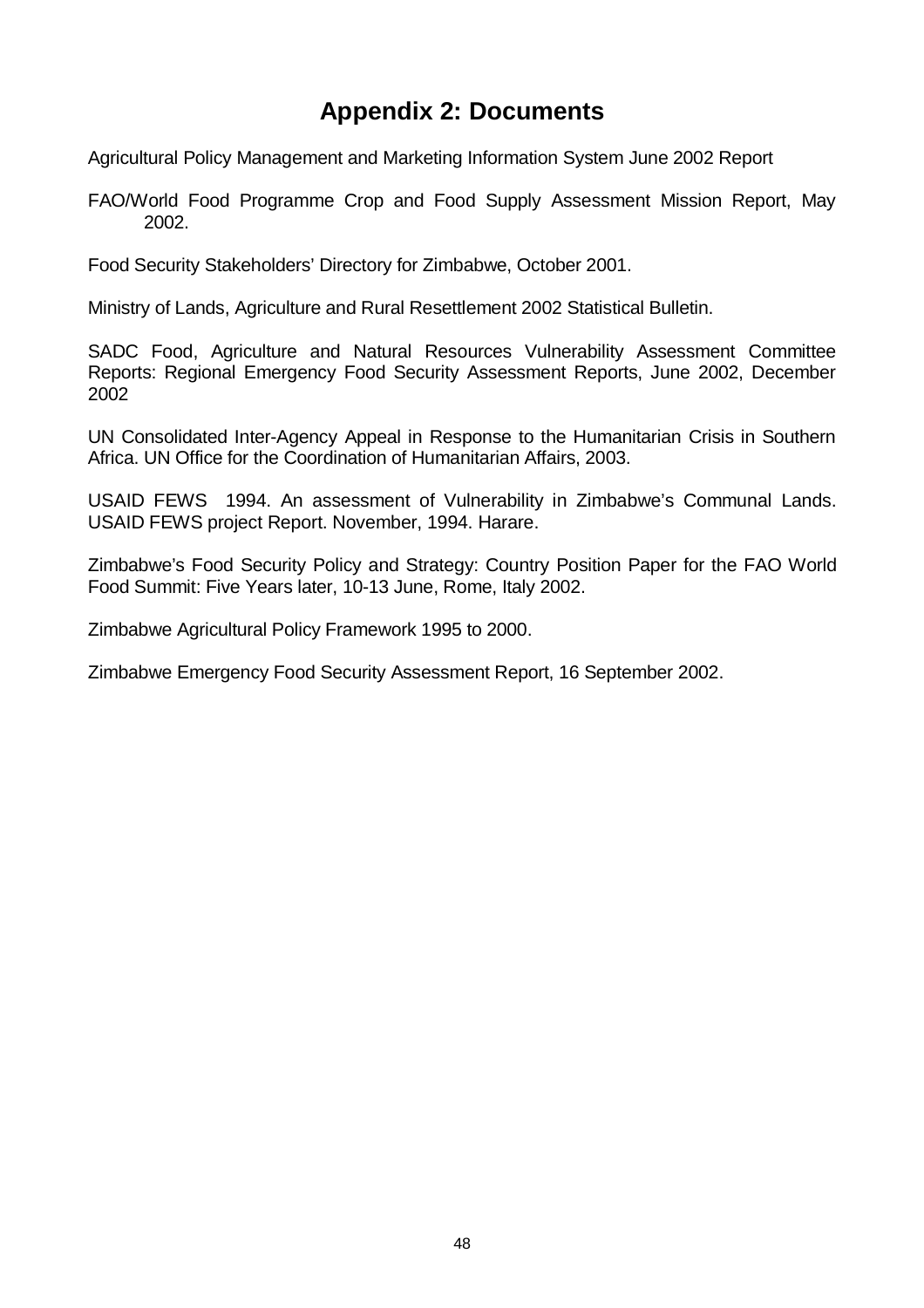# **Appendix 3: Statistics**

| <b>Wheat</b>        | <b>Production</b> | Area                   | Yield  |                          |         |         |  |
|---------------------|-------------------|------------------------|--------|--------------------------|---------|---------|--|
| Growing Season((mt) |                   | (ha)                   | (t/ha) |                          |         |         |  |
| 1990/91             | 300 000           | 50 000                 | 6.00   |                          |         |         |  |
| 1991/92             | 70 000            | 35 000                 | 2.00   |                          |         |         |  |
| 1992/93             | 250 000           | 40 000                 | 6.25   |                          |         |         |  |
| 1993/94             | 221 811           | 39 242                 | 5.65   |                          |         |         |  |
| 1994/95             | 238 578           | 42 505                 | 5.61   |                          |         |         |  |
| 1995/96             | 205 000           | 38 000                 | 5.39   |                          |         |         |  |
| 1996/97             | 250 000           | 58 000                 | 4.31   |                          |         |         |  |
| 1997/98             |                   |                        |        |                          |         |         |  |
| 1998/99             |                   |                        |        |                          |         |         |  |
| 1999/00             |                   |                        |        |                          |         |         |  |
| 2000/01             |                   |                        |        |                          |         |         |  |
|                     |                   | <b>Communal Sector</b> |        | <b>Commercial Sector</b> |         |         |  |
|                     |                   |                        |        |                          |         |         |  |
| Sorghum             | <b>Production</b> | Area                   | Yield  | <b>Production</b>        | Area    | Yield   |  |
|                     | (mt)              | (ha)                   | (t/ha) | (mt)                     | (ha)    | (kg/ha) |  |
| 1990/91             | 51 300            | 106 200                | 0.48   | 16 800                   | 7 600   | 2.21    |  |
| 1991/92             | 10 350            | 64 000                 | 0.16   | 21 4 20                  | 10 100  | 2.12    |  |
| 1992/93             | 69510             | 138 600                | 0.50   | 20 000                   | 10 110  | 1.98    |  |
| 1993/94             | 90 800            | 162 640                | 0.56   | 30 920                   | 12 400  | 2.49    |  |
| 1994/95             | 16730             | 126 740                | 0.13   | 12750                    | 4 2 5 0 | 3.00    |  |
| 1995/96             | 86 200            | 186 500                | 0.46   | 21 3 20                  | 16 400  | 1.30    |  |
| 1996/97             | 115 128           | 190 200                | 0.61   | 14 940                   | 4 150   | 3.60    |  |
| 1997/98             | 60750             | 135 000                | 0.45   | 11 040                   | 5 100   | 2.16    |  |
| 1998/99             | 72 400            | 144 800                | 0.50   | 13 200                   | 5 4 0 0 | 2.44    |  |
| 1999/00             | 85 000            | 170 000                | 0.50   | 18 329                   | 5 2 3 0 | 3.50    |  |
| 2000/01             | 41 240            | 103 100                | 0.40   | 19500                    | 7 200   | 2.71    |  |

## **Table A2 Wheat and sorghum crop production 1990/91 –2000/02**

*Source*: Ministry of Agriculture: Agricultural Statistical Bulletin, 2002